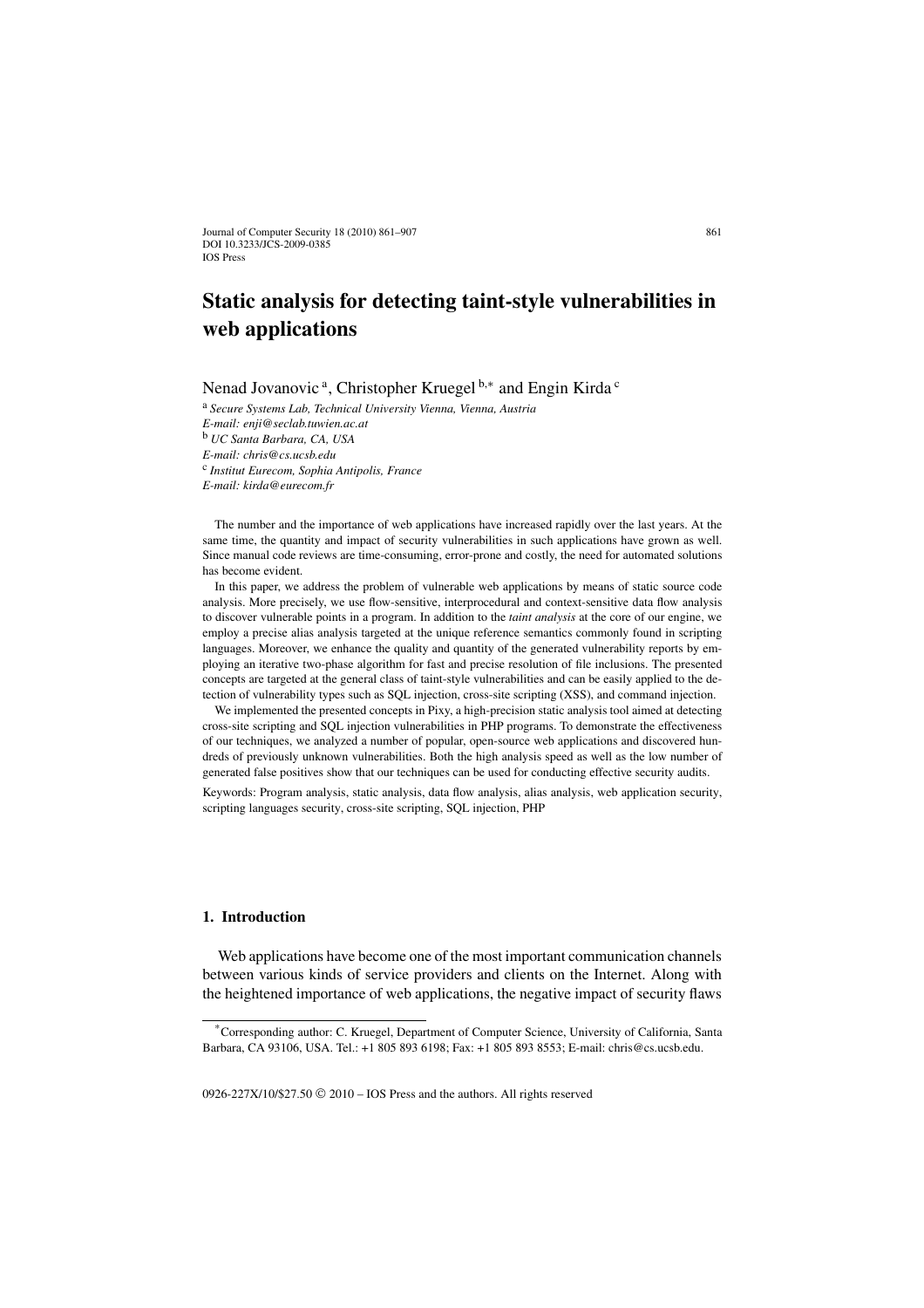in such applications has grown as well. Vulnerabilities that may lead to the compromise of sensitive information are being reported continuously, and the costs of the resulting damages are increasing. The main reasons for this phenomenon are time and financial constraints, limited programming skills, and lack of security awareness on part of the developers.

The existing approaches for mitigating threats to web applications can be divided into client-side and server-side solutions. The only client-side tool known to the authors is Noxes [23], an application-level firewall offering protection in case of suspected *cross-site scripting* (XSS) attacks that attempt to steal user credentials. Server-side solutions have the advantage of being able to discover a larger range of vulnerabilities, and the benefit of a security flaw fixed by the service provider is instantly propagated to all its clients. These server-side techniques can be further classified into dynamic and static approaches. Dynamic tools (e.g., [15,29,33], and Perl's taint mode [41]) try to detect attacks while executing the audited program, whereas static analyzers [16,17,20,26,27,42,46] scan the entire web application's source code for vulnerabilities before it is deployed.

In this paper, we present Pixy, a tool for statically detecting XSS and SQL injection vulnerabilities in PHP 4 [32] code by means of data flow analysis. We chose PHP as target language since it is widely used for creating web applications [37], and a substantial number of security advisories refer to PHP programs [4]. Of course, the general concepts can be equally applied to other *taint-style* vulnerabilities, for example, command injection attacks (see Section 2). The main contributions of this paper are as follows:

- A flow-sensitive, interprocedural, and context-sensitive data flow analysis for PHP, targeted at detecting taint-style vulnerabilities. This analysis process had to overcome significant conceptual challenges due to the untyped nature of PHP.
- A precise alias analysis targeted at the unique reference semantics commonly found in scripting languages. This analysis generates precise results even for conceptually difficult aliasing problems. Without a preceding alias analysis, taint analysis would generate false positives as well as false negatives in conjunction with aliases.
- We enhance the quality and quantity of the generated vulnerability reports as well as our tool's usability by integrating an iterative two-phase algorithm for fast and precise resolution of file inclusions. In C, include statements only contain static file names and thus, can be resolved easily. In PHP, however, include statements can be composed of arbitrary expressions, which requires more sophisticated resolution techniques.
- We present empirical results that demonstrate that our tool can be used to detect XSS and SQL injection vulnerabilities in real-world programs. The analysis process is fast, completely automatic, and produces few false positives.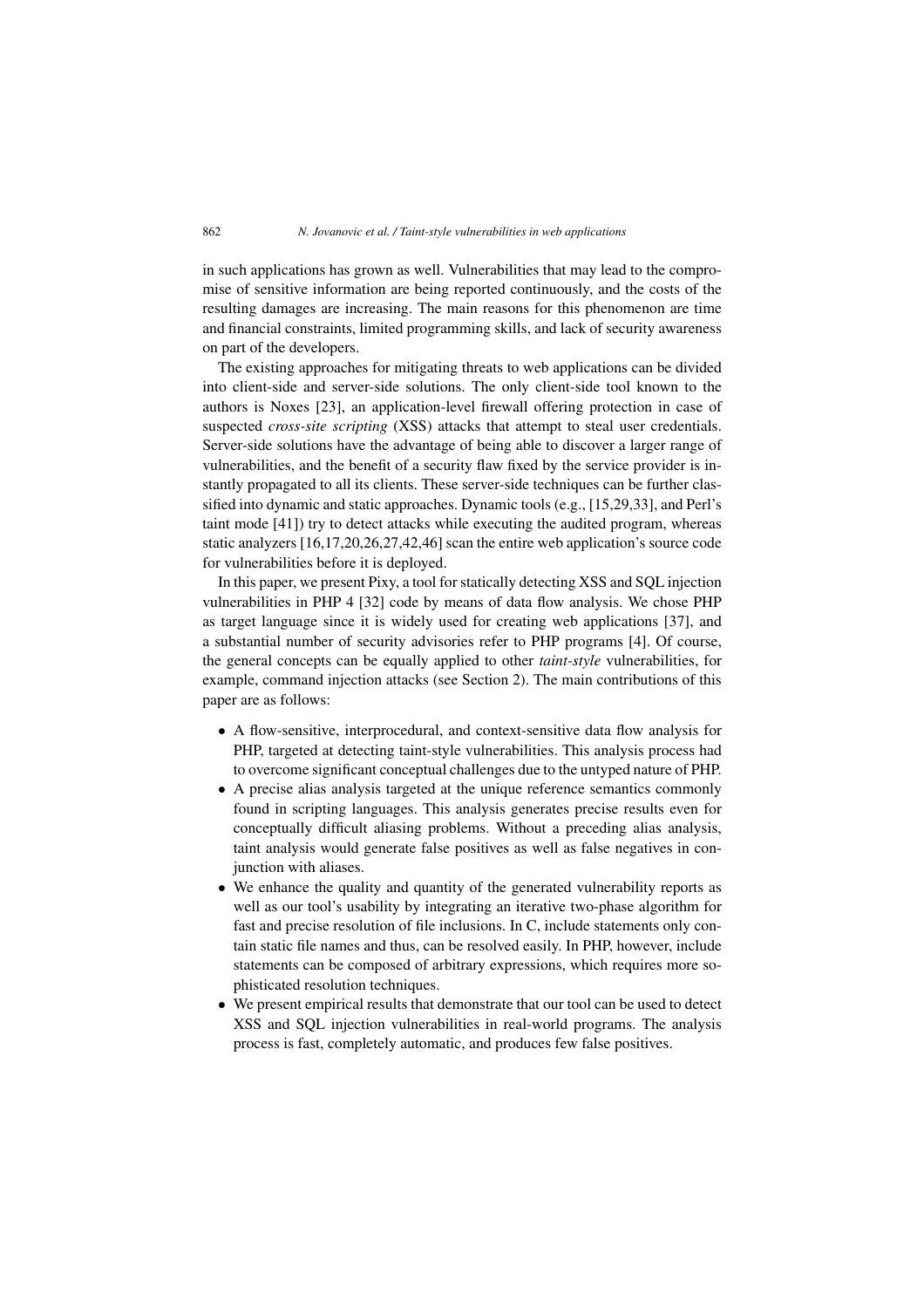#### **2. Taint-style vulnerabilities, XSS attacks and SQL injection**

The presented work is targeted at the detection of taint-style vulnerabilities. *Tainted* data denotes data that originates from potentially malicious users and thus, can cause security problems at vulnerable points in the program (called *sensitive sinks*). Tainted data may enter the program at specific places, and can spread across the program via assignments and similar constructs. Using a set of suitable operations, tainted data can be *untainted* (*sanitized*), removing its harmful properties. Many important types of vulnerabilities (e.g., cross-site scripting, SQL injection, or script injection) can be seen as instances of this general class of *taint-style vulnerabilities*. An overview of taint-style vulnerabilities is given by Livshits and Lam in [26]. Section 12 discusses related work that attempts to detect this type of vulnerability.

#### *2.1. Cross-site scripting (XSS)*

One of the main purposes of XSS attacks [5] is to steal the credentials (e.g., the cookie) of an authenticated user. Every web request that contains an authentication cookie is treated by the server as a request of the corresponding user as long as she does not explicitly log out. Thus, everyone who manages to steal a cookie is able to impersonate its owner for the current session. The browser automatically sends a cookie only to the web site that created it, but with JavaScript, a cookie can be sent to arbitrary locations. Fortunately, the access rights of JavaScript programs are restricted by the *same-origin policy*. That is, a JavaScript program has access only to cookies that belong to the site from which the code originated.

XSS attacks circumvent the same-origin policy by injecting malicious JavaScript into the output of vulnerable applications. In this case, the malicious code appears to originate from the trusted site and thus, has complete access to all (sensitive) data related to this site. For example, consider the following simple PHP script, where a user's search query is displayed after submitting it:

echo "You searched for " . \$\_GET['s'];

The user's search query is retrieved from a GET parameter. Therefore, it can also be supplied in a specifically crafted URL such as the following, which results in the user's cookie being sent to "evilserver.com":

http://vulnerable.com/post.php?s=<script>document.location ='evilserver.com/steal.php?'+document.cookie</script>

All that the attacker has to do is to trick a user into clicking this link, for example, by sending it to the victim via email. As soon as the user clicks on this link, her browser visits the page post.php on the vulnerable site, with the GET parameter "s" set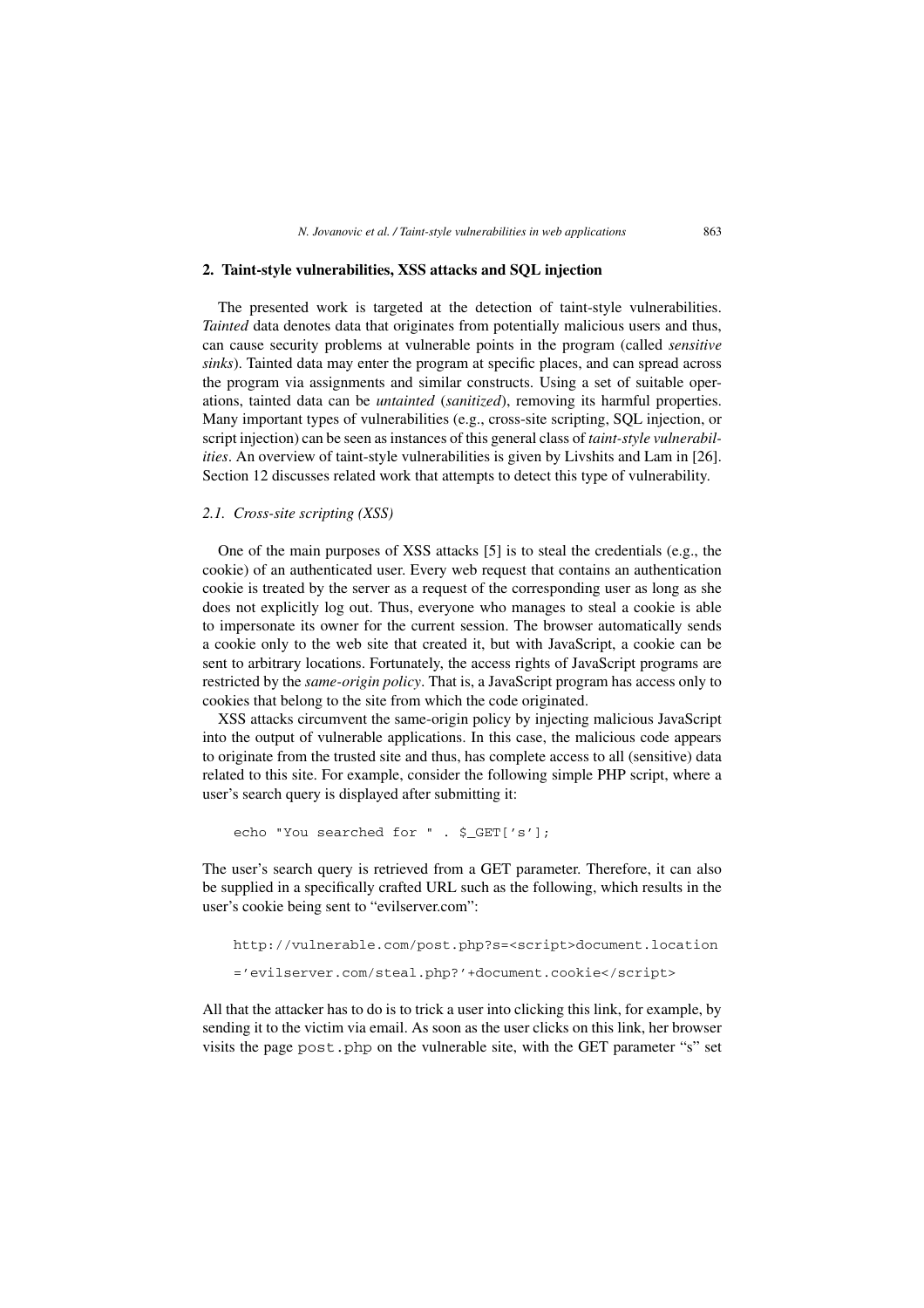to the malicious JavaScript code. As a result, the malicious code is embedded in the application's reply page, and now has access to the user's cookie. The JavaScript code sends the cookie to the attacker, who can now use it to impersonate the victim.

The particular type of XSS vulnerability discussed above is called *reflected* XSS, since the attacker's malicious input is immediately returned (i.e., reflected) to the victim. There also exists a second type of XSS, where the application first stores the input into a database or the file system. At a later stage, the application retrieves this data through database queries or file reads, and finally sends it to the victim. For instance, such *stored* XSS vulnerabilities often occur in web guestbooks or forums, where a visitor leaves a comment that is later accessed by another visitor.

In general, an XSS vulnerability is present in a web application if malicious content (e.g., JavaScript) received by the application is not properly stripped from the output sent back to a user. When speaking in terms of the sketched class of taint-style vulnerabilities, XSS can be roughly described by the following properties:

- *Entry points* into the program: GET, POST and COOKIE arrays.
- *Sanitization routines*: PHP functions such as htmlentities() and htmlspecialchars(), and type casts that destroy potentially malicious characters or transform them into harmless ones (such as casts to integer).
- *Sensitive sinks*: All routines that display data on the screen, such as echo(), print() and printf().

Currently, our tool can only handle reflected XSS vulnerabilities. However, it is straightforward to use it for the detection of stored XSS as well, given a certain program policy with regard to the taint status of persistently stored data. For instance, it is customary that data is not sanitized before it is stored to a database or to the file system, which means that it has to be sanitized after its later retrieval. In our system, this can be modeled by adding the corresponding data retrieval functions to the set of entry points. Analogously, the application's policy can demand that all data is sanitized *before* it is stored. In this case, data storage functions have to be defined as sensitive sinks. Mixed policies are more difficult to handle. For instance, an application could expect a certain database table to contain only sanitized values, whereas some other table might also be allowed to contain unsanitized values. Here, the analysis would also have to resolve the names of the tables that are used for storage and retrieval. To the best of our knowledge, there exist no studies that answer the question which of these policies is prevalent in real-world programs.

#### *2.2. SQL injection (SQLI)*

Many web applications make use of a backend database for storing data such as client accounts, postings, or user preferences. The interaction with the database is typically performed by means of SQL queries. These queries are often assembled dynamically by the program, which combines predefined SQL language elements with user input. For instance, the query in the following PHP snippet attempts to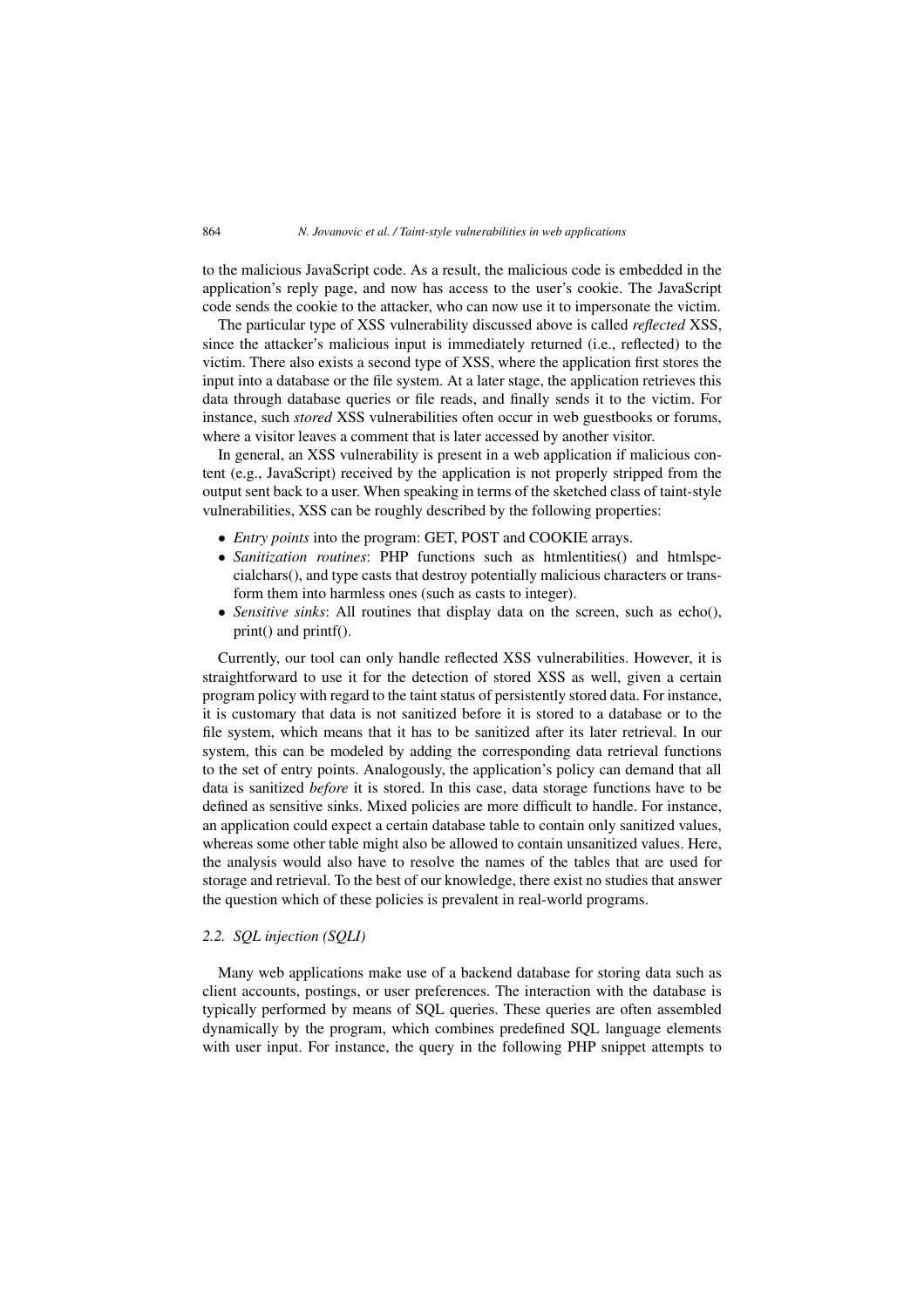retrieve an account based on a name and password that are provided by the user through an HTTP GET request:

```
mysql_query("SELECT * FROM users WHERE name='$_GET[name]'
AND pw='$_GET[pw]'");
```
An SQL injection vulnerability occurs whenever an attacker is able to alter the syntactic structure of such queries in an unexpected way [40]. Given the example above, by providing an empty name parameter and a specially crafted pw parameter (underlined), an attacker could trick the application into issuing the following query to the database:

SELECT \* FROM users WHERE name=" AND pw='' OR name='admin

The effect of the altered query is that the account of the user "admin" is returned, bypassing the application's authentication mechanism. In other cases, SQLI attacks can also seriously corrupt the backend database, or even compromise the entire host that the web application runs on.

SQL injection can be roughly described by the following properties:

- *Entry points* into the program: GET, POST and COOKIE arrays.
- *Sanitization routines*: PHP functions, such as mysql\_escape\_string(), that escape parts of the input that could interfere with the intended meaning of a SQL query.
- *Sensitive sinks*: All routines that use data to perform SQL queries, for example, mysql\_query().

# **3. Data flow analysis**

The goal of our analysis is to determine whether it is possible that tainted data reaches sensitive sinks without being properly sanitized. To this end, we have to identify the taint value<sup>1</sup> of variables that are used in these sinks. For this, we apply the technique of data flow analysis, which is a well-understood topic in computer science and has been used in compiler optimizations for decades [1,28,30]. In a general sense, the purpose of data flow analysis is to statically compute certain information for every single program point (or for coarser units such as functions). For instance, *literal analysis* computes, for each program point, the literal values that variables may hold.

Note that we use the term "literal analysis" to refer to the classic combination of constant propagation and constant folding. The reason is that in PHP terminology,

<sup>&</sup>lt;sup>1</sup>The taint value of a variable determines whether the variable is tainted or not.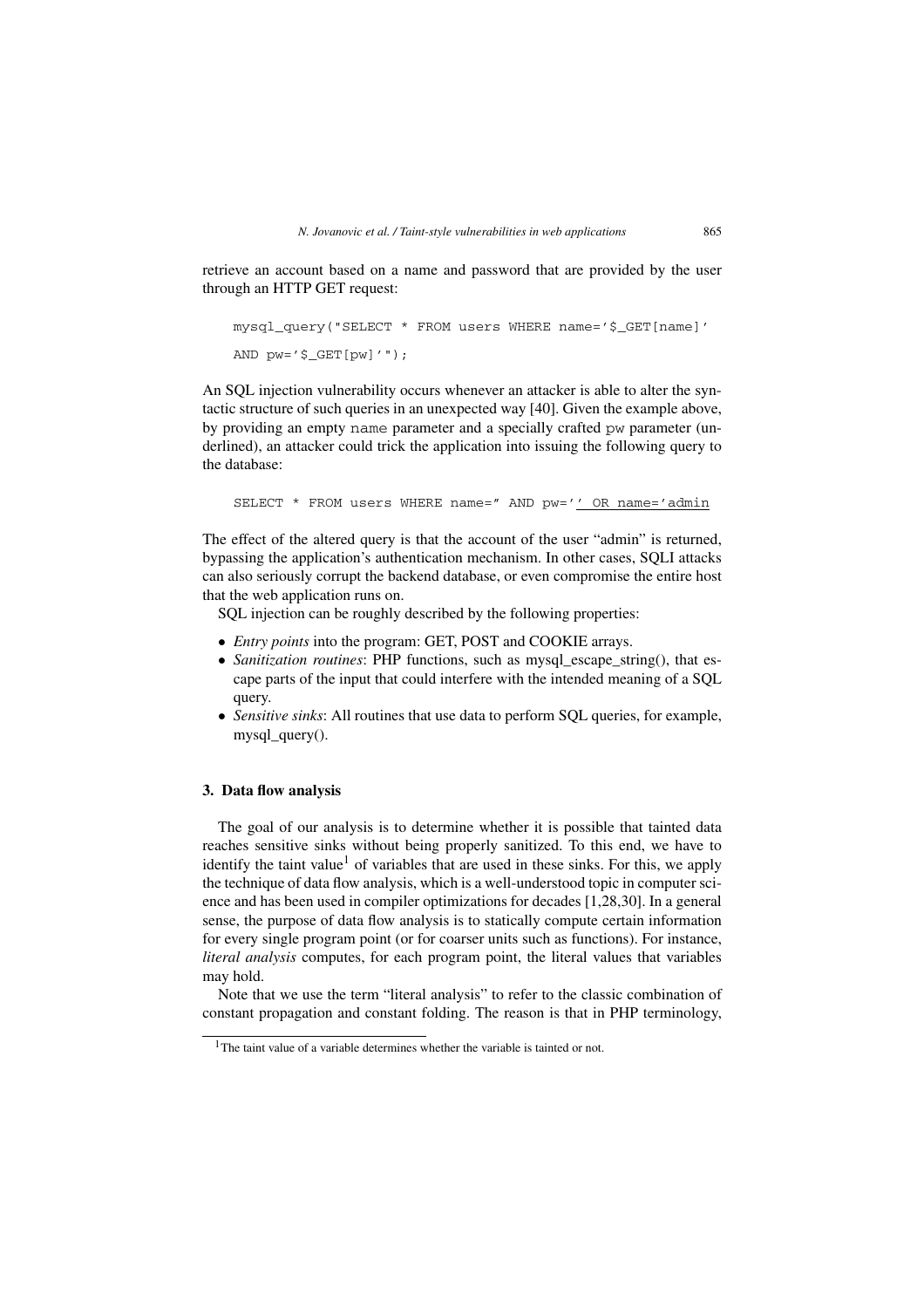the word "constant" has a meaning that is different from the usual meaning (where it denotes a literal value). In PHP, a constant is a special type of variable that can only hold simple values (e.g., it cannot contain array elements), and that cannot change after it has been defined. To avoid confusion due to the collision of the two different meanings of the word "constant", we will use the term "literal analysis" in this paper.

To illustrate how data flow analysis is used to perform literal analysis, imagine a fictitious programming language that uses only one variable  $(v)$  and two literals (the integers 3 and 4). Data flow analysis operates on the control flow graph (CFG) of a program. Figure 1 shows the CFG for a simple example program. In this figure, each CFG node is associated with its final data flow information after the analysis has finished. "Skip" nodes represent empty instructions. Assume further that the condition of the "if" branch cannot be resolved statically, for example, because it depends on the value of an environment variable. We use the symbol  $\top$  ("top") for the *unknown literal*, which indicates that the exact value of the literal cannot be determined. This is the case on program entry, since in our programming language, a variable contains random garbage before being initialized. After performing literal analysis for this program, each CFG node is associated with information about which literal is mapped to variable v *before* executing that node. Note that the exact value for variable  $\nu$  after the "if" construct is also unknown, because the analysis cannot determine which branch will be taken at runtime. Inside the branches, however, precise information is available.

An important concept used in the theory of data flow analysis is that of a *lattice*, 2



Fig. 1. Example CFG with associated resulting analysis information.

<sup>&</sup>lt;sup>2</sup>To be precise, data flow analysis requires a complete lattice that satisfies the ascending chain condition, or equivalently, a semi-lattice with a unit that satisfies the ascending chain condition [30].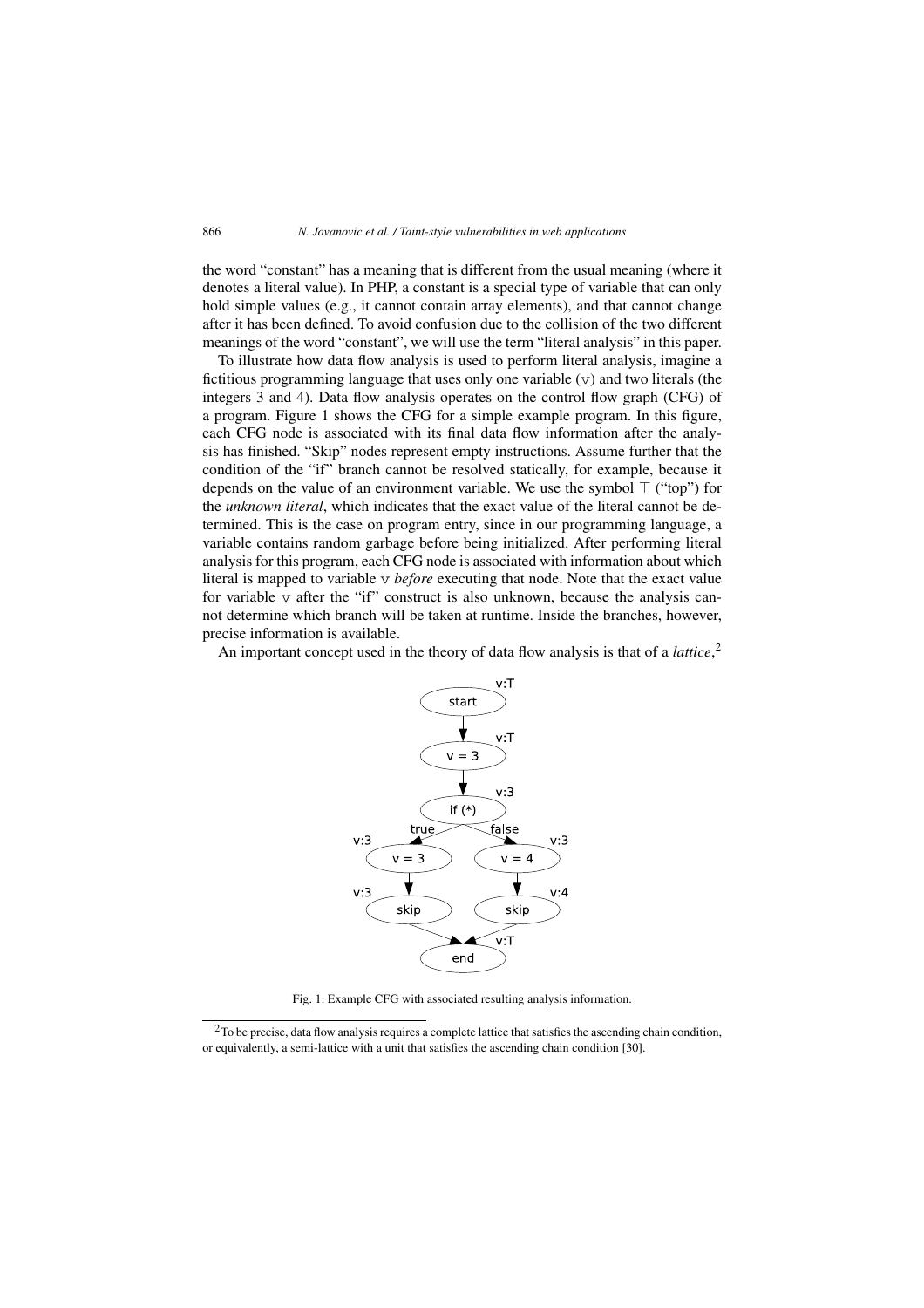

Fig. 2. A simple lattice.

which is used to represent the type of information that is to be collected. Every piece of information that could ever be associated with a CFG node by the analysis must be contained as an element of the used lattice. The lattice for our previous example is depicted in Fig. 2. Note that an additional *bottom element* ⊥ is required by the analysis algorithm for marking nodes as "not visited yet" at the beginning. Each line in Fig. 2 indicates an ordering between the elements at its end points with regard to precision. For instance, the element  $(v:3)$  is more precise (less conservative) than (v: T), written as (v: 3)  $\sqsubset$  (v: T). In this sense, the bottom element is defined as being smaller than all other elements. The *least upper bound*  $\sqcup$  of two elements is the smallest element that is greater than or equal to both of the elements. For example,  $(v:3) \sqcup (v:4) = (v:\top)$ , and  $(v:3) \sqcup (\bot) = (v:3)$ . The  $\sqcup$  operator is used for conservatively combining the information of merging paths (e.g., after "if" branches), which can also be seen at the end node in Fig. 1.

In this paper, the notation with regard to lattice structure and the least upper bound operation follows Nielson et al. [30]. Other authors, especially in the advent of data flow analysis (introduced by Kildall [22]), used an alternative, but equivalent notation. In this other notation, more precise elements were located at the top of the lattice, instead of at its bottom.

Another important ingredient for data flow analyses are *transfer functions*. Each CFG node is associated with such a transfer function, which takes a lattice element as input and returns a lattice element as output. The purpose of transfer functions is to model the semantics of their corresponding node with respect to the collected information. In our example in Fig. 1, all assignment nodes possess a transfer function that adjusts the literal mapping of the assigned variable accordingly.

After specifying a data flow analysis with its underlying lattice and transfer functions, an iterative algorithm for computing the results is initiated. Beginning at the program's entry node, this algorithm propagates analysis information through the program by applying transfer functions and combining information at merge points. As soon as a fixed point is reached, where additional computations do not lead to changes anymore, the algorithm terminates, and the analysis is finished.

A *flow-sensitive* analysis considers the ordering of program instructions, whereas a *flow-insensitive* analysis does not (i.e., reordering instructions inside a function does not affect its results). *Interprocedural* analyses take function calls into account, while *intraprocedural* analyses operate only inside a single function. *Context-sensitive* in-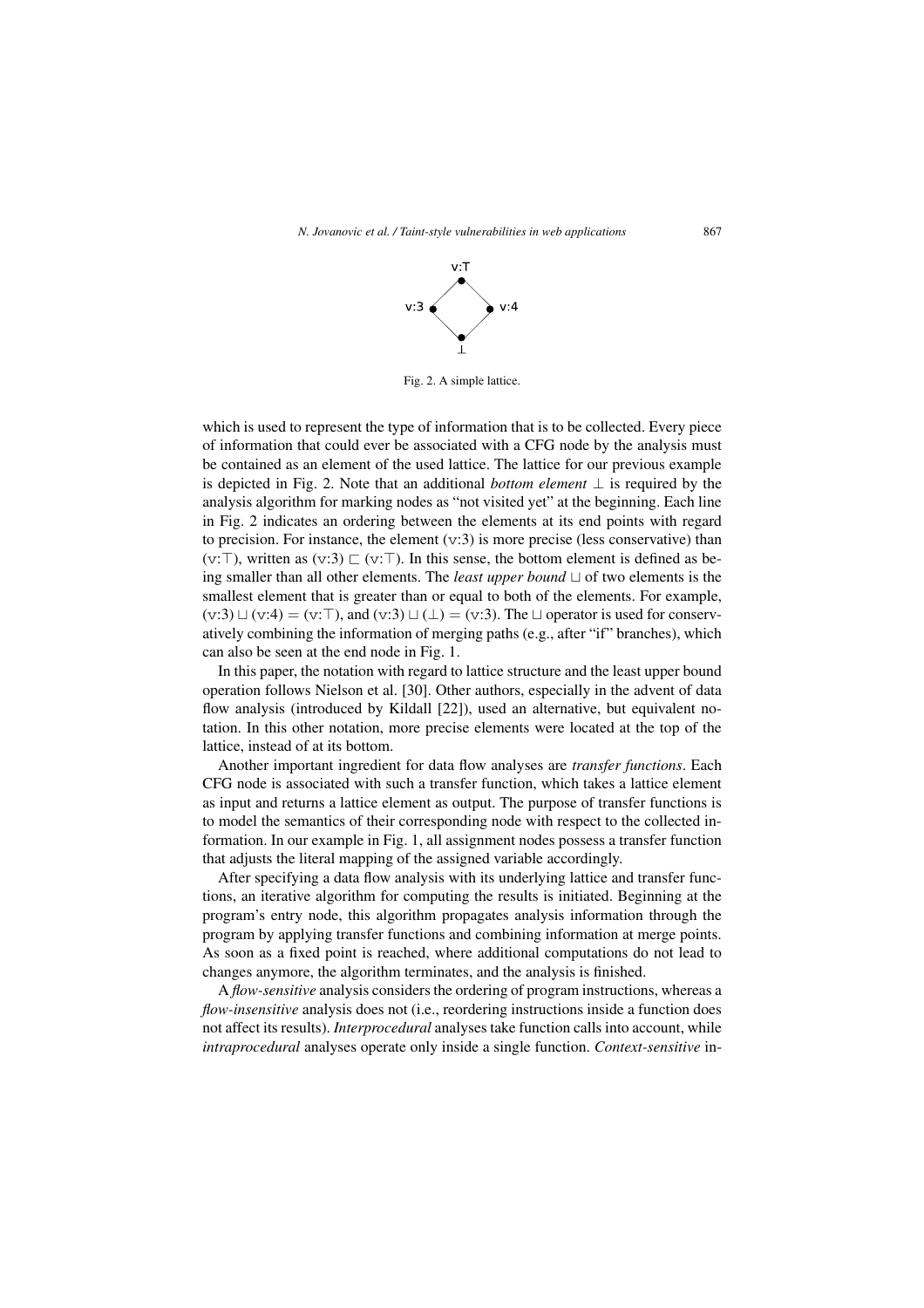terprocedural analyses are able to distinguish between different call sites to a function, *context-insensitive* interprocedural analyses are not, and, therefore, confuse the information computed for different calls to the same function. Hence, a high precision can be achieved by performing an analysis that is flow-sensitive, interprocedural, and context-sensitive. Our presented scanner is equipped with a combination of all these desirable features. Of course, precision can always be further enhanced (with the trade-off that performance is reduced). For instance, it would be possible to define an analysis that is *path-sensitive*, such that impossible paths due to contradicting guard conditions of program branches can be recognized.

An analysis is *sound* if the information it generates is a safe approximation of the real information. In the context of vulnerability scans, a sound analysis must include all vulnerabilities in its report. *Completeness* denotes the opposite notion, meaning that a complete analysis must not generate any false alarms (*false positives*). Our system is unsound with respect to the language features mentioned in Section 9.4 (most notably, object-orientation), because these features are modeled in an optimistic way. That is, we apply a simple approximation of these language constructs, assuming that no tainted values can originate from there. At the same time, our system is incomplete, as it may generate false warnings due to the conservative nature of data flow analysis. A detailed discussion of the generated false positives will be presented in Section 11.

Sometimes, the terms "sound" and "complete" are used in a reversed way, depending on how the underlying mathematical notions are translated into the context of vulnerability analysis. In this paper, we follow the interpretation used in [19] and [36], which corresponds to the explanations given above.

Note that the theory of *abstract interpretation* is closely related to data flow analysis, although it is formulated on a higher level. A comprehensive overview of abstract interpretation, data flow analysis and other program analyses is given in [30], and a vivid introduction to the topic can be found at [31].

# **4. PHP front-end**

In order to conduct static analysis, the input program has to be parsed and transformed into a form that makes the following analysis as easy as possible. This first step includes the linearization of arbitrarily deep expressions in the original language as well as the reduction of various loop and branch constructs such as "foreach" and "switch" to combinations of "if"s and "goto"s. The resulting intermediate representation, *P-Tac*, resembles the classic *three-address code* (TAC) presented in [1]. TAC is an assembly-like language characterized by statements with at most three operands and the general form " $x = y$  op z". For example, the input statement " $a = 1 + b + c$ " would be translated into the corresponding TAC sequence "t1 =  $1 + b$ ; t2 = t1 + c;  $a = t2$ ". The variables t1 and t2 are temporaries introduced in the course of the translation, and do not appear elsewhere in the program.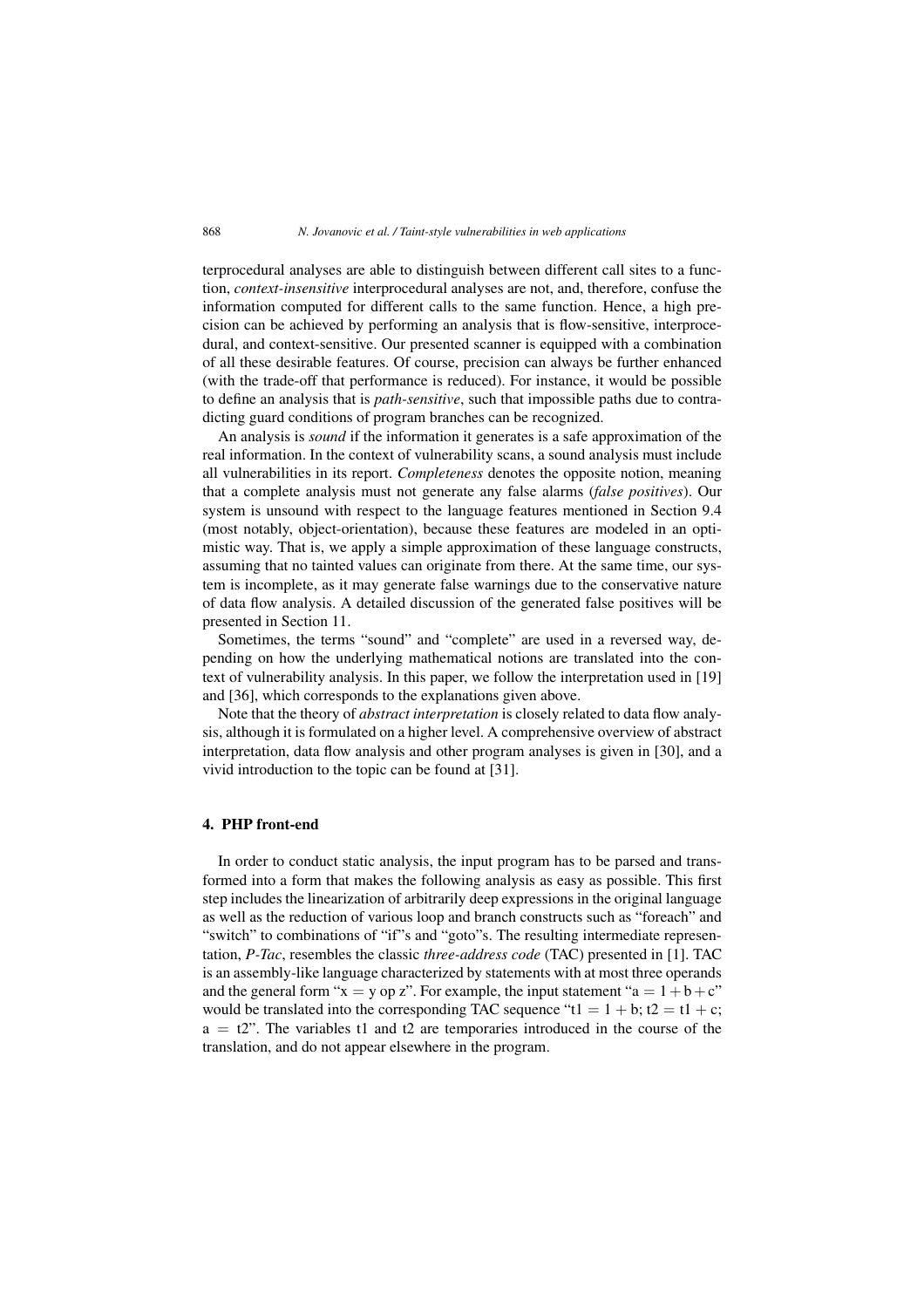#### *4.1. Parse tree construction*

As the first step towards the desired intermediate representation, the input PHP code is parsed and stored as a parse tree for further processing. PhpParser, our tool for generating parse trees for PHP code, is a combination of the Java lexical analyzer JFlex [18], the Java parser Cup [8], and the Flex and Bison specification files from the sources of the PHP interpreter [32]. Due to a few incompatibilities of Flex and Bison with their Java counterparts, we carefully modified JFlex and Cup in order to accept the original specification files and to permit the convenient definition of Java actions for constructing the parse tree. The PhpParser package contains a more detailed documentation of these modifications.

#### *4.2. Intermediate representation: P-Tac*

As mentioned previously, the constructed parse tree is transformed into *P-Tac*, a linearized form of the original PHP script resembling three-address code [1], and kept as a control flow graph for each encountered function. The code in the global scope (external to all user-defined functions) is moved into a special "main" function, which represents the starting point of the PHP script. All loop constructs (while, for, switch) are replaced by equivalent "if"-branches in order to prevent unnecessary redundancies in the following analysis. *Constants* in PHP are specified with the built-in "define" function, whereas values such as 77 or "foo" will be termed as *literals*. Table 1 gives an overview of the most important CFG nodes created by the P-Tac converter. The *place* abstraction denotes variables, constants, and literals and was introduced to permit more concise specifications. Function calls are represented by three CFG nodes to make the design of interprocedural transfer functions easier (a call preparation node, the actual call node, and a call return node). Calls to functions for which no definition was found are replaced by calls to the special *unknown*

| Table 1                          |
|----------------------------------|
| Main types of CFG nodes in P-Tac |

| CFG Node             | Shape/Description                      |
|----------------------|----------------------------------------|
| Simple assignment    | $\{var\} = \{place\}$                  |
| Unary assignment     | $\{var\} = \{op\} \{place\}$           |
| Binary assignment    | $\{var\} = \{place\} \{op\} \{place\}$ |
| Array assignment     | $\{var\} = \arctan(\theta)$            |
| Reference assignment | $\{var\} \& = \{var\}$                 |
| Unset                | $unset({var})$                         |
| Global               | $global \{ var\}$                      |
| Call preparation     | A call node's predecessor              |
| Call                 | Represents a function call             |
| Call return          | A call node's successor                |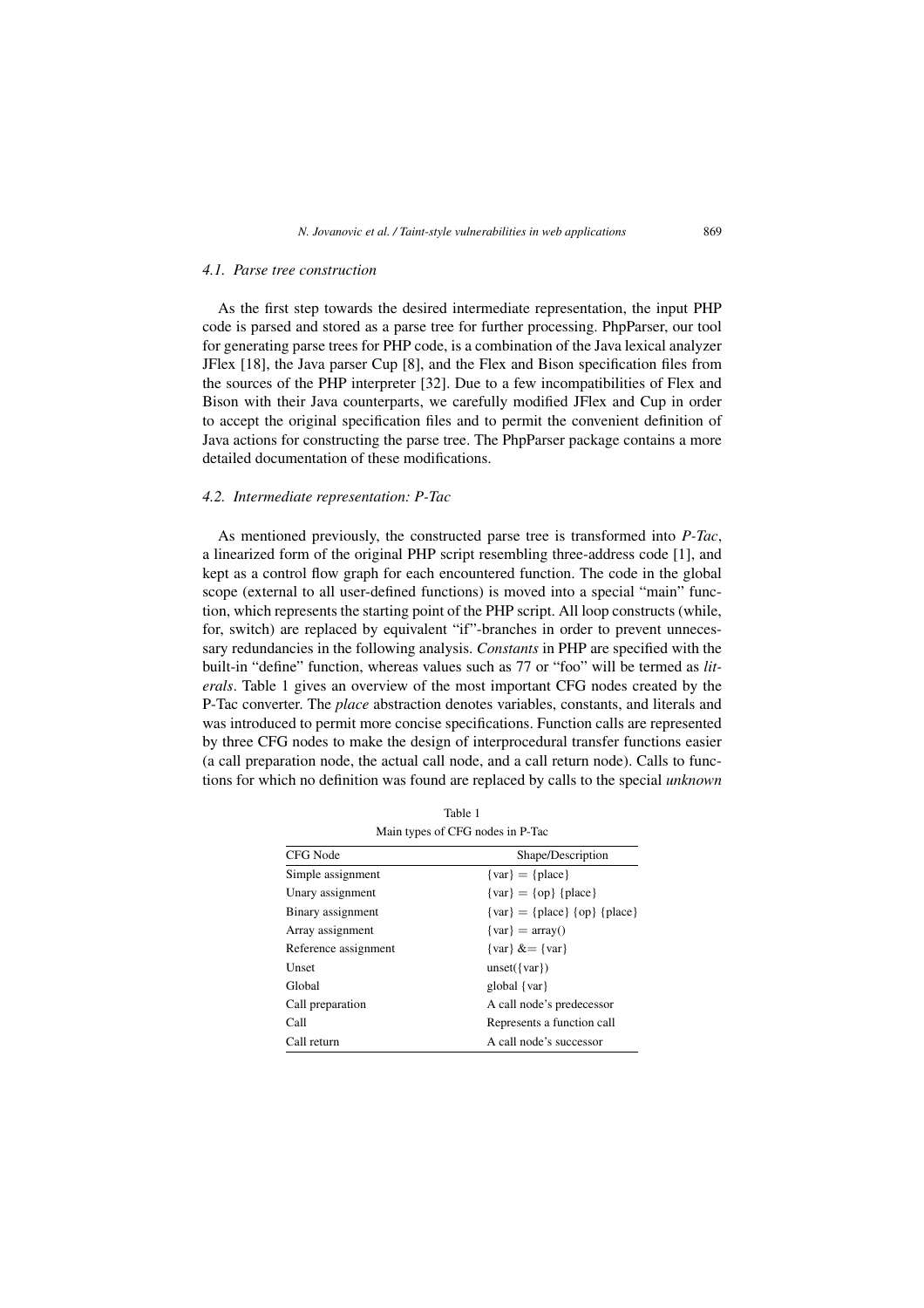*function*. During taint analysis, calls to this function are approximated in a conservative way, meaning that the return value is considered to be tainted. Analogously, literal analysis considers the return value to be unknown  $(T)$ . Alias analysis treats such calls as no-op statements, which have no effect on the computation of alias information.

## **5. Analysis back-end**

A straightforward approach to solving the problem of detecting taint-style vulnerabilities would be to immediately conduct a *taint analysis* on the intermediate representation generated by the front-end. This taint analysis would identify points where tainted data can enter the program, propagate taint values along assignments and similar constructs, and inform the user of every sensitive sink that receives tainted input. However, to enable the analysis to produce correct and precise results, significant preparatory work is required. For instance, whenever a variable is assigned a tainted value, this taint value must not be propagated only to the variable itself, but also to all its aliases (variables pointing to the same memory location). Hence, information about alias relationships has to be provided by a preceding *alias analysis*. Moreover, the dynamic nature of PHP's file inclusion mechanism requires a *literal analysis* for resolving the names of the files that are to be included (see Section 10). These three components (literal analysis, alias analysis, and taint analysis) will be discussed in the following sections separately.

One of the key features of our analysis is its high precision, since it is flowsensitive, interprocedural, and context-sensitive. Moreover, we are the first to give a detailed description of how to perform an alias analysis for an untyped, referencebased scripting language such as PHP. Although there exists a rich literature on C pointer analysis, it is questionable whether these techniques can be directly applied to the semantically different problem of alias analysis for PHP references. As mentioned by Xie and Aiken in [46], static analysis of scripting languages is regarded as a difficult problem and has not achieved much attention so far. In this context, even apparently trivial issues such as the simulation of the effects of a simple assignment require careful considerations. For instance, multi-dimensional arrays can contain elements that are neither explicitly addressed nor declared. To correctly handle the assignment of such a multi-dimensional array to another array variable, these hidden elements must be taken into account. The following sections will address these issues in detail.

#### **6. Literal analysis: Basics**

The purpose of literal analysis is to determine, for each program point, the literal that a variable or a constant can hold. This information can be used for improving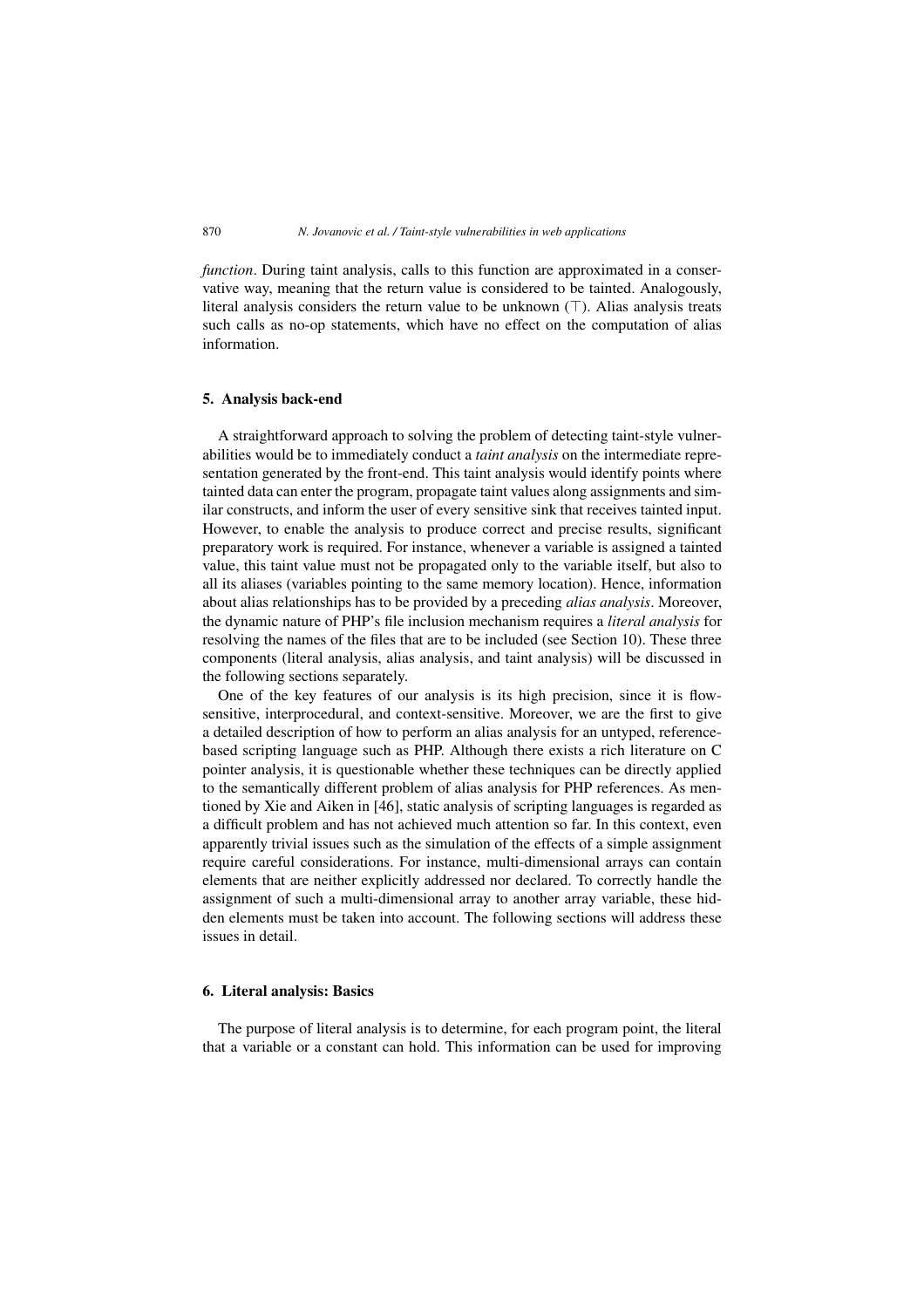the precision of the overall analysis in various ways. For instance, our prototype uses the computed information for resolving the names of files to be included. Other potential uses of literals information are the resolution of variable variables, variable array indices, and variable function calls.

#### *6.1. Carrier lattice definition*

As mentioned in Section 3, an important building block for data flow analyses is the underlying lattice. The lattice used for literal analysis basically resembles the simple lattice for our toy programming language that was introduced in Fig. 2, with two differences. First, the literal analysis lattice does not provide mappings for a single variable, but for all variables and constants that appear in the scanned program. Second, it is able to describe the mapping to any possible literal, and not just to the literals 3 and 4. Since the number of possible literals is infinite, this means that the "breadth" of the lattice (when shown as Hasse diagram [44]) is infinite as well. Figure 3 shows a fragment of a lattice for a program with two variables (\$a and \$b) and one constant (CONST) to provide an intuitive feeling for the ordering among lattice elements. Note that the lower two elements differ only in the value that the variable \$a is holding. Hence, the least upper bound of these two elements is identical except that it maps \$a to  $\top$ . The top element of the whole lattice (which is not depicted in Fig. 3) maps all variables and constants to the unknown literal  $\top$ , meaning that we know "absolutely nothing". As in the previous simple lattice, the bottom element (not depicted either) is just a special placeholder element needed by the analysis algorithm.

# *6.2. Transfer functions definition*

After defining the underlying lattice for the analysis, each CFG node has to be associated with a transfer function. These transfer functions determine how the analyzed information is affected when control flows through the corresponding CFG node. That is, it takes the lattice element entering the node as input, and returns a lattice element reflecting the node's semantics as output. The most straightforward example for literal analysis is a node of the form "simple variable  $=$  literal", with the term *simple variable* denoting a variable that is neither an array



Fig. 3. Fragment of a literal analysis lattice.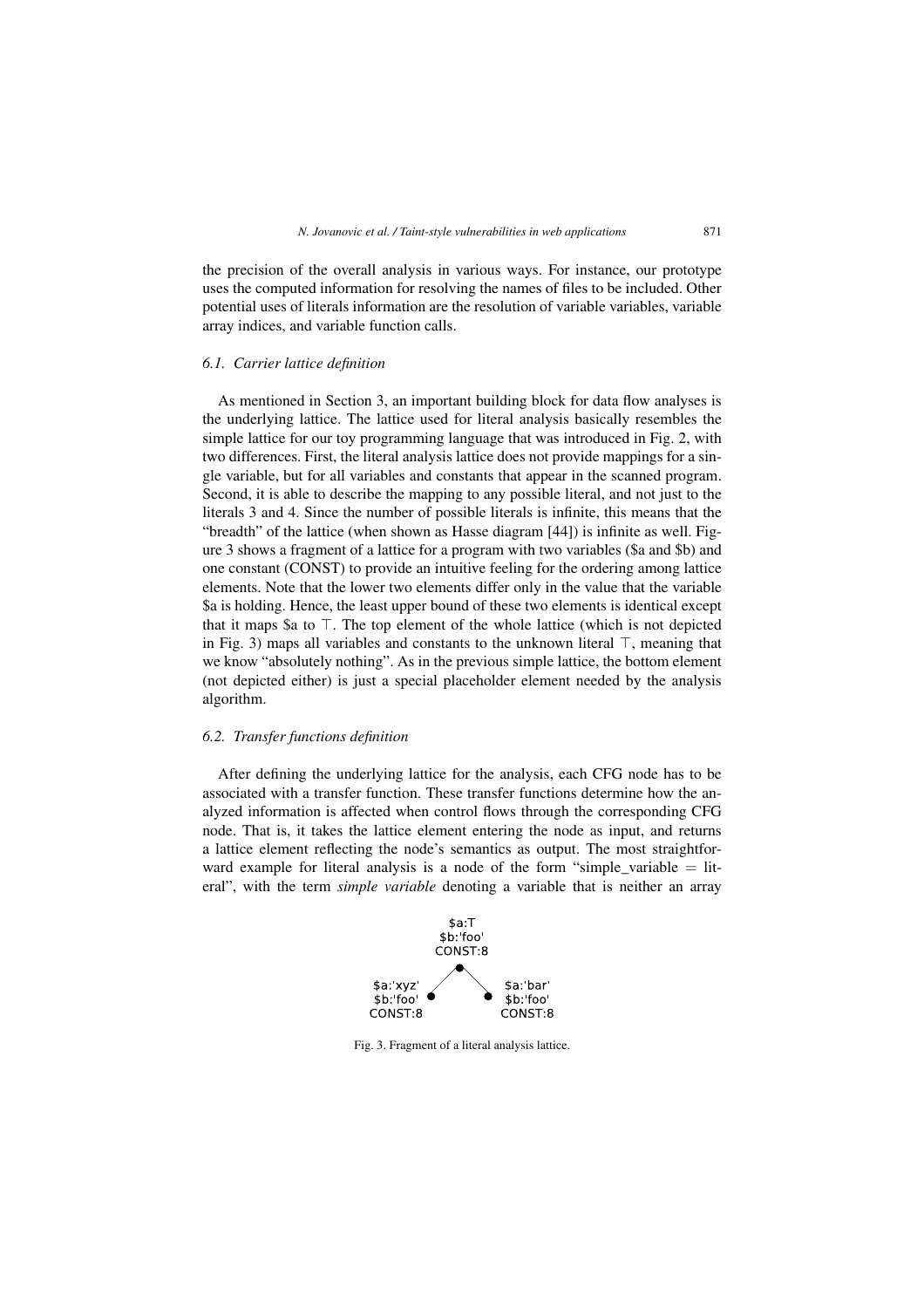nor an array element. For such a node, the transfer function only has to adjust the literal mapping of that variable. For example, the statement " $\alpha = 5$ " assigns the literal value 5 to the variable \$a in the lattice. For CFG nodes such as "simple\_variable = variable", the assigned literal is not immediately available, but has to be extracted from the incoming lattice element by inspecting the mapping of the variable on the right side. Nodes like "simple variable  $=$  constant" can be treated analogously to "simple\_variable  $=$  variable".

Additional complexity arises when taking arrays, array elements, and non-literal array indices into account. The reason is that PHP is an untyped language without explicit type declarations. That is, it provides no explicit information about whether a variable is an array or not. A possible solution to this problem would be to perform an additional type inference. In our system, we take an alternative approach, which has turned out to be sufficient in practice. It is based on a simple, syntax-based detection of arrays and array elements. More precisely, our analysis considers a variable to be an array if it is indexed at some point in the program. For instance, if the expression "\$a[2]" appears somewhere in the program, then variable "\$a" certainly is an array. At the same time, the corresponding index to the array (\$a[2]) obviously is an array element. Unfortunately, the absence of such expressions does not necessarily imply that a variable is not an array. This is demonstrated in Fig. 4. Here, \$b is never indexed, but is still an array due to the assignment of array \$a. This means that the intuitive introductory examples involving "simple\_variable" need to be extended to deal with this issue, as we have no guarantee that a variable is really simple. Array elements do not suffer from this uncertainty: While \$a[1] surely is an array element, \$a is not.

In the course of our work, we found that the problem space regarding arrays and array elements can be divided into four cases. These cases depend only on characteristics of the variable on the *left* side of the assignment. An overview of these cases is given in Table 2, which also contains information about taint analysis and aliases. These topics will be dealt with later in this paper and can be ignored for the moment. Note that the four cases cover *all* possible situations that can occur in a program (modulo the limitations with regard to object-orientation discussed in Section 9.4). In the rest of this section, we will discuss the four cases in order of increasing complexity.

The simplest, first case applies when the left variable is not an array element (which can be easily decided because there is no array subscript) and not known

> 1  $\frac{1}{2}$  (1) = 7; //  $\frac{2}{3}$  obviously is an array  $2$  \$b = \$a;  $1/$  \$b is a hidden array: 3 // it is not indexed anywhere  $4 \text{Sc} = \text{Sb}$ ; 5 echo \$c[1]; // \$c obviously is an array

> > Fig. 4. Arrays can be hidden.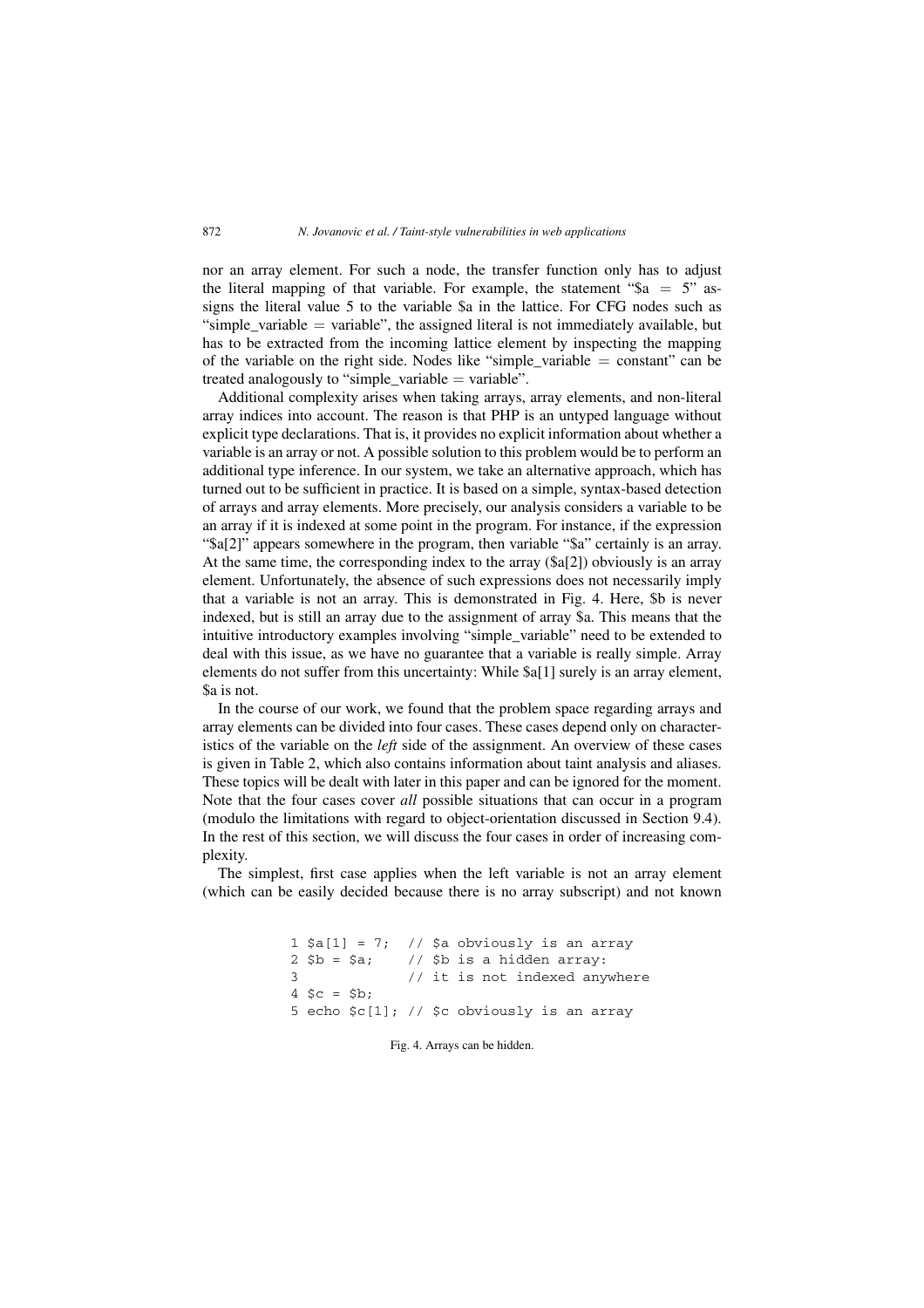|--|--|--|

Actions performed by literal analysis and taint analysis for simple assignment nodes depending on the left-hand variable

| Left variable                                                           | Literal analysis                                               | Taint analysis                                                                                      |  |
|-------------------------------------------------------------------------|----------------------------------------------------------------|-----------------------------------------------------------------------------------------------------|--|
| Not an array element and not<br>known as array ("normal vari-<br>able") | strong update for must-aliases,<br>weak update for may-aliases | strong update (taint, CA flag)<br>for must-aliases, weak update<br>(taint, CA flag) for may-aliases |  |
| Array, but not an array element                                         | strong overlap                                                 | $target.caFlag = source.caFlag;$<br>strong overlap (taint)                                          |  |
| Array element (and maybe an<br>array) without non-literal in-<br>dices  | strong overlap                                                 | target.root.caFlag<br>$\Box$<br>source.caFlag:<br>strong<br>over-<br>lap (taint)                    |  |
| Array element (and maybe an<br>array) with non-literal indices          | weak overlap for all MI vari-<br>ables                         | target.root.caFlag<br>$\Box$<br>source.caFlag; weak<br>over-<br>lap (taint) for all MI variables    |  |

as array.<sup>3</sup> Here, the analysis proceeds just as in the introductory "simple\_variable" example, without taking into account whether the variable on the right side might have array elements or not. This punctual overwrite operation is called *strong update*. Note that when using this simple approach, precision might suffer. For instance, in Fig. 4, the analysis cannot determine that \$c[1] is mapped to the literal 7 at the end of the program. However, this issue did not lead to significant losses in precision during our experiments.

The second of the four cases that need to be distinguished is when the left variable is an array, but not an array element. A useful concept in this respect is that of an *array tree*, which describes an array and its contents as a tree. The array variable itself is the tree's root, the array's elements are interior nodes and leaves, and its indices are edge labels. For example, Fig. 5 shows the tree for a two-dimensional array with the elements \$a[\$i][2] and \$a[3][4]. Literals can be associated with each node to represent the current mappings. Intuitively, the analysis has to "overlap" the array tree of the left variable with the array tree of the right variable such that literals for matching nodes are overwritten. For instance, in the course of the assignment of array \$b to array \$a (\$a = \$b), the literal of \$b[1] must overwrite the literal of \$a[1]. The literals of nodes on the left side for which there is no matching node on the right side generally have to be set to  $\top$  because it is uncertain whether there *really* is no matching node (due to the possibility that the array might contain hidden elements). In Fig. 4, for example,  $\mathcal{S}[\lceil \cdot \rceil]$  is set to  $\top$  after the assignment in Line 4 because the analysis cannot determine whether there is an element \$b[1] or not. An exception to this rule can be made if there is a literal or a constant on the right side of the assignment. Since literals and constants can never be arrays, the analysis is free to set the literals of all array elements on the left side to NULL (which corresponds to the

<sup>&</sup>lt;sup>3</sup>Note that we use the phrase "not known as array" to include the possibility that a variable might be a "hidden" array.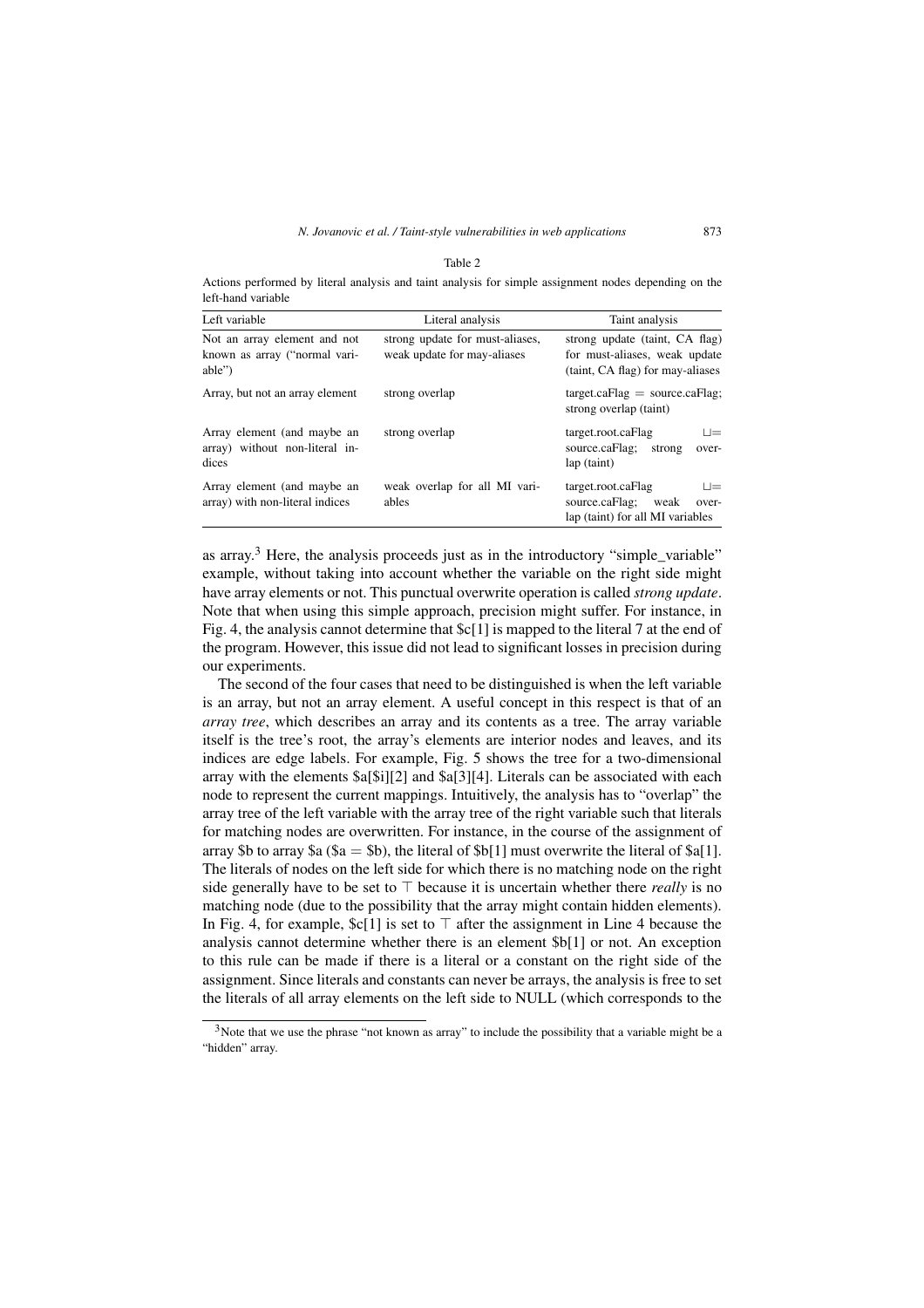

Fig. 5. Array tree example.

```
strongOverlap(Variable target, Place source) {
  if source known as array
    if target known as array
      for all direct elements of target
        if there is a direct element of source
        with the same direct index
          strongOverlap(target element,
                        source element)
        else
          set the array tree of the
          direct element to T
  else if source is literal or constant
    set the array tree below target to NULL
  else
    set the array tree below target to \topset the target literal to the source literal
}
```
Fig. 6. Strong overlap algorithm.

actual semantics in PHP). A recursive algorithm for performing all these operations is given in Fig. 6, where the term *direct element* denotes an array element that is retrieved by adding a single index (the *direct index*) to its enclosing array.

Cases three and four require the understanding that array elements can have one or more non-literal indices. An example would be \$a[1][\$i][2], which has one nonliteral and two literal indices. Such *non-literal array elements* have to be treated in a special way because they can represent multiple variables (such as \$a[1][8][2] or \$a[1][9][2] for the given example). Our analysis handles them in a pessimistic way in that they are mapped to  $\top$ . Otherwise, it would be necessary to track the nonliteral indices of these elements and recompute the taint value of a non-literal array element whenever one of its indices changes. For example, if the variable \$i changes at some point in the program, the analysis would have to recompute the values for all array elements with at least one index containing \$i (such as \$a[\$i] or \$b[\$a[\$i]]). Our experiments did not suggest that this additional complexity would lead to a significant gain in precision.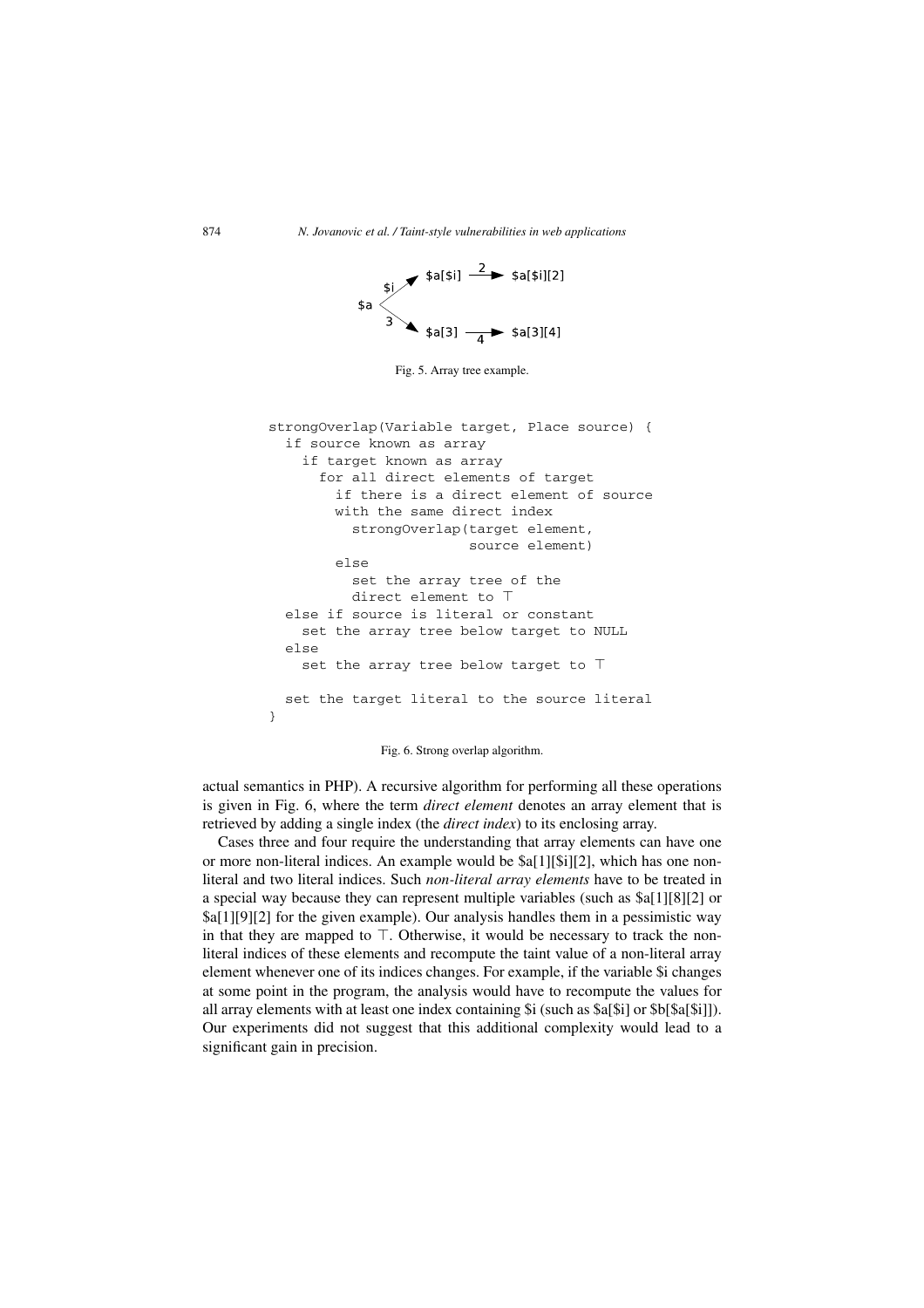In the third case, the left variable is an array element without non-literal indices. This variable may also be an array (i.e., it does not matter whether it is known as array or not). This case is handled in the same way as case two, using the strong overlap algorithm. Note, however, that taint analysis (discussed in Section 9) will perform different operations for these two situations.

In the fourth and last case, the left variable is an array element with non-literal indices and maybe an array. As already mentioned, this case has to be treated separately because it is not certain which array element is actually meant by the nonliteral array element. For instance, when assigning the literal 3 to \$a[\$i], the analysis has to consider that this might affect \$a[8], \$a[9], or any other element. So, instead of overwriting the literals of the possibly affected variables with the literal 3, we have to conservatively replace them with the least upper bound of the old and the new literal. For example, if the old literal of  $a[8]$  was 7, it becomes  $\top$ . If it was 3, it remains 3. This approach can be formulated in a succinct way using the terms *MI variables* and *weak overlap*. The *MI variables* of a non-literal array element are all variables that are *maybe identical* to this array element. For example, \$a[8] and \$a[9] are MI variables of \$a[\$i]. These are the variables that might be affected by an assignment, and hence, have to be conservatively updated by the analysis. The *weak overlap* algorithm is analogous to the strong overlap algorithm, with the difference that all overwrite operations are replaced by least upper bound operations. This way, the analysis can handle assignments of the fourth type by performing a weak overlap for all MI variables.

# *6.3. Dependence on alias analysis*

In the explanations given so far, we omitted an important problem. PHP allows the creation of aliases, which means that two or more variables can point to the same memory location. If one of these variables is assigned a new value, it also affects the aliases of the variable. Ignoring this issue would prevent literal analysis from producing correct results in a number of cases. The following Section 7 provides a more detailed introduction to PHP references and describes an alias analysis that collects the alias information required by literal analysis. Section 8 revisits literal analysis when alias information is taken into account, and presents transfer functions for the remaining CFG nodes.

Note that in our current approach, we employ literal analysis only for resolving file inclusions (Section 10). Judging from the experiences we made during our empirical evaluation, the names used in file inclusion operations never depend on aliasing in practice. This is why our literal analysis does not make use of the fully-fledged alias analysis that will be described in the next section, resulting in a performance boost without loss of precision. In spite of this fact, we will describe how literal analysis can benefit from alias analysis. One reason is that we believe this description to be useful for other researchers. The other reason is that the underlying concepts are analogous to those necessary for feeding alias information into taint analysis (Section 9).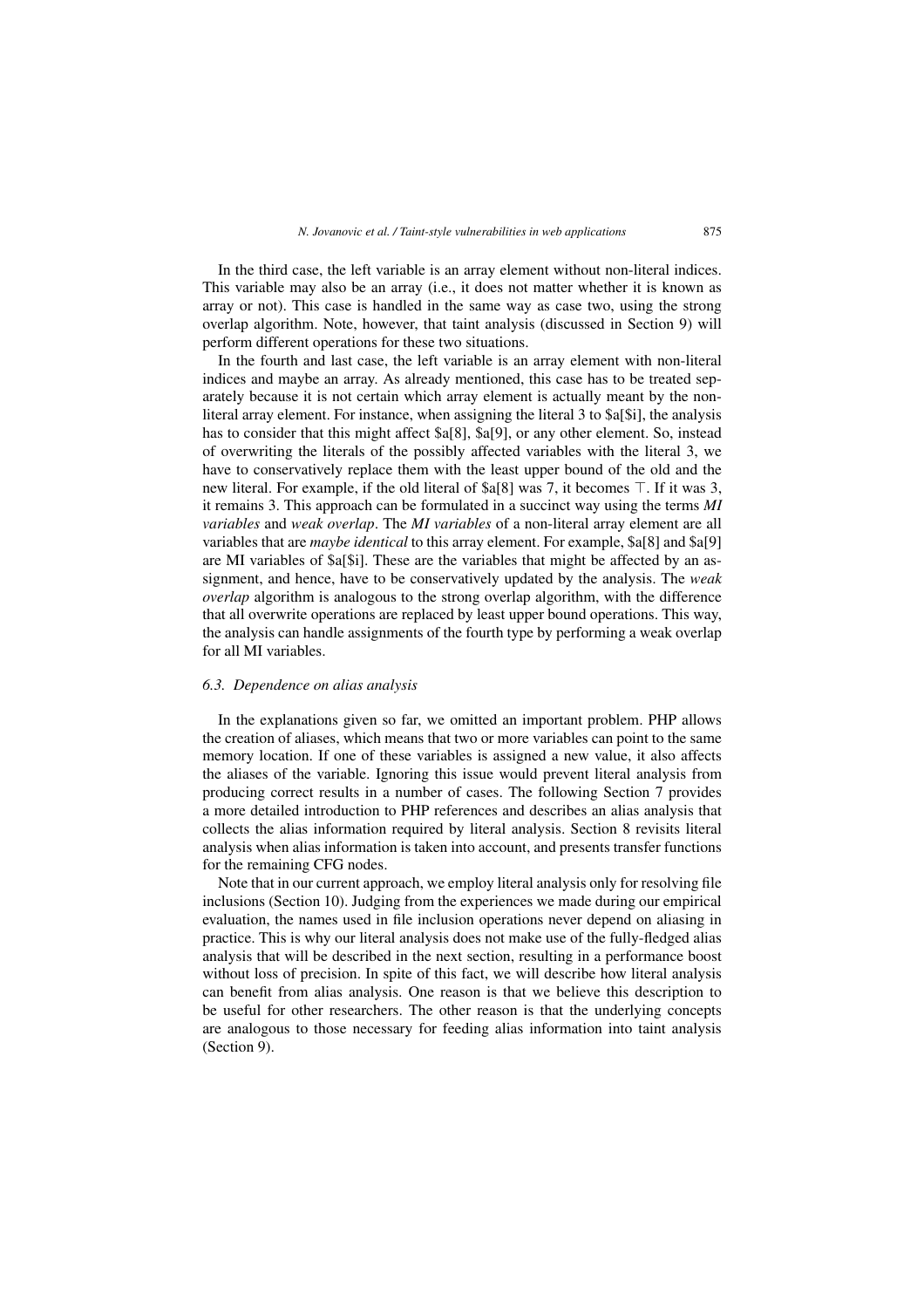#### **7. Alias analysis**

Two or more variables are *aliases* at a certain program point if their values are stored at the same memory location. Two variables are *must-aliases* if they are aliases regardless of the actual path that is taken by the program during run-time. If these variables are aliases only for some program paths, while not for others, they are called *may-aliases*. We will give a short introduction to aliases in PHP to demonstrate why alias information is required for precise results, and to highlight the differences between PHP aliases and pointers in other programming languages. After this problem definition, we specify the workings of our alias analysis, which is responsible for computing the desired information.

# *7.1. Aliases in PHP*

In PHP, aliases between variables can be introduced by using the *reference operator* "&". This operator can be applied directly in assignments, or in combination with formal and actual function parameters to perform a call-by-reference. Figure 7 shows a simple example for creating an alias relationship between variables \$a and \$b (on Line 2). This figure also demonstrates why taint analysis requires access to alias information. Without this information, taint analysis would not be able to decide that the assignment on Line 3 does not only affect \$a, but also the aliased variable \$b. As a result, we would miss the fact that \$b eventually holds a tainted value, which leads to the XSS vulnerability on Line 4. Analogously, the lack of aliasing information can cause false positives.

In the past, extensive work has been devoted to the area of alias analysis (e.g., [2, 6,24,39,45], to mention only a few). An overview of existing solutions and open issues is given by Hind in [14]. During our investigations on how to solve the problem of computing alias information for PHP programs, we were considering to use one of these existing analyses. However, many of the existing approaches had some particular limitation that made sense in the context of C programs, but which we were not willing to accept for PHP programs. For instance, the well-known analyses of Andersen [2], Steensgaard [39] and Das [9] are flow-insensitive. While this considerably speeds up the analysis, the generated results are less precise than with a flow-sensitive analysis, which can lead to false positives. Apart from their mere

| $1$ Sb = 'nice':  | // \$b: untainted         |
|-------------------|---------------------------|
|                   | // \$a and \$b: untainted |
| $3$ \$a = \$evil; | // \$a and \$b: tainted   |
| 4 echo \$b;       | // XSS vulnerability      |

Fig. 7. Simple aliasing in PHP.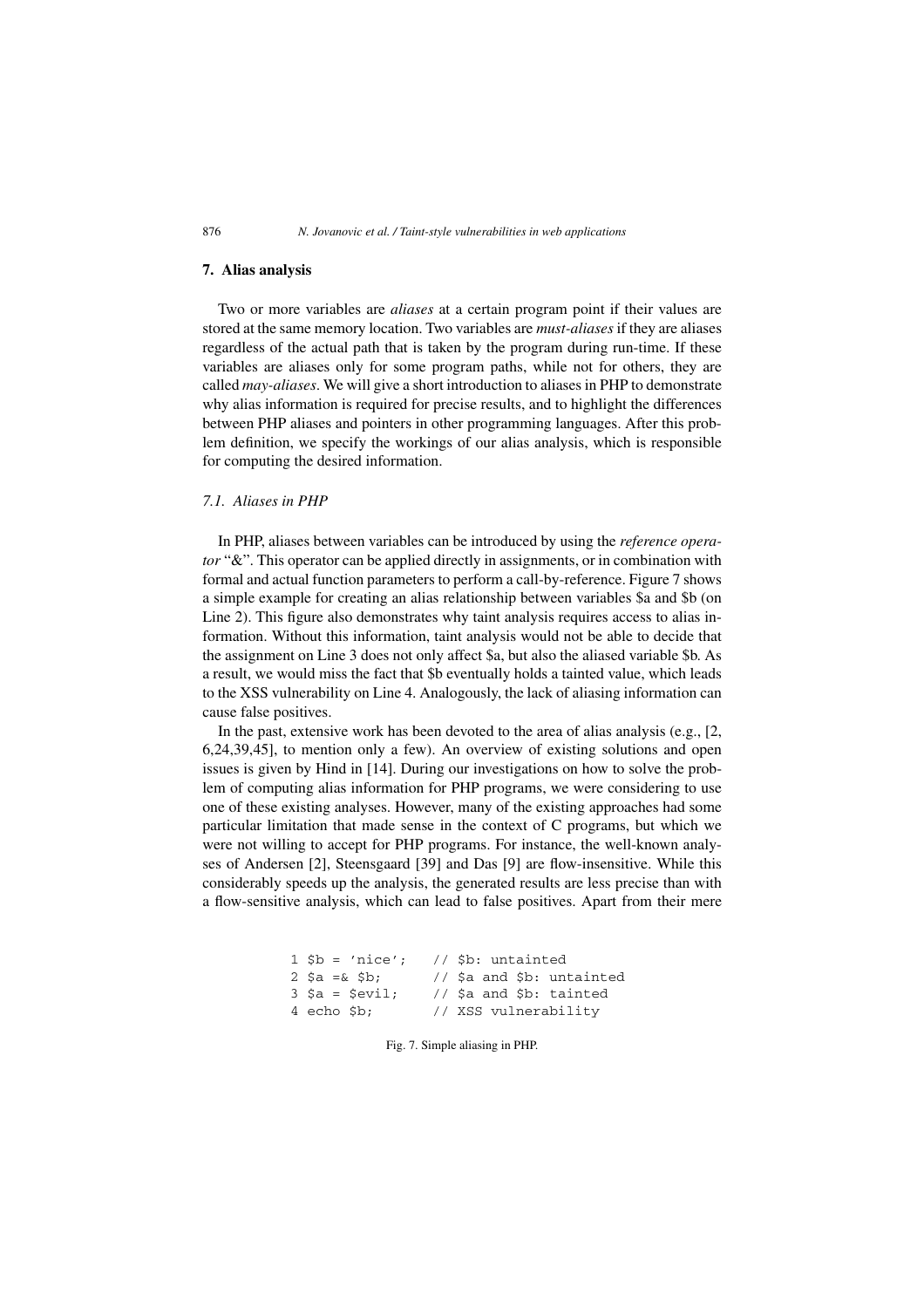existence, a major problem with such false positives is that it can be difficult to determine their cause (i.e., flow-insensitivity) during the manual inspection of the generated vulnerability reports.

Another problem with reusing existing approaches is that there seems to be no straightforward translation of alias analysis techniques designed for C to a technique that can be used for PHP programs. One reason for the current absence of such a translation is that there are semantic differences between references and pointers. The PHP manual [32] devotes a whole chapter to explaining references and highlighting the differences to C pointers. In essence, while C pointers are special variables that contain memory addresses, PHP references are *symbol table aliases* [32] that do not directly address memory locations. That is, alias relationships between variables in PHP are represented internally through equivalence in the context of symbol tables, and not through identical pointer values (i.e., memory addresses). Besides, PHP is dynamically typed, which means that the types of variables are not declared explicitly in the program's source code. Instead, the types of variables are decided at runtime, and can change during program execution. Moreover, PHP does not provide a separate data type for references. Instead, *all* variables are references by nature, even those containing only scalar values.

Figure 8 illustrates another difference, which occurs in combination with parameter passing. When entering function "a" on Line 6, the formal parameter \$p has been aliased with the actual parameter \$x1. However, since \$x1 and \$p are now only symbol table aliases, the reference assignment on Line 7 only re-references \$p, leaving \$x1 unmodified. In C, passing and modifying a pointer in this way would make the pointer corresponding to \$x1 point to \$x2 after returning from the function call on Line 3. Also note that PHP references are mutable, as opposed to references in  $C_{++}$ .

To the best of our knowledge, the issues discussed above have not been addressed in the literature so far. Minamide [27] and Huang et al. [16] briefly mention their use of alias analysis for PHP, but without providing details. Similarly, Liu et al. [25] only give a short mention that they have applied existing pointer analysis algorithms to Python programs.

```
1 \,$x1 = 1;
2 \, 5x2 = 2;
3 a($x1);
4 echo $x1; // $x1 is still '1'
5
6 function a(\&$p) {
7 $p =& $GLOBALS['x2'];
8 }
```
Fig. 8. References in contrast to pointers.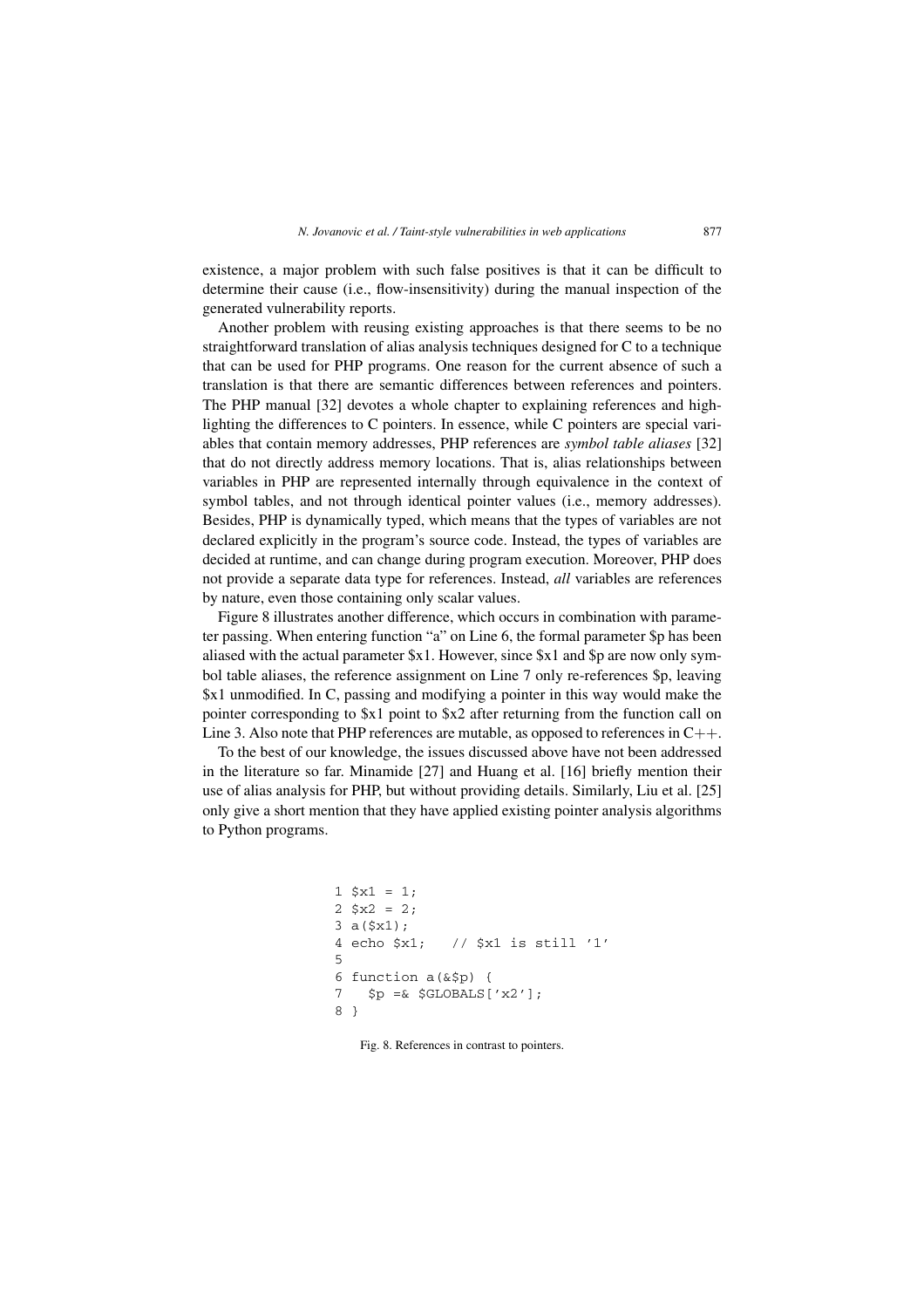#### *7.2. Intraprocedural alias analysis*

Figure 9 shows a program snippet annotated with alias information that is valid after the execution of the corresponding code line. In this figure (and in the following ones), we represent must-alias ("u") and may-alias ("a") information separately. At the beginning of the program on Line 1, there exist no aliases yet. After the reference assignment on Line 2, variables \$a and \$b are aliases. We encode this fact by adding a new *must-alias group* to the must-alias information. Must-alias groups are unordered and disjoint sets of variables that are must-aliases. On Line 4, a second group is created after redirecting \$c to \$d. This new group is extended by variable \$e as result of the statement on Line 5. Finally, we have to merge the information entering from two different paths after the if-construct on Line 7. Intuitively, it is clear that all must-aliases created inside the if-construct must be converted into may-aliases. Instead of using sets of variables, we encode may-aliases by means of unordered variable pairs. Hence, the must-alias group (c,d,e) is split into the three may-alias pairs (c,d), (c,e) and (d,e). The reason for this asymmetric encoding of must-alias and may-alias information is that it simplifies the algorithms necessary for interprocedural analysis (given in the Appendix). Figure 28 in the Appendix shows the combination operator algorithm that is used for merging alias information at the meeting point of different program paths (based on the construction of complete graphs). Note that this combination operator does not simply compute must-aliases through intersection and may-aliases through union (although these steps are performed as parts of the algorithm). For instance, using such a straightforward procedure to combine the information from Lines 2 and 5 of Fig. 9 would result in empty may-alias information, which deviates from the correct result shown on Line 7.

The separate tracking of must-alias and may-alias information (instead of using only may-alias information) is motivated by the resulting precision gain. Consider the case where variables \$a and \$b are must-aliases and tainted. When encountering an operation that untaints \$a, our analysis is able to correctly untaint \$b as well. If the analysis only possesses may-alias information, it would have to make a conservative decision and leave \$b tainted.

```
1 skip; // u{} a{}
2 \alpha = \delta \beta; // u{(a,b)} a{}
3 if (...) {
\frac{4}{5c} \frac{5}{6} \frac{5d}{7} // \frac{u}{a} (a, b) (c, d) } a{}
5 \leq \leq \leq \leq \leq \leq \leq \leq \leq \leq \leq \leq \leq \leq \leq \leq \leq \leq \leq \leq \leq \leq \leq \leq \leq \leq \leq \leq \leq \leq \leq \leq \leq \leq \leq \leq \le6 }
7 skip; // u{(a,b)} a{(c,d) (c,e) (d,e)}
```
Fig. 9. Intraprocedural analysis information.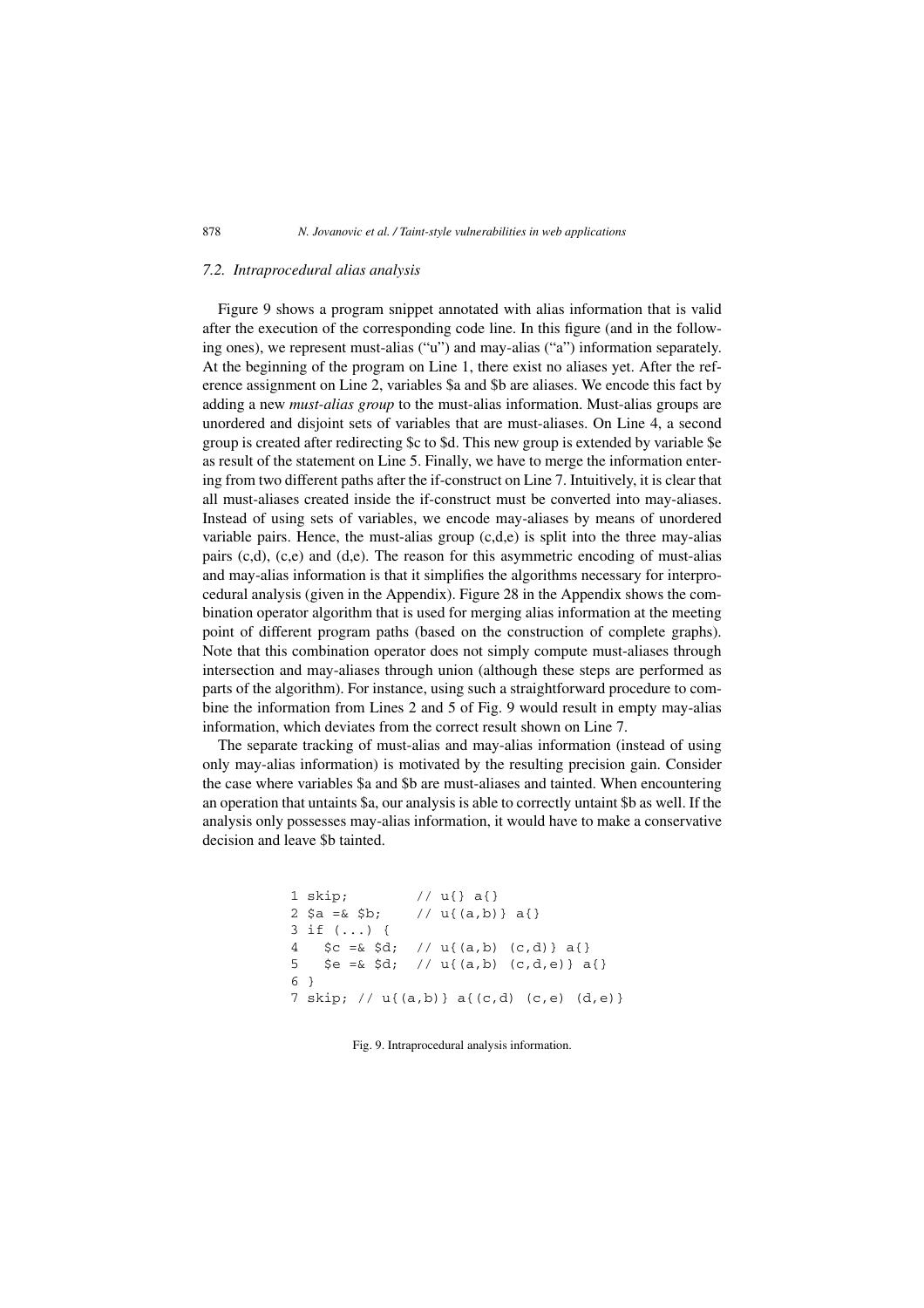#### *7.3. Interprocedural PHP concepts*

Before going into the details of our interprocedural alias analysis, we will give a brief overview of the PHP concepts necessary for understanding the following sections. In terms of scoping, there are two types of variables in PHP: local variables, which appear in the local scope of functions, and global variables, which are located in the global scope (i.e., outside every function). Note that formal function parameters belong to the class of local variables. From inside functions, global variables can be accessed in two ways. The first method is using the "global" keyword. A statement such as "global \$x" has the effect that the local variable \$x is aliased with the global variable \$x. The other way is to access global variables directly via the special "\$GLOBALS" array, which is visible at every point in the program. Using this array, global variables can even be re-referenced from inside functions, whereas the "global" keyword does not offer this possibility.

#### *7.4. Interprocedural alias analysis*

The main problem arising with interprocedural analysis is the handling of recursive function calls. Every instance of a called function contains its own copies of its local variables (*variable incarnations*). In most cases, it is not possible to decide statically how deep recursive call chains can become since the depth may depend on dynamic aspects, such as values originating from databases, or user input. Hence, static analysis would be faced with an infinite number of variable incarnations. Since this would mean that the underlying lattice would not satisfy the ascending chain condition [30] (i.e., it would have an infinite height), the analysis would not terminate in such cases. Our solution to this problem (as first presented in [21]) is the following:

## *Inside functions, the analysis only tracks information about global variables*

#### *and its own local variable incarnations*.

In the global scope, only global variables are considered. This important rule leads to a finite number of variables during the analysis and forms the basis for our alias analysis approach.

When encountering a function call during the analysis, the following two questions arise:

- 1. What alias information has to be propagated into the callee?
- 2. What alias information is valid after control flow returns to the caller?

We will first give a brief overview of the answers to these questions. A more detailed treatment will be presented afterwards. From the callee's point of view, the analysis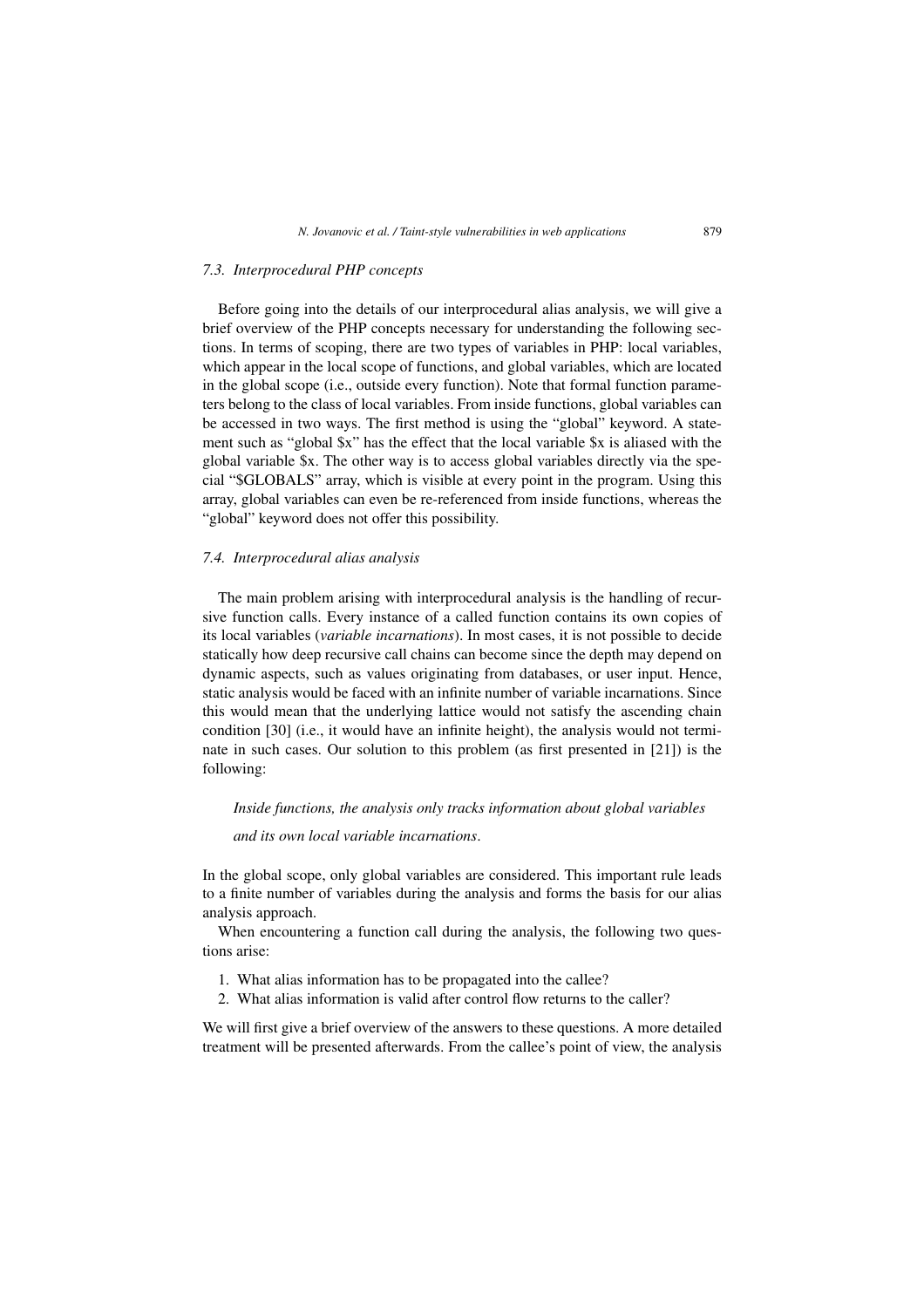has to provide the following information:

- Aliases between global variables.
- Aliases between the callee's formal parameters.
- Aliases between global variables and the callee's formal parameters.

From the caller's point of view, the following information has to be obtained after the function returned:

- Aliases between global variables.
- Aliases between global variables and the caller's local variables.

The aliases between the caller's local variables cannot be modified by the callee. Note that this does not imply that the *values* of the caller's locals cannot be modified by the callee (but such changes of values are not relevant for alias analysis). Similarly, the aliases between the callee's local variables are always the same on function entry.

The alias relationships listed above cover all possible cases that can occur in an application. Thus, they represent a complete partitioning of the problem space, making our approach sound with regard to the currently supported language constructs (i.e., modulo the limitations discussed in Section 9.4). In the following sections, we will discuss each of the above issues in detail, ordered by increasing complexity of the necessary concepts. The detailed algorithms can be found in the Appendix.

#### *7.4.1. Aliases between global variables*

The alias relationships between global variables are important for both the caller and the callee. On the one hand, the callee must know about how global variables are aliased at the time the function call is performed. On the other hand, the caller must be informed about how the global aliasing information was modified by the callee. These aspects can be treated in a straightforward way, similar to the method applied by Sharir and Pnueli in their classic treatment of interprocedural analysis [38]. This means that alias information about global variables is propagated verbatim into the callee. Inside the callee, this information can be modified analogously to the modification of local aliases. Finally, the (perhaps modified) global alias information is propagated back to the caller.

An example for the handling of global variables is given in Fig. 10. In this figure, we extend our notation by prefixing variable names with the name of the containing function. Global variables are considered to be contained in the special "main" function, abbreviated with "m". When calling function "a" on Line 2, there is no aliasing at all. This empty alias information is propagated into the function. From the function's entry until the call to "b" on Line 9, we simply apply our intraprocedural techniques. As mentioned above, each function only tracks information about global variables and its own local variables. Therefore, the information about the local variables of "a" is removed prior to propagation into "b". The information about global variables, however, is propagated as it is. Inside function "b", the global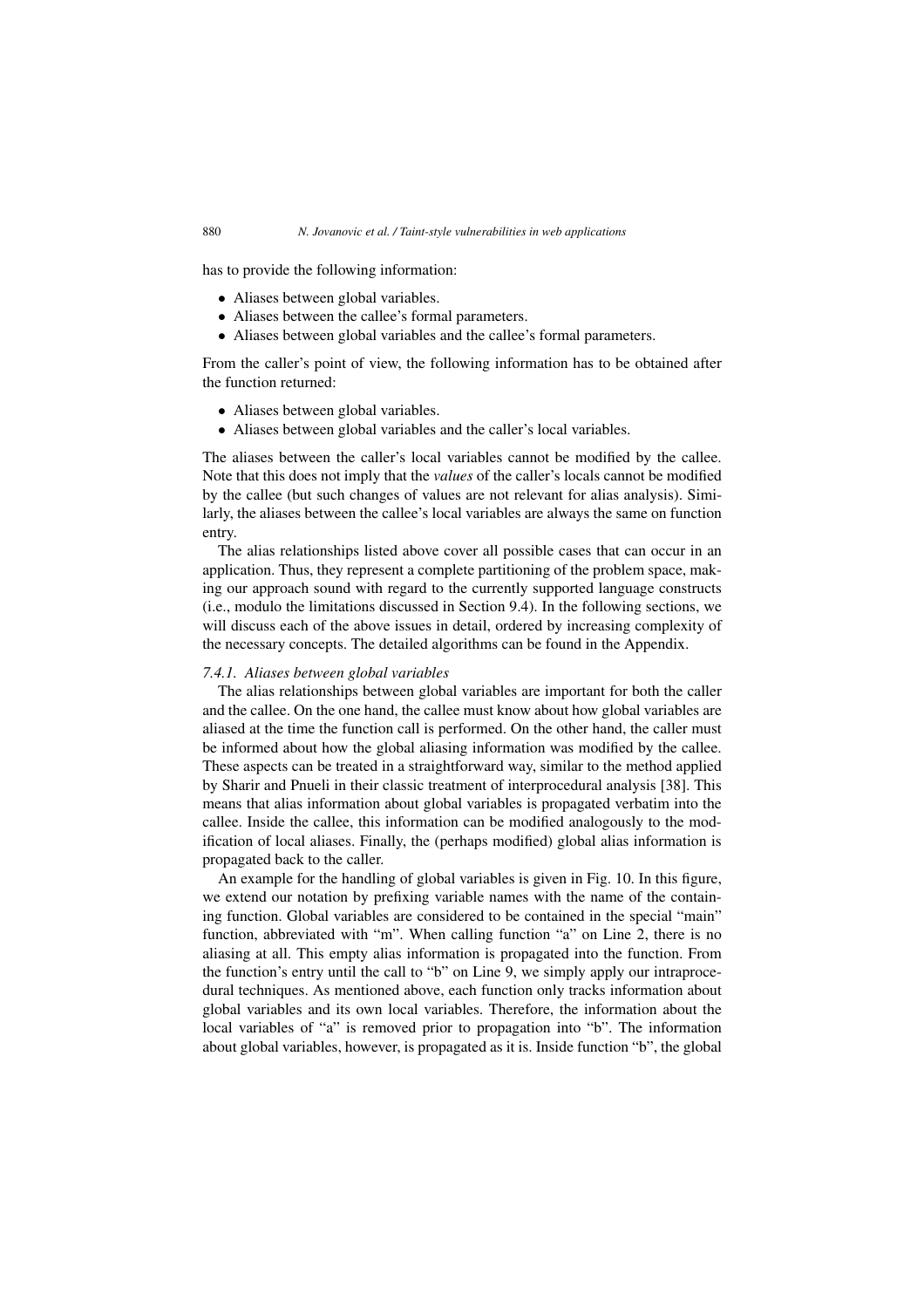```
1 skip; // u{} a{}
 2 a();
 3 skip; // u{(m.x1, m.x2, m.x3)} a{}
 4
 5 function a() { // u{} a{}
 6 \sin^{-1} = \sin^{-1} \sin^{-1} \sin^{-1} \sin^{-1} \sin^{-1} \sin^{-1} \sin^{-1} \sin^{-1} \sin^{-1} \sin^{-1} \sin^{-1} \sin^{-1} \sin^{-1} \sin^{-1} \sin^{-1} \sin^{-1} \sin^{-1} \sin^{-1} \sin^{-1} \sin^{-1} \sin^{-1} \sin^{-1} \sin^{-1} \sin^{-1} \sin^{-1} \sin^{-1} 7 $GLOBALS['x1'] =& $GLOBALS['x2'];
 8 skip; // u{(a.a1,a.a2) (m.x1, m.x2)} a{}
\begin{matrix} 9 & b(); \\ 10 & skin \end{matrix}skip; // u{(a.a1,a.a2)
11 // (m.x1, m.x2, m.x3)} a{}
12 }
13
14 function b() { // u{(m.x1, m.x2)} a{}
15 SGLOBALS['x3'] = & SGLOBALS['x1'];
16 skip; // u{(m.x1, m.x2, m.x3)} a{}
17 }
```
Fig. 10. Aliases between global variables.

aliases are modified by the statement on Line 15. On Line 10, this modified information is returned to function "a", which also restores the alias information for its own local variables. May-aliases between global variables, which have not occurred in this example, are treated analogously.

#### *7.4.2. Aliases between the callee's formal parameters*

Aliases between *formal* parameters appear when there exists an alias relationship between the corresponding *actual* call-by-reference parameters. For instance, function "b" in Fig. 11 has two call-by-reference parameters, \$bp1 and \$bp2. The corresponding actual parameters are \$a1 and \$a2, which are must-aliases at the time of the call to function "b". As a result, the formal parameters \$bp1 and \$bp2 are must-aliases on function entry.

For the treatment of may-aliases between formal parameters, additional considerations are necessary. First, recalling that may-alias pairs are unordered, we can identify three types of may-alias pairs that can exist at the time of a function call: (local, local), (global, global), and (local, global). Next, we can distinguish several cases depending on how many elements of a may-alias pair are used as actual callby-reference parameter (either one or both). Of course, if no element of a may-alias pair is used as parameter, it cannot induce aliases between formal parameters. Table 3 provides an overview of all possible cases and the may-alias pairs resulting for the callee. The table shows the may-aliases between the formal parameters of a function with signature b(&bp1, &bp2) that result from different calls to this function (given in the first column) and different may-aliases at the time of the function call (given by the second column, labeled with "Entering may-aliases"). An example for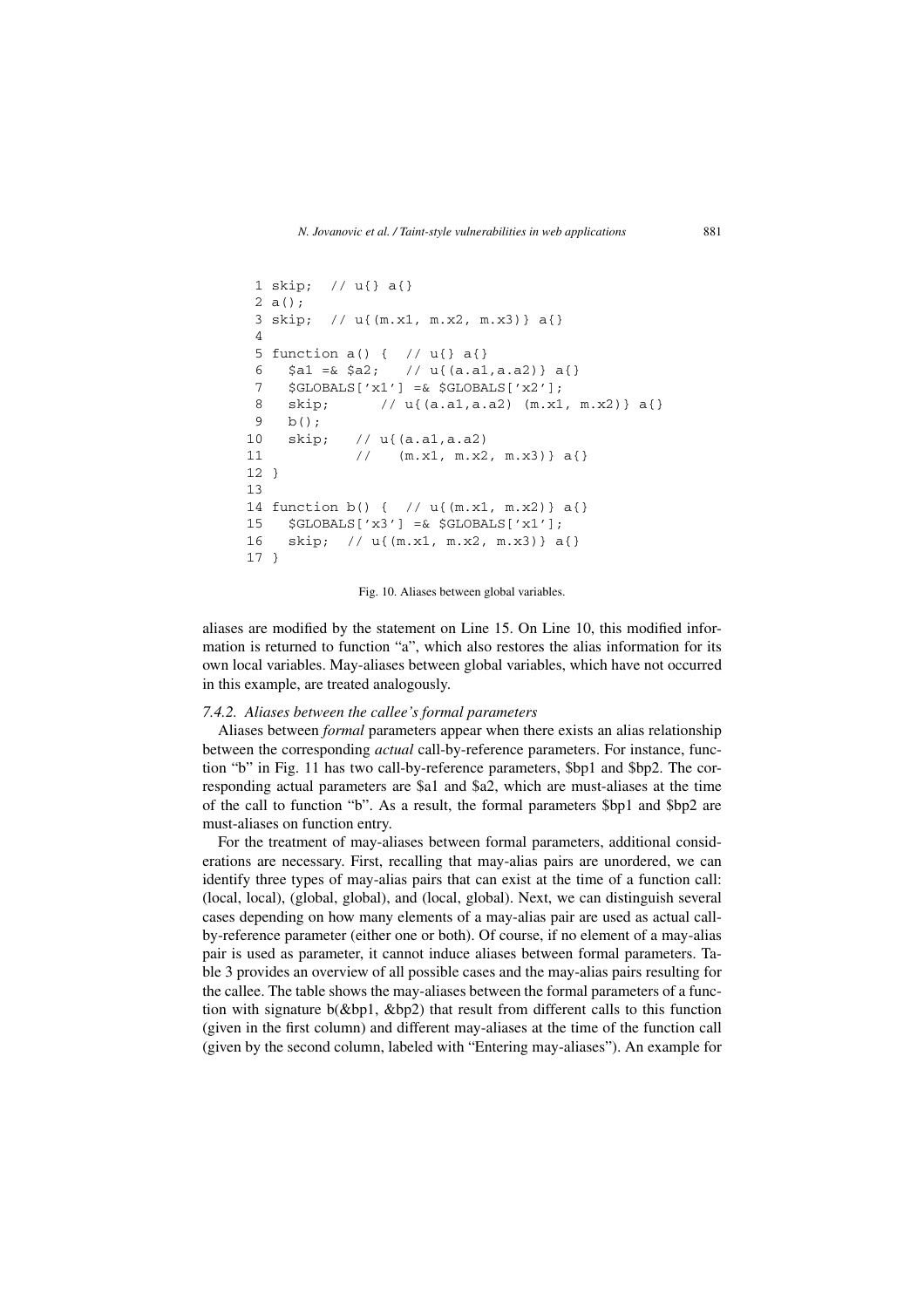```
1 a();
 2
 3 function a() \{ // u\} a\}4 $a1 =& $a2; // u{(a.a1, a.a2)} a{}
 5 \text{ b}(\&\text{sat}, \&\text{sat});
 6 }
 7
 8 function b(&$bp1, &$bp2) {
 9 skip; // u{(b.bp1, b.bp2)} a{}
10 }
```
Fig. 11. Must-aliases between formal parameters.

| Table 3                                                                                                   |
|-----------------------------------------------------------------------------------------------------------|
| May-aliases between formal parameters resulting from calls to a function with signature $b(\&bp1, \&bp2)$ |

| Function call                  | Entering may-aliases   | Resulting relevant  | Resulting irrelevant |
|--------------------------------|------------------------|---------------------|----------------------|
|                                |                        | may-aliases         | may-aliases          |
| $b(& $3$ local $1, -)$         | $(local_1, local_2)$   | none                | $(bp1, local_2)$     |
| $b(&$3local_1, &$3local_2)$    | ~(local 1, local 2)    | (bp1, bp2)          | $(bp1, local_2),$    |
|                                |                        |                     | $(bp2, local_1)$     |
| $b(&$ Sglobal $\_1,$ -)        | $(global_1, global_2)$ | $(bp1, global_2)$   | none                 |
| $b(&$ \$global_1, &\$global_2) | (global 1, global 2)   | $(bp1, global 2)$ , | none                 |
|                                |                        | $(bp2, global_1),$  |                      |
|                                |                        | (bp1, bp2)          |                      |
| $b(&Slocal, -)$                | (local, global)        | (bp1, global)       | none                 |
| $b(&$ \$global, $-$ )          | (local, global)        | none                | (bp1, local)         |
| b(&\$3local, &\$global)        | (local, global)        | (bp1, bp2),         | (bp2, local)         |
|                                |                        | (bp1, global)       |                      |

the case in the second row of Table 3 is shown in Fig. 12. Here, the may-alias pair (\$a1, \$a2), which consists of two local variables, reaches the call to function "b" on Line 8. Both of these local variables are used as actual call-by-reference parameters. Hence, this initially results in three may-alias pairs: (\$bp1, \$bp2), (\$bp1, \$a2) and (\$bp2, \$a1). The last two pairs are not propagated to the callee, since they contain local variables of the caller. Figure 29 in the Appendix shows the exact algorithm that was applied in this case.

# *7.4.3. Aliases between global variables and the callee's formal parameters*

For detecting aliases between global variables and the callee's formal parameters, we have to consider the following cases for the actual call-by-reference parameter:

- The parameter is a must-alias of a global variable.
- It is a global variable (and hence, a trivial must-alias of a global variable).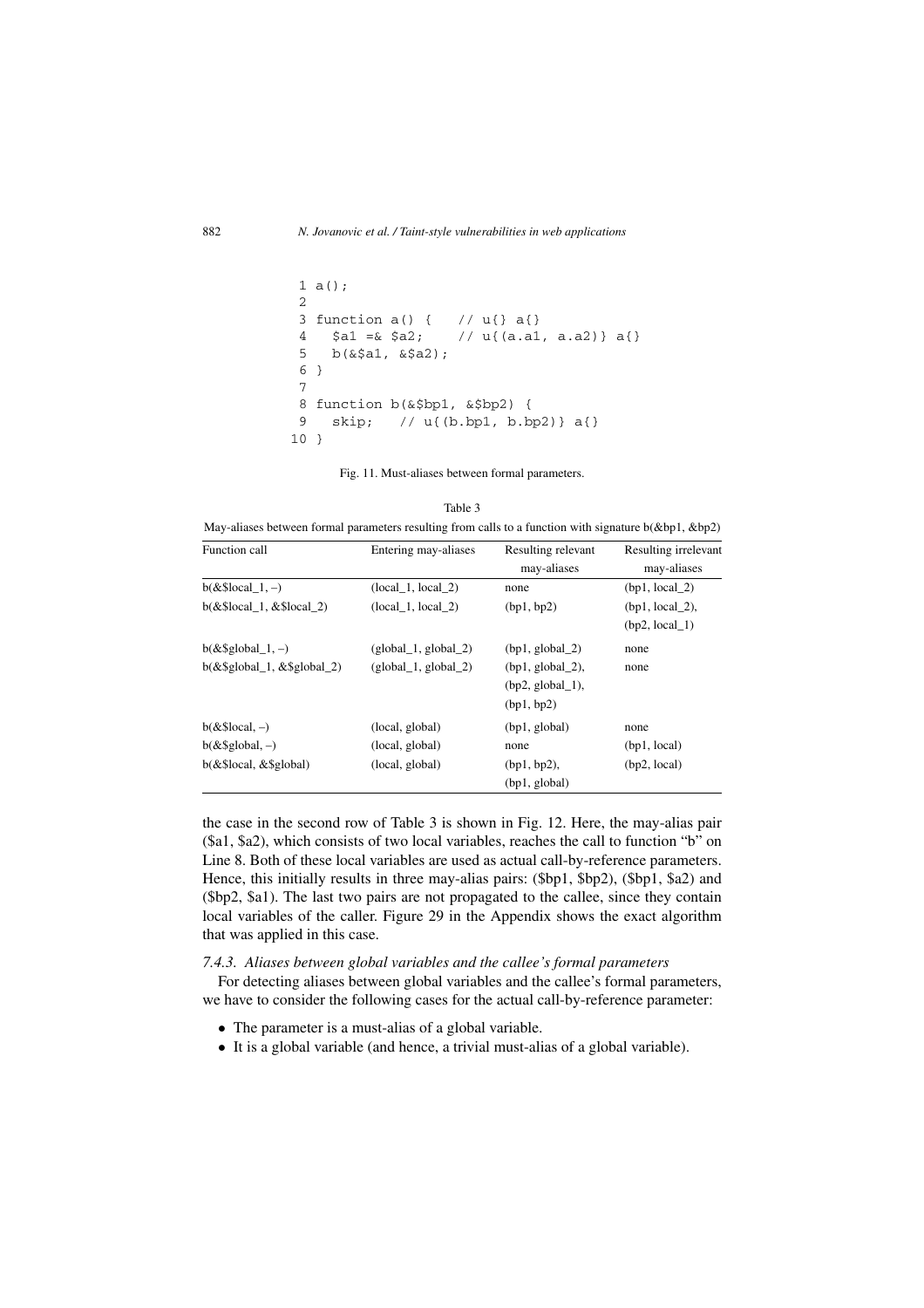```
1 a();
2
3 function a() { // u{} a{}
 4 if (...) {
 5 \{5a1 = \& Sa2; // u\{(a.a1, a.a2)\}\}6 }
7 skip; // u{} a{(a.a1,a.a2)}
 8 b(&$a1, &$a2);
9 }
10
11 function b(&$bp1, &$bp2) {
12 skip; // u{} a{(b.bp1,b.bp2)}
13 }
```
Fig. 12. May-aliases between formal parameters.

```
1 a();
2
3 function a() { // u{} a{}
4 $a1 =& $GLOBALS['x1']; // u{(a.a1,m.x1)} a{}
5 b(&$a1);
6 }
7
8 function b(&$bp1) { // u{(m.x1,b.bp1)} a{}
9 skip;
10 }
```
Fig. 13. Must-aliases between formal parameters and global variables.

• It is a may-alias of a global variable.

Fortunately, these cases are quite simple and can be handled with the same means as those that have been applied in the previous section. Figure 13 shows an example for the first case. At the call to function "b" on Line 5, variable \$a is a must-alias of the global variable \$x1. Since \$a is used as actual call-by-reference parameter, this means that the formal parameter \$bp1 becomes a must-alias of \$x1 on function entry.

# *7.4.4. Aliases between global variables and the caller's local variables*

As mentioned previously, the aliases between local variables of a caller cannot be changed by a callee. However, the aliases between the caller's local variables and global variables can be modified by the callee in the following ways:

1. If a local variable is aliased with a global variable at the time of the function call: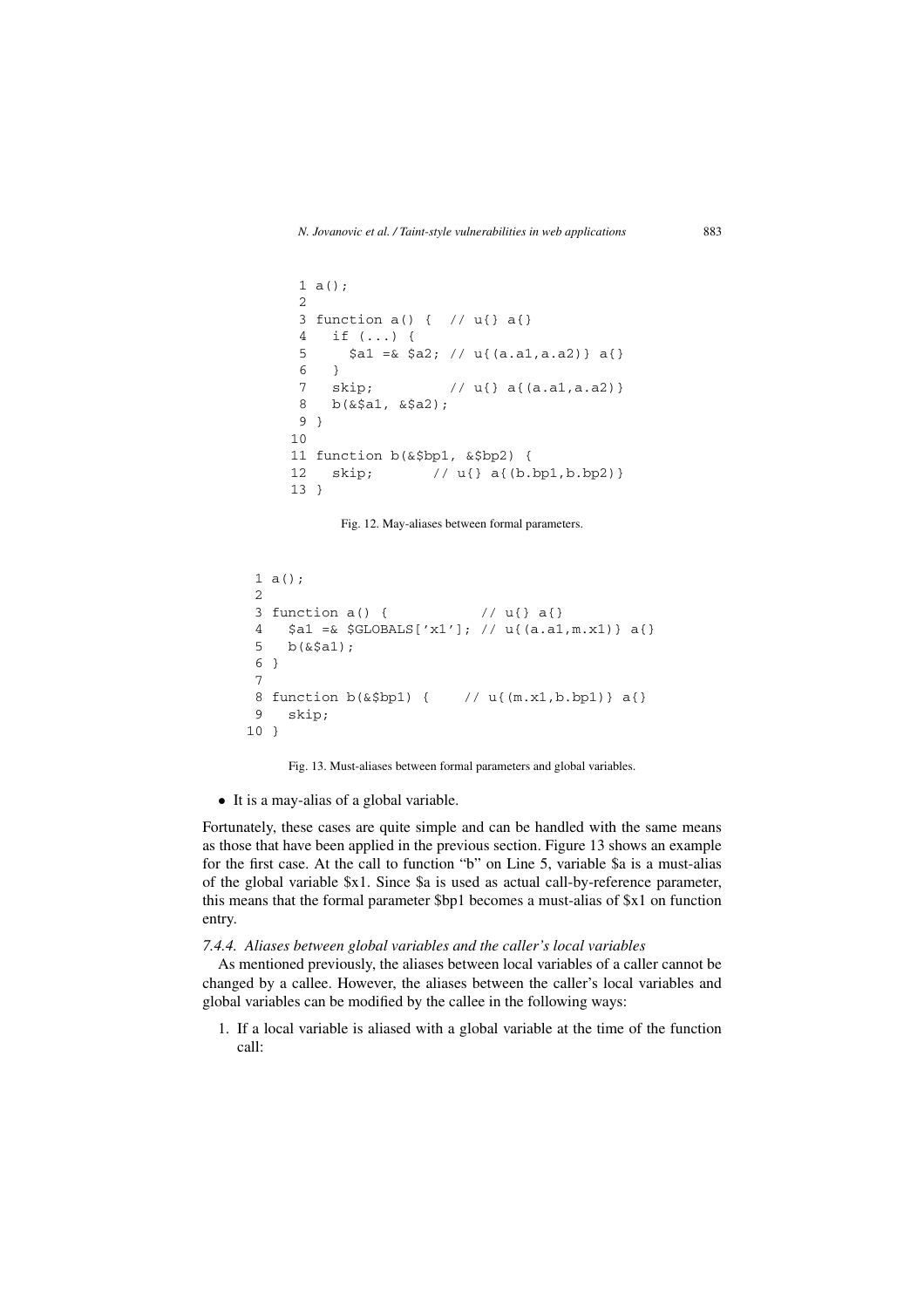### 884 *N. Jovanovic et al. / Taint-style vulnerabilities in web applications*

- (a) Other global variables can be *redirected* to this global variable, and hence, to the local variable. That is, the alias information of other global variables can be changed such that these other global variables are now aliasing the aforementioned global variable (and thus, the local variable as well).
- (b) This global variable can be redirected to something else, and hence, away from the local variable.
- 2. If a local variable is aliased with a formal parameter through call-by-reference:
	- (a) Global variables can be redirected to this formal parameter, and hence, to the local variable.

Note that each of these cases implies a number of subcases depending on whether must- or may-aliasing is performed. Our basic rule for interprocedural analyses forbids the propagation of aliasing information about local variables to other functions. Hence, another mechanism is necessary to be able to collect information about changes of aliasing relations between global variables and local variables. For this purpose, we will present the notion of *shadow variables*.

*Shadow variables.* Our analysis uses two types of special variables for solving the problem mentioned above. The first type, called *formal-shadows* (or *f-shadows*), are introduced at the beginning of every function. There is one f-shadow for each formal parameter of a function, and each f-shadow is aliased with its corresponding formal parameter at the beginning of this function. For instance, consider the function with signature "a(\$ap1, \$ap2)". The analysis introduces the f-shadows \$ap1\_fs and \$ap2\_fs at the beginning of the function, and aliases them with their formal parameters. Therefore, \$ap1\_fs references the same memory location as \$ap1, and \$ap2\_fs references the same memory location as \$ap2. Analogously, the second type of shadows are the *global-shadows* (or *g-shadows*), which are also introduced at the beginning of every function. For each global variable, there is one g-shadow per function, and each g-shadow is aliased with its corresponding global variable at the beginning of the function. For instance, if there are two global variables \$x1 and \$x2 in the program, then each function is assigned its own shadow variable \$x1\_gs for \$x1, as well as a shadow variable \$x2\_gs for \$x2. These definitions lead to the following properties of shadow variables:

- Shadow variables are local variables.
- Shadow variables cannot be accessed by the programmer, since they are fresh variables introduced by the analysis. This implies that they are never rereferenced after their initialization performed by the analysis.

Intuitively, the f-shadows of a function have the purpose of representing local variables of the caller that were aliased with a formal parameter of the function at the time of the call. Analogously, g-shadows represent local variables of the caller that were aliased with a global variable at the time of the function's invocation. This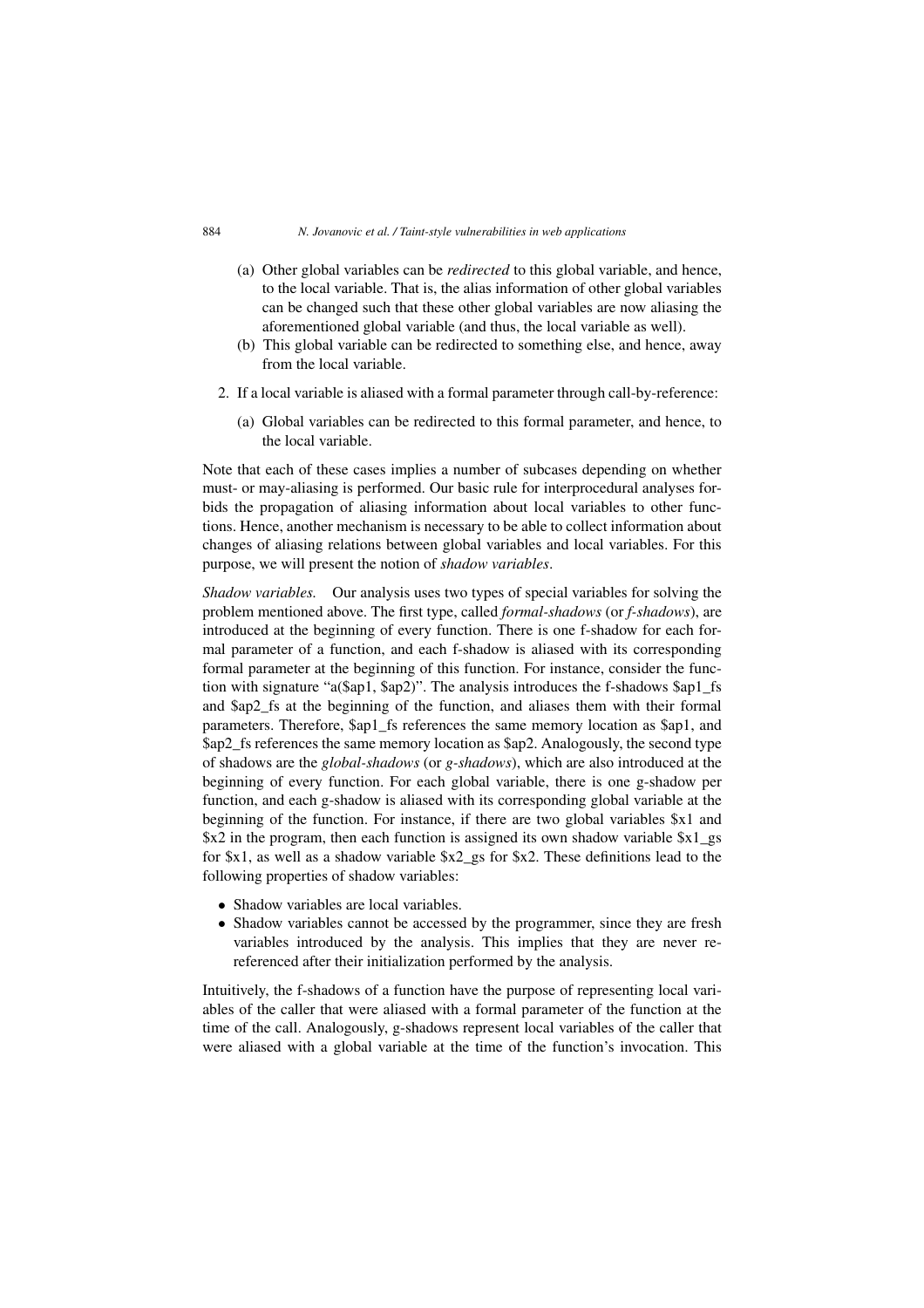provides us with the means to determine how the aliases between the caller's local variables and global variables are modified by function calls.

To illustrate the value of shadow variables, consider Fig. 14, which shows a code snippet covered by Case 1b. At the time of the call to function "b" on Line 10, the local variable \$a1 is a must-alias of the global variable \$x1. Inside the called function on Line 18, this global variable is re-referenced to another global variable. Without using g-shadows, the analysis would not be able to determine that \$a1 is no longer aliased with \$x1 when control flow returns to function "a" (remember that propagating local variables into the callee is not allowed). With the g-shadow, however, the analysis is able to extract this vital fact: In the information flowing back from function "b", the g-shadow of \$x1 is not aliased with \$x1 any more. Recalling the purpose of g-shadows, we know that the g-shadow of \$x1 is indirectly representing \$a1 (since \$a1 was an alias of \$x1 at the time of the call). Hence, we can deduce that \$a1 is not aliased with \$x1 any longer. Also, note that the fact that the global variable \$x1 becomes an alias of the global variable \$x2 is returned to the caller as well.

The detailed algorithm covering all presented cases can be found in Figure 27 in the Appendix. The interested reader is referred to our web site [34] for a comprehensive collection of examples that have been used to test our algorithms in practice. These examples clearly demonstrate the ability of our analysis to solve even difficult aliasing problems.

```
1 a();
2 skip; // u{(m.x1, m.x2)} a{}
3
4 function a() { // u{(m.x1, a.x1_gs)
5 // (m.x2, a.x2_gs)} a{}
6
7 $a1 =& $GLOBALS['x1'];
8 skip; // u{(m.x1, a.x1_gs, a.a1)
9 // (m.x2, a.x2_gs)} a{}
10 b();
11 skip; // u{(m.x1, m.x2, a.x2_gs)
12 // (a.a1, a.x1_gs)} a{}
13 }
14
15 function b() { // u{(m.x1, b.x1_gs)
16 \frac{1}{\sqrt{m} \cdot x^2, b \cdot x^2 \cdot g s} a{}
17
18 $GLOBALS['x1'] =& $GLOBALS['x2'];
19
20 skip; // u{(m.x2, b.x2_gs, m.x1)} a{}
21 }
```
Fig. 14. Aliases between local variables and global variables.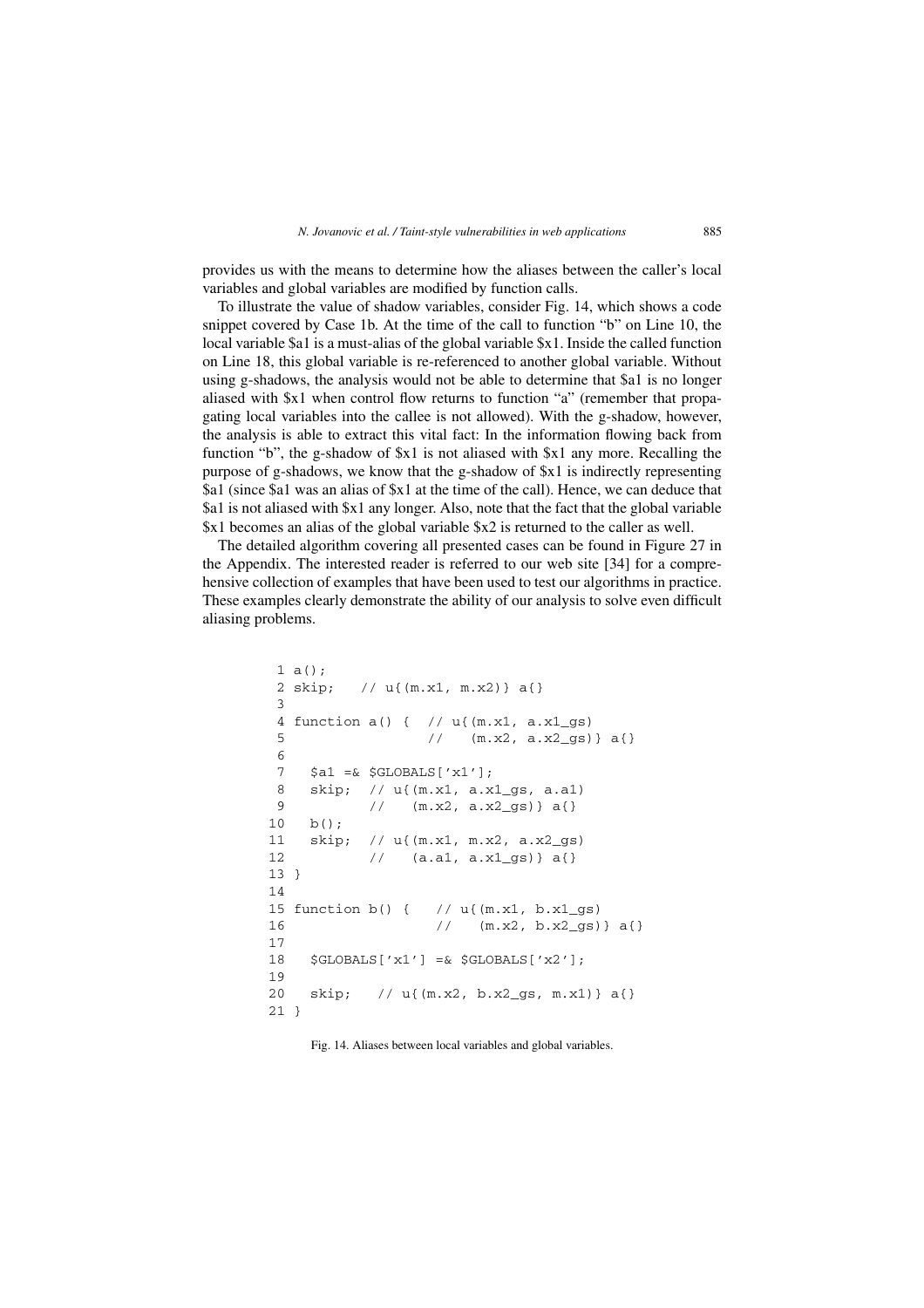# *7.5. Complexity*

Since we have integrated our alias analysis into a standard data flow analysis framework, the worst case for the number of basic operations (least upper bound operations and transfer function applications) applied by the underlying iterative algorithm is  $O(n \cdot h)$ , where *n* denotes the number of CFG nodes, and *h* denotes the height of the used lattice [30]. In this rare worst case, the analysis information for every node in the program moves only one step up in the lattice for each pass of the algorithm, and eventually reaches the top element. In our alias analysis, the top element (i.e., the element that holds the least precise information) represents the information that every variable in the program is a may-alias of every other variable. In this top element, the number of may-alias pairs equals  $\sum_{i=1}^{v-1} i = \frac{(v-1)\cdot v}{2}$ , where  $v$  denotes the number of variables in the program. Note that the actual number of variables that the analysis operates on  $(v)$  is higher than the number of variables in the scanned program  $(V)$ , due to the requirement of shadow variables. In the worst case, the program has only global variables, which results in  $v = 2 \cdot V$ . The precision of the information of the top lattice element can be improved by removing one alias pair after the other, which is equivalent to moving down the lattice step by step, until the empty lattice element is reached. As a result, the height of the lattice is identical to the number of may-alias pairs in the top lattice element, leading to a quadratic number  $O(n \cdot v^2)$  of basic operations in the worst case. The basic operations are linear in the size of their input elements, and hence, do not change the quadratic runtime behavior.

Regarding space requirements, the worst case occurs if every CFG node is associated with the largest possible lattice element. Thus, the worst-case space complexity is  $O(n \cdot s)$ , where s denotes the maximum lattice element size. The largest element is the top lattice element, which requires  $\frac{(v-1)\cdot v}{2}$  space, leading to a worst case space complexity of  $O(n \cdot v^2)$ . Note that our empirical results indicate that the practical time and space requirements are typically significantly lower than in the worst case, since complex alias relationships are rare in real-world PHP programs.

#### **8. Literal analysis revisited**

Using the information collected by alias analysis, we can extend the basic concepts for literal analysis presented in Section 6 to correctly include alias relationships. For a simple assignment of the form " $a = $b$ ", the aliases of the variable on the left side are relevant for literal analysis. The reason is that all aliases of variable \$a are also affected by the assignment. Of the four cases that literal analysis had to distinguish in Section 6, all but the first involved an array or array element on the left side. Since we only consider references to simple variables, there cannot exist aliases for the variable on the left side in these cases. Hence, no further extensions are necessary. In the first case, however, the left variable is not an array element (and not known as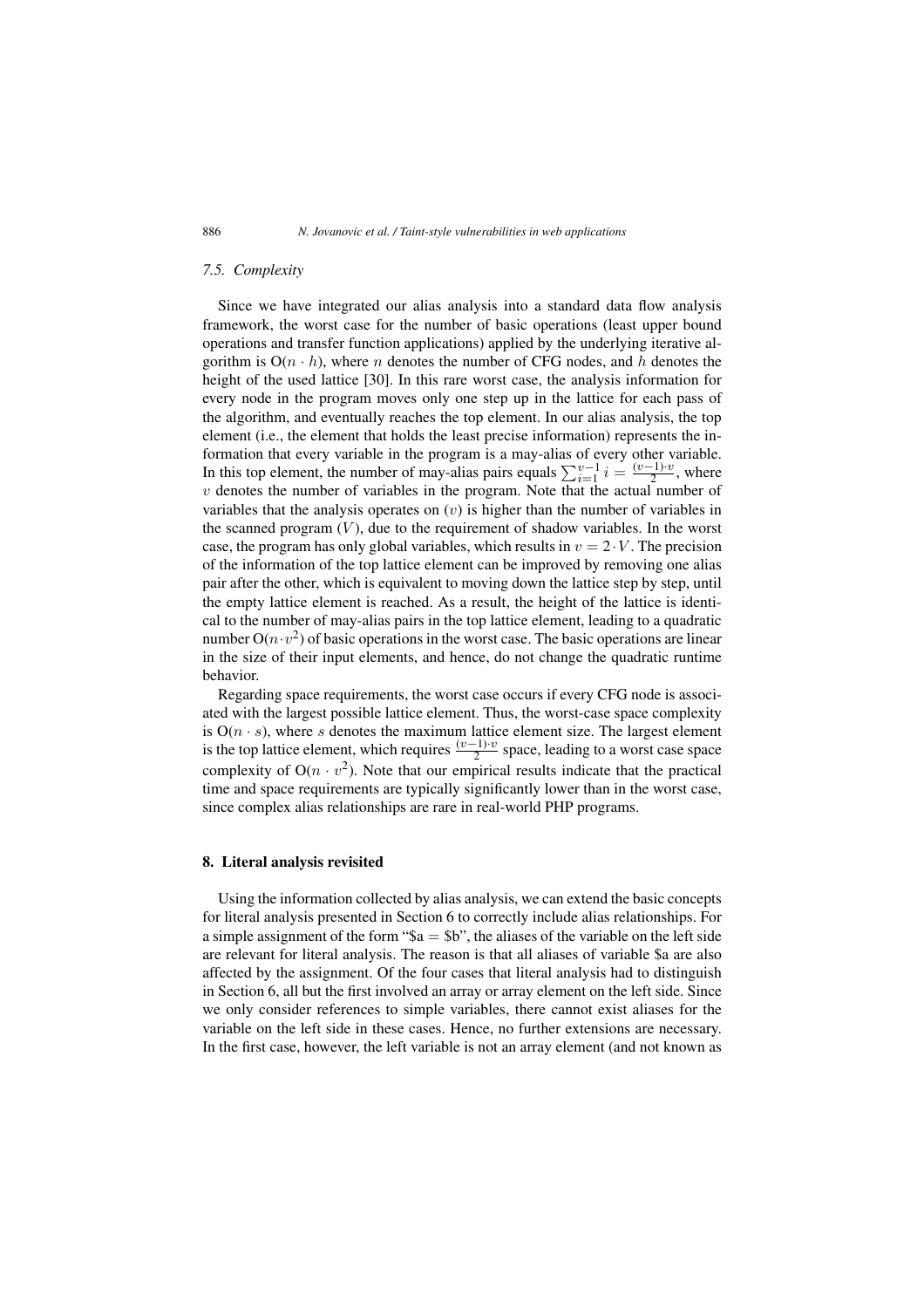array), and therefore, might possess aliases. Must-aliases of this variable are treated by the transfer function with a strong update, i.e., their literals are simply overwritten with the literal read from the right side of the assignment. As there is no sufficient certainty for may-aliases, they must be handled conservatively by a weak update. That is, all aliases of the variable on the left-hand side are assigned the least upper bound of their literal and the literal from the right side. An overview of the possible cases and actions for simple assignment nodes is given in Table 2.

Now that the transfer function definition for simple assignment nodes is completed, the transfer functions for the other relevant CFG nodes can be introduced. For *unary assignment nodes* such as " $a = -b$ ", the literal resulting from the application of the operator on the right side is computed first, and then the presented technique for simple assignment nodes is used. For example, if \$b evaluates to 3, \$a is assigned −3. Special care was taken to reflect PHP's implicit type conversion mechanisms, which are beyond the scope of this paper. The treatment of *binary assignment nodes* such as " $a = b + \frac{1}{2}c$ " is analogous to unary assignments, with the sole difference that the operator on the right side takes two input arguments instead of one. Note that when we do not dispose of specific information for an operand (i.e., if it is  $\top$ ), the result of the operation is also  $\top$ . In essence, the actions performed by the transfer functions introduced above correspond to the classic combination of constant propagation and constant folding.

For *reference assignment nodes* such as "\$a =& \$b", it is sufficient to overwrite the literal of \$a with the literal of \$b, since reference statements have been restricted to simple variables. *Global nodes* can be handled as normal assignments, with the operand variable on the left side and an equally-named variable from the global scope on the right side. In the case of *unset nodes*, the unset variable and all its literal array elements are set to the NULL literal, which represents the PHP null value. As far as literal analysis is concerned, *array assignment nodes* have the same semantic effects as unset nodes, and can be treated in the same way.

What remains to be specified are the interprocedural transfer functions. At *call preparation nodes*, we iterate through each formal parameter of the callee. If there exists a corresponding actual parameter, the analysis captures the value transfer by simulating an assignment with the shape "formal parameter  $=$  actual parameter". When the programmer specifies default values for formal parameters, an invocation does not have to provide actual parameters for these. For example, a function with the signature "foo( $\delta p = 7$ )" does not have to be called with any actual parameters at all. In such cases, the analysis simply performs assignments with the shape "for $m$  mal parameter  $=$  default value". Afterwards, local variables are reset to their initial values (i.e., those values that the variables were assigned at the very beginning of the analysis). The reason is that, analogous to the interprocedural rule given in Section 7.4, values of local variable incarnations must only be tracked inside the function that these variables belong to.

At the *call return node*, the analysis must make sure that both global and local variables of the caller receive correct values in accordance to the effects that the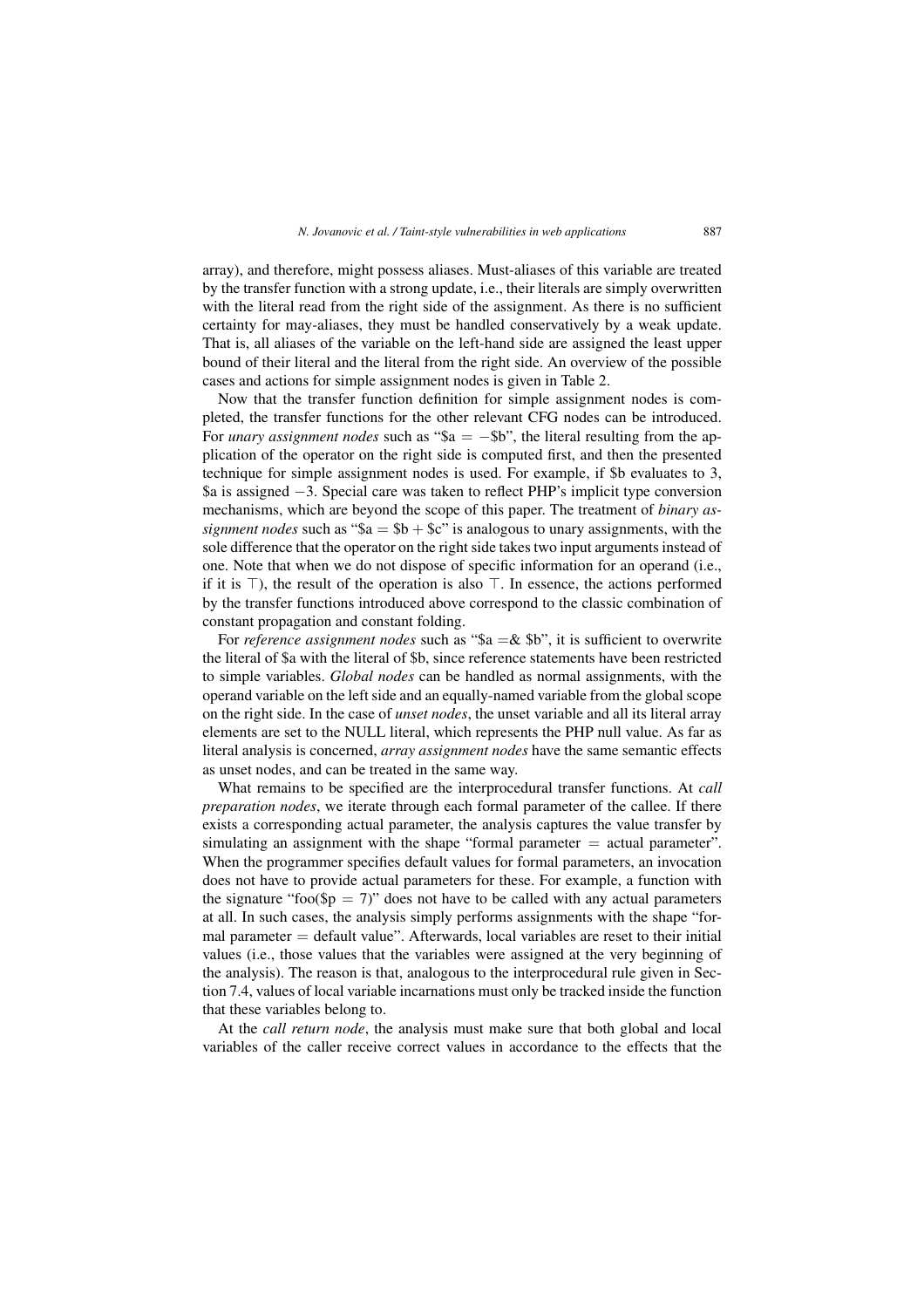callee had on them. For global variables, this is straightforward: We simply propagate the values from the end of the callee back to the caller (as done by Sharir and Pnueli in [38]). For local variables, the situation is more difficult. There are two ways how a callee can affect the value of a caller's local variable:

- If a local variable of the caller was aliased with a global variable at call-time, the callee can modify this local variable by modifying the global variable.
- If a local variable of the caller was used as actual call-by-reference parameter at call-time, the callee can modify this local variable by modifying the corresponding formal parameter.

Note that it is necessary to be aware of the possibility that the aliased global or formal variable could be redirected to some other variable inside the callee. Hence, it is not safe to simply assign the value of the global or formal to the local variable. Instead, we have to make use of the already introduced shadow variables. Remember that shadow variables serve as representatives of local variables involved in alias relationships with globals or formals. As a result, they are perfectly suited for the task at hand. For both of the above cases, we must further distinguish whether the local variable was involved in a must- or a may-alias relation. We will now discuss the treatment of each of the four resulting cases in detail.

*Global must-aliases.* For each local variable of the caller that has a global mustalias at the time of the function call, we choose one of these globals (it does not matter which one we choose, as they must all hold the same literal value). In accordance to our previous remark about the usage of shadow variables, the analysis now sets the literal of the local variable to the literal of the corresponding g-shadow. Then, the local variable is marked as having been visited, informing the following steps that it is not necessary to perform any further computations for this variable's literal. An example for this computation step is given in Fig. 15. When reaching the call to function "b" on Line 7, the local variable \$a1 of function "a" has a must-alias relation with global variable \$x1. Hence, function "b" has the power to modify the value \$a indirectly by modifying \$x1, and does so on Line 12. On Line 13, \$x1 is redirected away from \$a1 and the g-shadow \$x1\_gs to another global variable (\$x2). This is the reason why the assignment on Line 15 does *not* affect \$a1, which is reflected by \$x1\_gs keeping its old value. When the function returns, we simply set \$a1 to the value of \$x1\_gs, achieving the desired result.

*Formal must-aliases.* For each local variable that was used as actual call-byreference parameter at call-time, the literal is set to that of the corresponding f-shadow (which is analogous to what we did in the previous step). In addition, we do the same with all local must-aliases of these local variables, since the local mustaliases are also must-aliases of the corresponding formal parameters. Note that we skip local variables that have already been marked as visited, and mark those local variables that are processed. On Line 5 in Fig. 16, local variables \$a1 and \$a2 of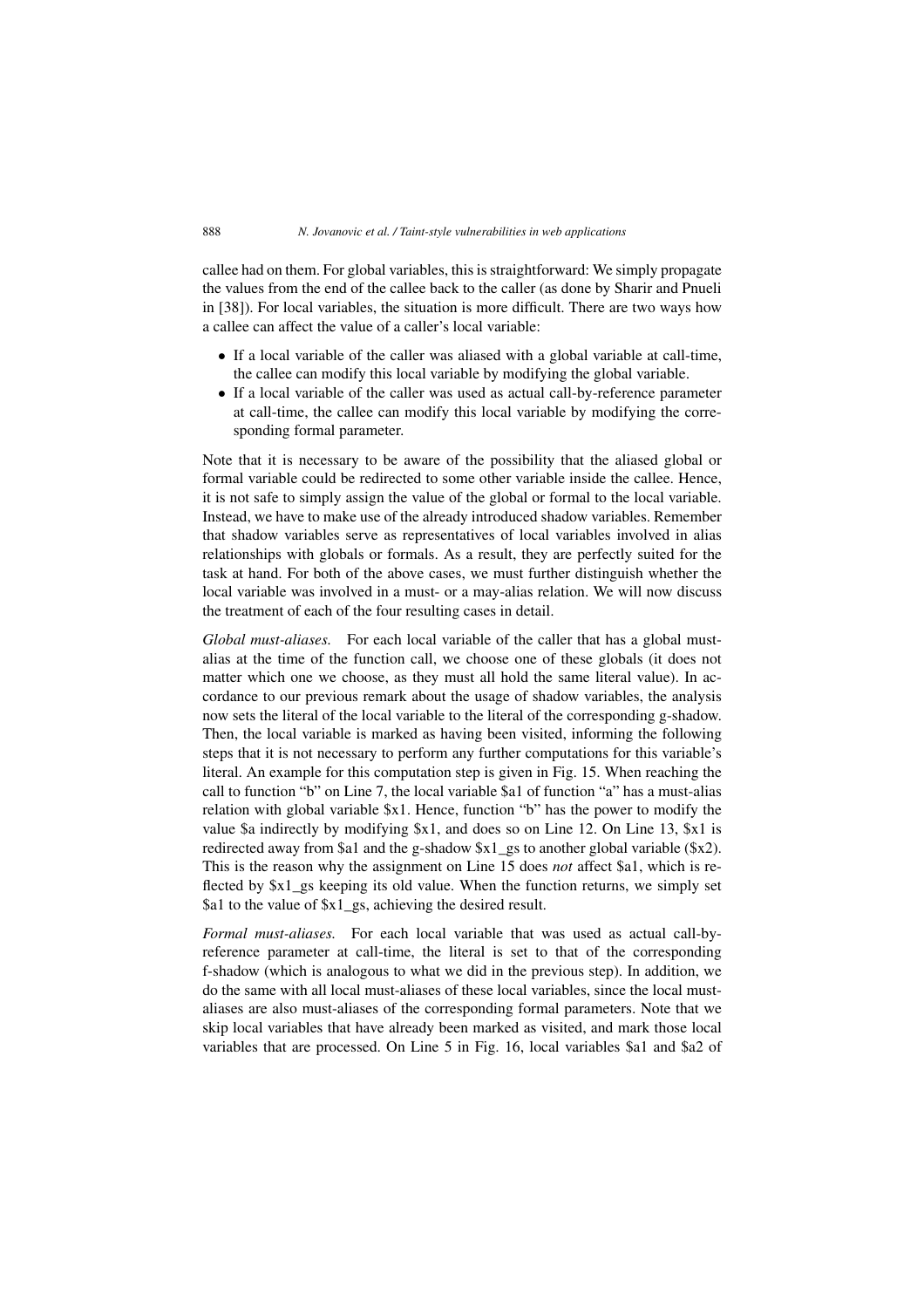```
1 \text{ } $x1 = 1;2 \, \sqrt{5 \times 2} = 2;
3 a();
4
 5 function a() {
 6 $a1 =& $GLOBALS['x1']; // a1:1, x1:1
7 b();
 8 skip; // a1:7, x1:8
 9 }
10
11 function b() {
12 $GLOBALS['x1'] = 7; // x1:7, x1_gs:713 $GLOBALS['x1'] =&
14 $GLOBALS['x2']; // x1:2, x1_gs:7
15 $GLOBALS['x1'] = 8; // x2:8, x1_gs:7
16 }
```
Fig. 15. Modification of caller locals due to a global must-alias.

```
1 a();
 2
 3 function a() {
 4 $a1 = 1; // a1:15 $a2 =& $a1; // a1:1, a2:1
 6 b( & \nless 4);
 7 skip; // a1:7, a2:7
 8 }
 9
10 function b(&$bp1) { // bp1:1, bp1_fs:1
11 $bp1 = 7; // bp1:7, bp1_fs:7
12 $b2 = 2; // bp1:7, bp1_fs:7, b2:2
13 $bp1 =& $b2; // bp1:2, bp1_fs:7, b2:2
14 $bp1 = 8; // bp1:8, bp1_fs:7, b2:8
15 }
```
Fig. 16. Modification of caller locals due to a formal must-alias.

function "a" are aliased. On the next line, function "b" is called with \$a1 as actual call-by-reference parameter. Hence, the assignment to the corresponding formal parameter \$bp1 on Line 11 affects both \$a1 and \$a2. The assignment on Line 14 has no effect on these two local variables since \$bp1 was redirected to \$b2 on Line 13. Again, the use of a shadow variable (in this case, the f-shadow \$bp1\_fs) has enabled the algorithm to deal with this situation correctly.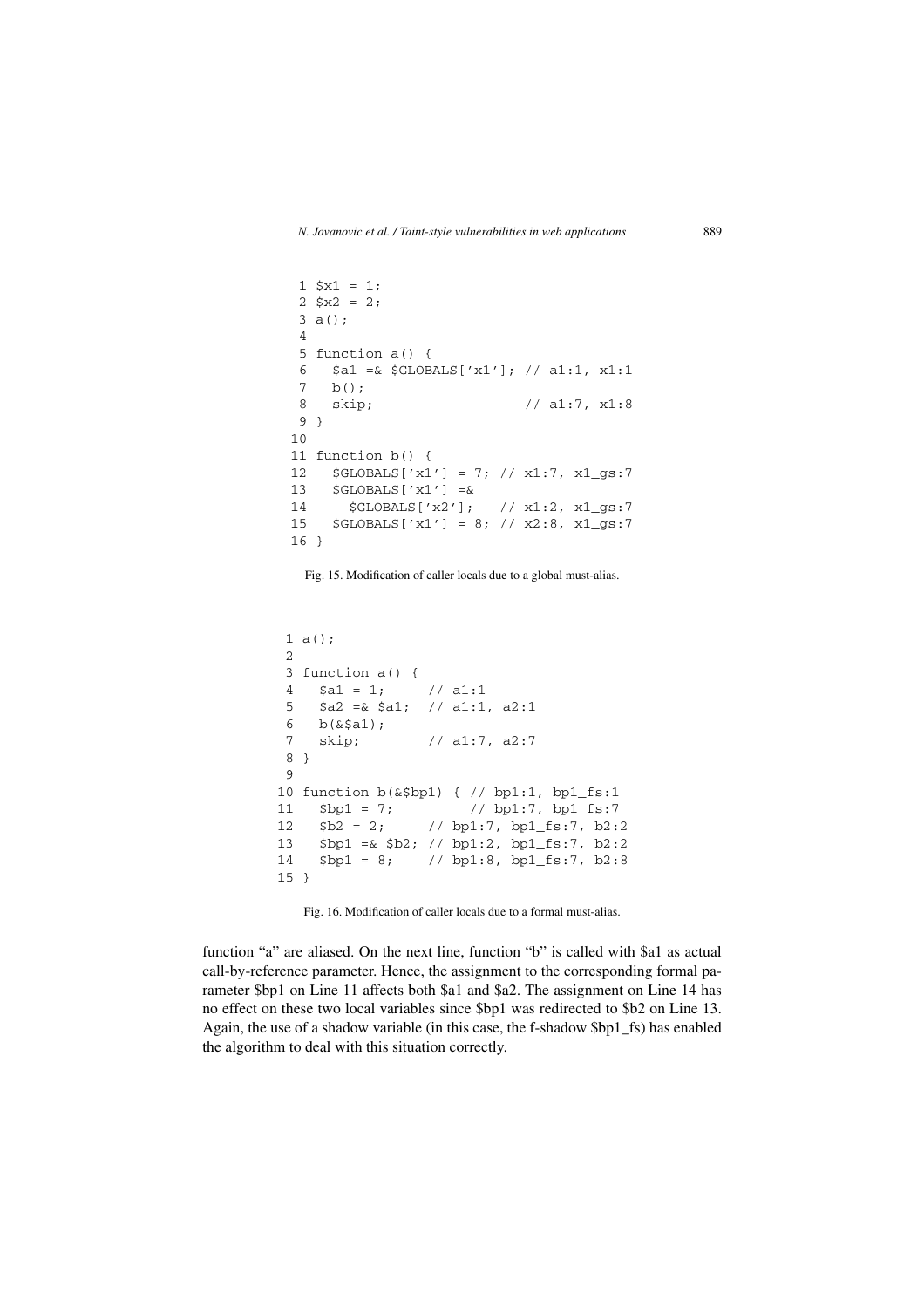*Global may-aliases.* Now, we turn our attention towards the modification of local variables enabled by the presence of may-alias relationships. For each local variable that was a may-alias of a global variable at call-time, its literal is set to the least upper bound of its literal at call-time and the literal of the corresponding g-shadow. As before, we can skip local variables that have been marked as visited. However, we do not mark any variables as visited in this step, since the flow of values due to may-aliases is not definitive and might be changed by the following step. When control flow reaches the call on Line 8 of Fig. 17, there exists a may-alias relationship between \$a1 and \$x1. Inside function "b", the value of \$x1 is changed from 1 to 7. Since  $\$a1$  is only a may-alias of  $\$x1$ , we have to compute the least upper bound of 1 and 7 instead of setting the value of \$a to 7, resulting in a1:  $\top$  on Line 10.

*Formal may-aliases.* A local variable is a may-alias of a formal parameter if it is a may-alias of an actual call-by-reference parameter at call-time. The case where this actual parameter is a global variable can be skipped here, since it has already been handled by the previous step. Hence, we only focus on local variables that are mayaliases of local actual call-by-reference parameters. For each of these variables that has not been marked as visited, we compute its literal value as the least upper bound of its literal value at call-time and that of the corresponding f-shadow. When control flow reaches the call on Line 7 of Fig. 18, there exists a may-alias relation between \$a1 and \$a2. While the assignment to \$bp1 on Line 13 directly overwrites the value of the actual call-by-reference parameter \$a1, computing the least upper bound is necessary for the may-alias \$a2, resulting in a2: $\top$  on Line 9.

Finally, the return value of the callee is passed back to the caller by assigning it to the temporary variable provided by the P-Tac conversion for representing the function's expression value.

```
1 \, \frac{1}{2} \, \frac{1}{2} \, = 1;
2 a();
3
4 function a() {
5 $a1 = 1;6 if (*)
7 $a1 =& $GLOBALS['x1']; // a1:1
8 skip; // a1:1
9 b();
10 skip: // a1:T
11 }
12
13 function b() { // x1:1, x1_gs:1
14 $GLOBALS['x1'] = 7; // x1:7, x1_gs:7
15 }
```
Fig. 17. Modification of caller locals due to a global may-alias.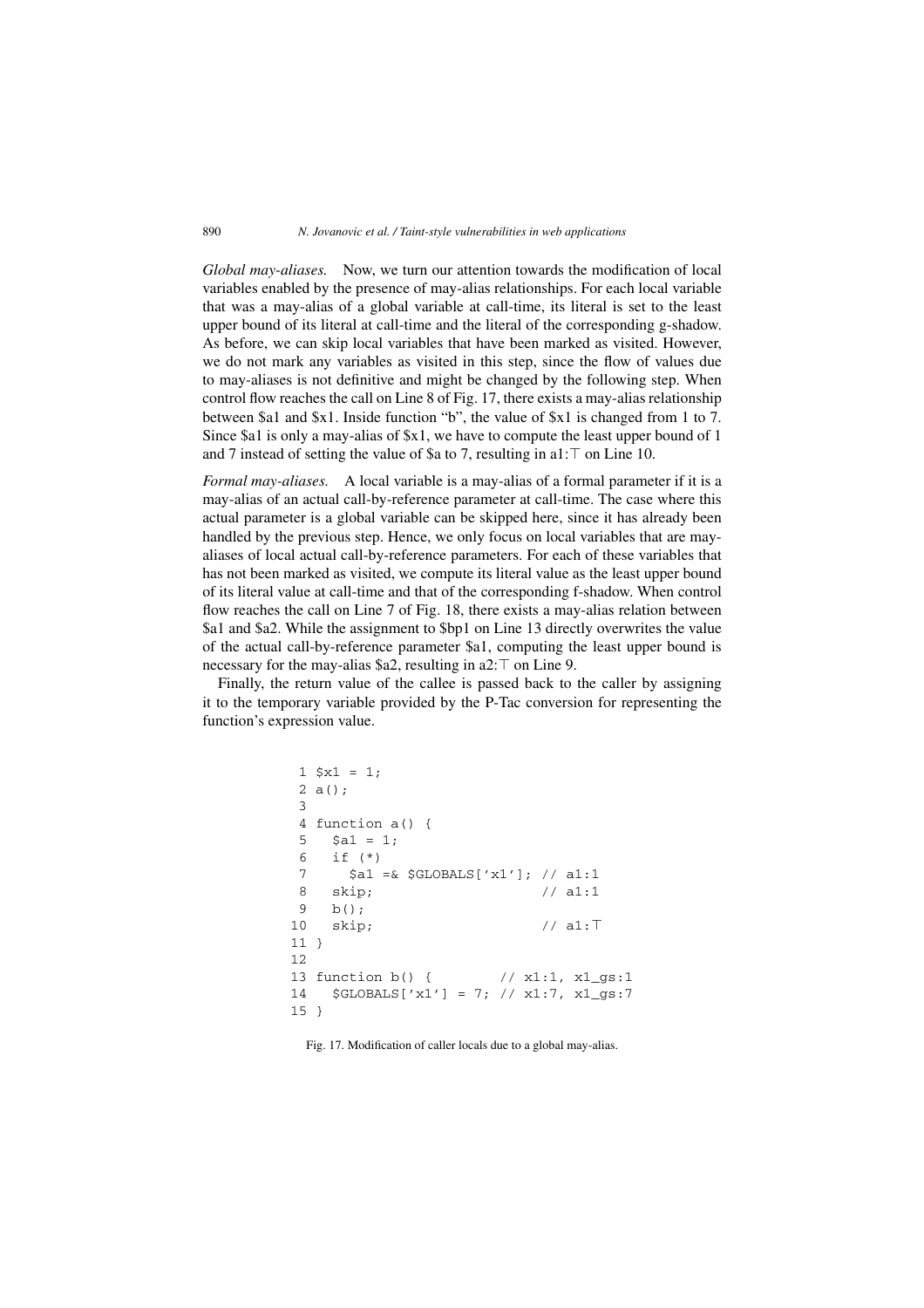```
1 a();
 \overline{2}3 function a() {
  4 $a1 = $a2 = 1; // a1:1, $a2:15 if (*)
  6 \frac{1}{2} \frac{1}{2} \frac{1}{2} \frac{1}{2} \frac{1}{2} \frac{1}{2} \frac{1}{2} \frac{1}{2} \frac{1}{2} \frac{1}{2} \frac{1}{2} \frac{1}{2} \frac{1}{2} \frac{1}{2} \frac{1}{2} \frac{1}{2} \frac{1}{2} \frac{1}{2} \frac{1}{2} \frac{1}{2} \frac{1}{2} \frac{1}{2}7 skip; // a1:1, $a2:1
  8 b(&$a1);
  9 skip; \frac{1}{2} // a1:7, a2: T
10 }
11
12 function b(&$bp1) { // bp1:1, bp1_fs:1
13 $bp1 = 7; // bp1:7, bp1_fs:7
14 }
```
Fig. 18. Modification of caller locals due to a formal may-alias.

Functions that are built into PHP are conservatively modeled as returning  $\top$ , since the increased precision is expected to be rather small compared to the required work necessary for simulating these functions. For a safe approach, the analysis can additionally set all reference parameters to  $\top$  as well. The only built-in function that is modeled precisely is the frequently used *define*, which is needed for the definition of constants.

## **9. Taint analysis**

With the information from alias analysis at its disposal, taint analysis is finally able to produce satisfactory results (in analogy to the explanations from the previous section). Taint analysis strongly resembles literal analysis. Its purpose is to determine, for each program point, the taint value (instead of the literal) of a variable or constant. Once these results have been computed, it is possible to inspect whether any sensitive sink in the program is receiving malicious data, and hence, to detect vulnerabilities.

# *9.1. Carrier lattice definition*

A variable or constant is said to be tainted if it can hold a malicious, $4$  not yet sanitized (checked) value originating from user input. Since literals can never hold user input, they are always untainted. The basic lattice for taint analysis resembles that of literal analysis, with the difference that it does not map to literals and  $\top$ ,

<sup>4</sup>Malicious with respect to cross-site scripting or SQL injection for our prototype implementation, but the presented concepts are able to cover also other forms of taint-style vulnerabilities.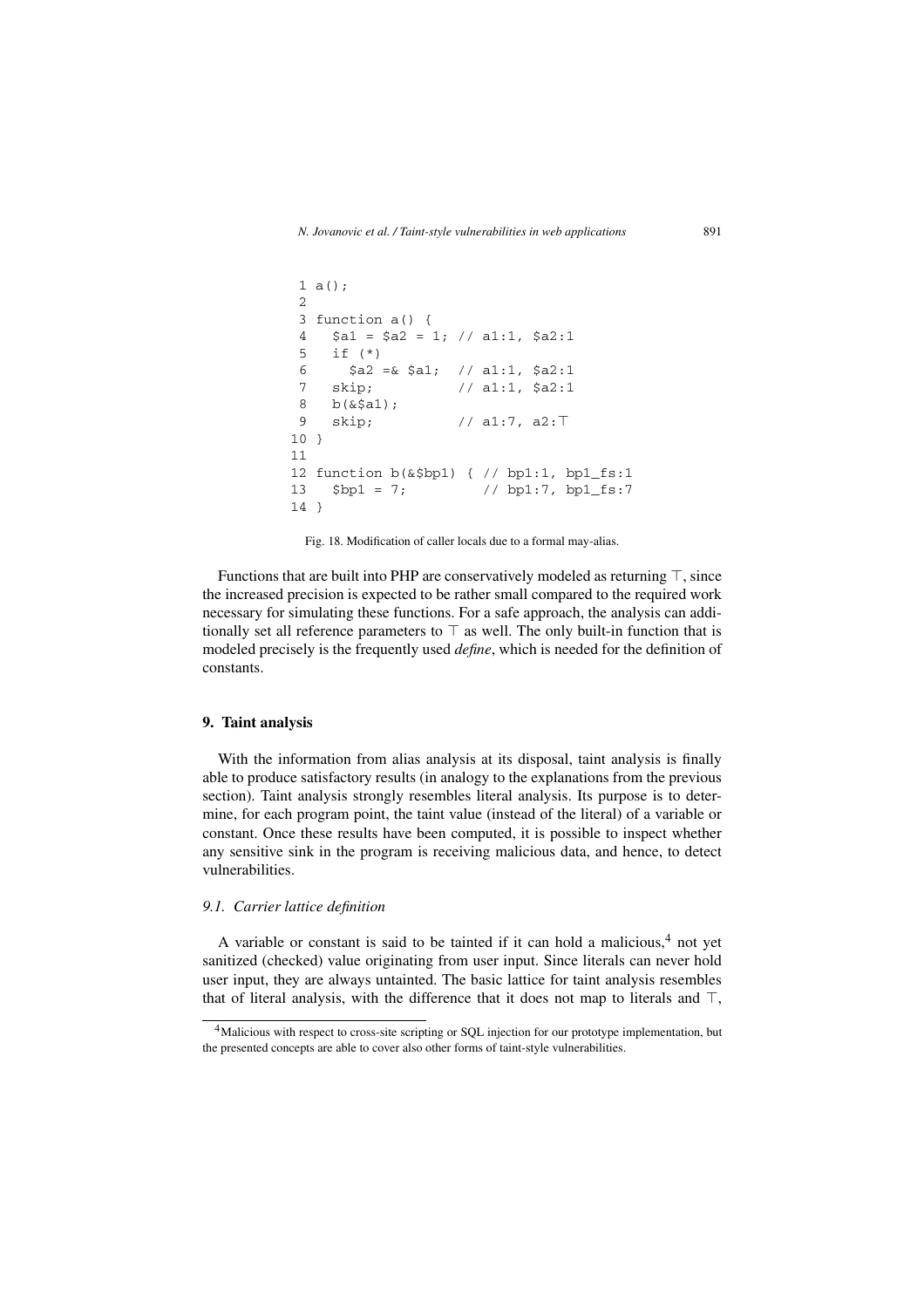but to the taint values *tainted* and *untainted*. Note that we take a conservative (safe) approach in that a variable being mapped to tainted means "this variable *might* be tainted", whereas a mapping to untainted means "this variable *is* untainted". Hence, whenever the analysis cannot determine whether a variable is tainted or not, it is conservatively assumed to be tainted. In the context of data flow analysis, being tainted is therefore less precise than being untainted, which is illustrated by the lattice fragment in Fig. 19. Just like for the previous analyses, less precise lattice elements are located above more precise elements. In practice, the lattice elements do not only contain a mapping for one single variable, but for all variables that occur in the program. This lattice corresponds to the typical taint lattice that has already been used by other researchers [16,36].

Recall that literal analysis treats non-literal array elements (such as \$a[\$i]) in a pessimistic way in that they are always mapped to  $\top$ . For the same reasons, taint analysis maps non-literal array elements to tainted. In the context of taint analysis, however, this leads to undesirable false positives in certain cases. For example, declaring a variable with the built-in "array" function clears all its content, including all values possibly injected by an attacker (see Fig. 20). That is, the "array" function is considered to belong to the built-in sanitization functions of PHP. Whenever an array is cleared in such a manner, we would like to treat its content as untainted, even though taint analysis might yield a different result. This is why we track an additional *clean array flag* (CA flag) for each variable that is not an array element. An active CA flag overrides the taint information for the whole array tree, meaning that all its elements (including those with non-literal indices) are untainted. The CA flag of an array element is implicitly considered to be equal to the CA flag of its enclosing array.



Fig. 19. Fragment of a taint analysis lattice.

```
1 \text{Sa} = \text{user input};
2 // $a[1] can be controlled by an attacker
3
4 \text{sa} = \text{array}();
5 // now $a[1] is no longer controlled
6 // by an attacker
```
Fig. 20. Untainting with "array".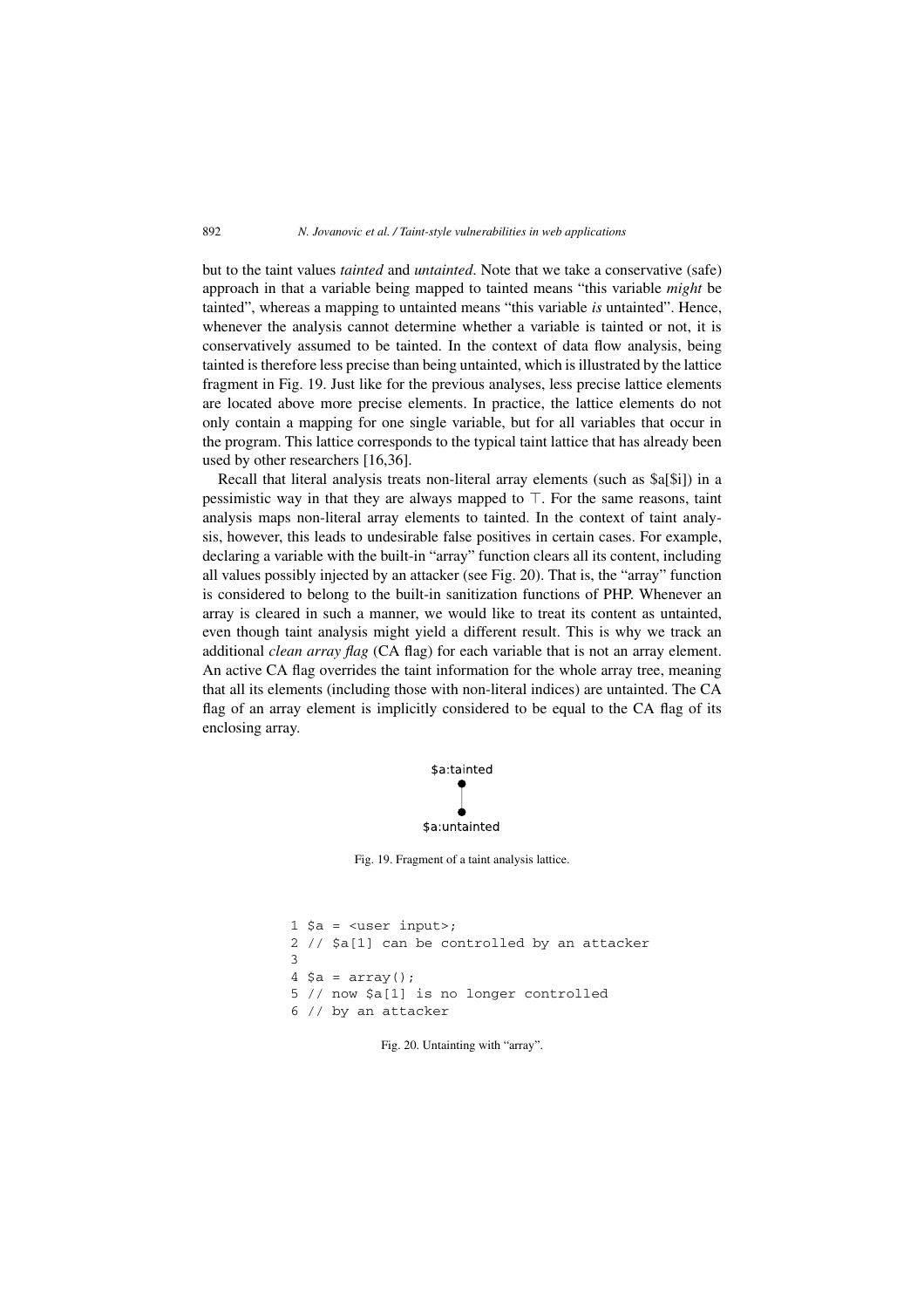#### *9.2. Transfer functions definition*

Due to its similarity to literal analysis, the transfer functions for taint analysis will sound familiar. For the *simple assignment node*, the same distinction of cases with regard to the left variable has to be made, and the operations affecting the taint values are completely analogous to those for literal values. The only difference is that taint analysis also has to consider the "CA flag" extension to its lattice. An overview of the necessary operations is given in the rightmost column of Table 2. The "root" field used in Table 2 denotes the variable itself if it is not an array element (e.g.,  $\text{Sa} \cdot \text{root} == \text{Sa}$ ) and the root node of the corresponding array tree otherwise (e.g.,  $$b[1][2].root == $b).$ 

As mentioned in Section 8, special care was taken to handle PHP's implicit type conversion mechanisms for *unary assignment nodes*. Doing this in the context of taint analysis has the desirable effect that sanitization through type casting is handled correctly. For instance, implicitly casting a tainted variable into an integer (with unary operators such as  $+$ ,  $-$  and (int)) untaints this variable, since attacks typically involve more data (either scripts to display to a user or SQL code to alter the meaning of a query) than just simple integers in order to work properly. The same holds for *binary assignment nodes*.

For *reference assignment nodes* such as "\$a =& \$b", we can adapt the literal analysis transfer function in a straightforward fashion: It is sufficient to overwrite the taint value and CA flag of \$a with the taint value and CA flag of \$b. At *unset nodes*, the operand variable and all literal array elements are set to untainted. If the operand variable is not an array element, its CA flag is set to "clean" (recall that CA flags are not tracked explicitly for array elements). *Array assignment nodes* and *global nodes* are treated as usual, i.e., analogous to unset nodes and reference assignment nodes, respectively.

The interprocedural operations necessary for taint analysis are completely analogous to literal analysis, with the differences for handling CA flags already discussed.

In contrast to literal analysis, it is important for taint analysis to correctly model built-in PHP functions in order to reduce the number of false positives. For this purpose, Pixy processes a specification file on startup which contains (currently more than 50) abstracted versions of built-in functions in PHP syntax. For modeling taint values, the special placeholder variables \$\_TAINTED and \$\_UNTAINTED are used. For instance, the effect of the built-in function "htmlentities", which is effective in sanitizing input against cross-site scripting attacks, is implemented by simply letting it return \$\_UNTAINTED. Similar considerations apply to functions that sanitize input against SQL injection attacks, such as "mysql\_escape\_string".

# *9.3. Using the analysis results*

Generating warnings that point the developer to possible cross-site scripting vulnerabilities at the end of the analysis is straightforward. The analysis information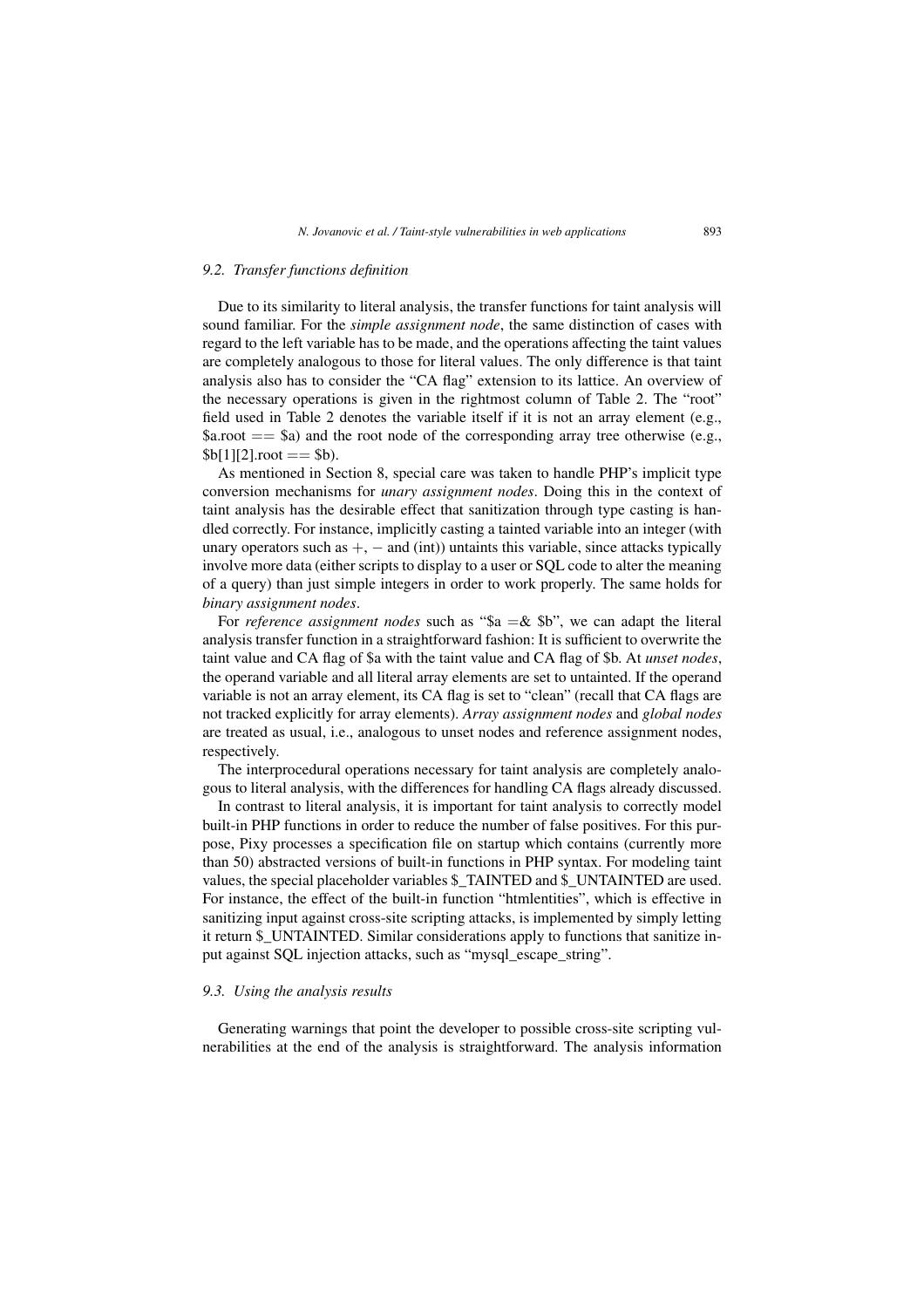for each sensitive sink (such as calls to "echo" and "mysql\_query") is searched for tainted input variables, and a warning message indicating the corresponding line is issued if such a violation is discovered.

#### *9.4. Limitations*

Currently, Pixy does not support object-oriented features of PHP. Each use of object member variables and methods is treated in an optimistic way, meaning that malicious data can never arise from such constructs. In alias analysis, object or member variables never appear as elements of alias relationships. Besides, reference statements that contain arrays or array elements are not considered by alias analysis. However, this restriction did not appear to impact the results in our experiments. Also, note that this limitation only applies to alias analysis, whereas literal and taint analysis invest significant efforts into tracking the attributes of arrays and their elements. These limitations are the reason why our analysis is unsound (i.e., it may generate false negatives). For instance, a taint value that is propagated through alias relationships between array elements is not detected.

#### **10. Resolving includes**

Virtually all web applications written in scripting languages such as PHP divide their code over several source files. These files are consolidated at run-time by means of file inclusion. A major difference compared to file inclusion in C and other languages is that the names of the included files need not be represented by static literals. Instead, these names can be composed of arbitrary expressions. Therefore, it is necessary to compute information about the value of these expressions to be able to take into account included files during static analysis. Straightforwardly applying a simple preprocessor such as the one used for C programs would not suffice, as it would leave a significant number of includes unresolved.

Basically, the task of resolving includes can be performed by literal analysis. A straightforward approach would be to include successfully resolved files "on the fly" during literal analysis. However, this results in the problem of having to modify the lattice of a running data flow analysis, which is both conceptually demanding and difficult to implement. Another issue is performance: It would be desirable to immediately resolve literal includes without the need to perform a fully-fledged literal analysis.

Our solution is to apply an iterative two-stage preprocessing step that is fast, precise, and easy to implement. In the first stage, we transitively resolve and include files whose names are directly given by literals (strings). In the second stage, if there are any non-literal include statements, we perform a literal analysis on the code that resulted from the first stage. This second stage may lead to the inclusion of additional files, which may again contain simple literal includes. Hence, we continue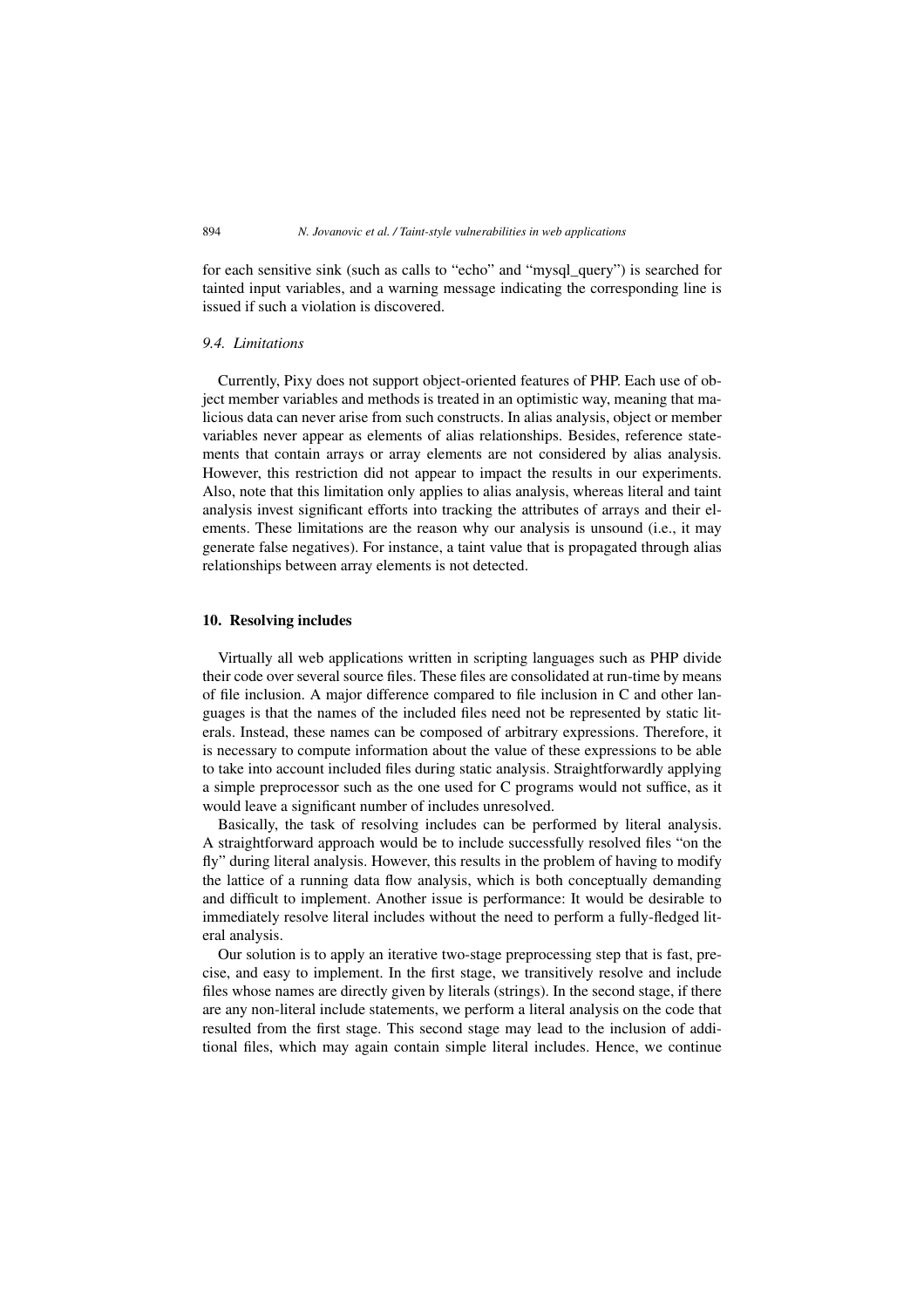with the next iteration of the first stage and handle literal includes again. The process eventually terminates when there are no resolvable includes left.

PHP also permits the definition of recursive include relationships, which are used very rarely in practice. A simple approximative solution to this problem would be to include every file not more than once. Unfortunately, this would be highly imprecise because real-world applications often include the same files multiple times, even if there are no recursive includes. This practice is analogous to calling a function multiple times without calling it recursively. Therefore, during our include resolution process, we build an include graph that is used to determine whether an encountered include is recursive or not. Only in case of real recursive includes, we approximate such statements by treating them like no-ops.

#### **11. Empirical results**

We performed a series of experiments with our prototype implementation to demonstrate its ability to detect previously unknown XSS and SQLI vulnerabilities. To this end, Pixy was run on the current versions of seven popular, open-source PHP programs (four of which make use of a backend database). In contrast to C or Java programs, which have one clearly defined entry point where the execution starts (i.e., the main function), web applications written in PHP usually have several different entry points. These entry points correspond to the files visible in the browser's location bar while interacting with the web application. We provided these entry points as input files to Pixy, which automatically resolved further file inclusions.

Table 4 shows a summary of our results, including the number of entry points and the total lines of code that were analyzed. Most entry files (together with their transitively included files) were analyzed in less than a minute using a 3.0 GHz Pentium 4 processor with 1 GB RAM, even though our prototype still presents many

| Program             | Entry          | <b>LOC</b> | Time              |                | Vulnerabilities |            | False       |  |
|---------------------|----------------|------------|-------------------|----------------|-----------------|------------|-------------|--|
|                     | files          |            | $(s/\text{file})$ |                |                 |            | positives   |  |
|                     |                |            |                   | <b>XSS</b>     | SQLI            | <b>XSS</b> | <b>SQLI</b> |  |
| DCP Portal 6.1.1    | 22             | 61,617     | 6.0               | 76             | 83              | 15         | 14          |  |
| MyBloggie 2.1.3beta | 6              | 20,326     | 58.3              | 13             | 31              | 3          | 11          |  |
| OSIC <sub>0.7</sub> | 14             | 14,281     | 1.5               | 42             | 65              | 12         | 1           |  |
| NewsPro 1.1.4       | 22             | 4,251      | 1.1               | $\overline{4}$ | 14              | 14         | 34          |  |
| OaTraq 6.5          | 146            | 4,275,234  | 10.7              | 48             |                 | 14         |             |  |
| Odig 1.2.9.2        | $\overline{4}$ | 5,385      | 54.5              | 2              |                 | 14         |             |  |
| TxtForum 1.0.4-dev  | 15             | 4,398      | 1.3               | 31             |                 | 17         |             |  |
| Totals              | 229            | 4,385,492  | 10.2              | 216            | 193             | 89         | 60          |  |

| Table 4                  |  |
|--------------------------|--|
| ory of vulnorability ron |  |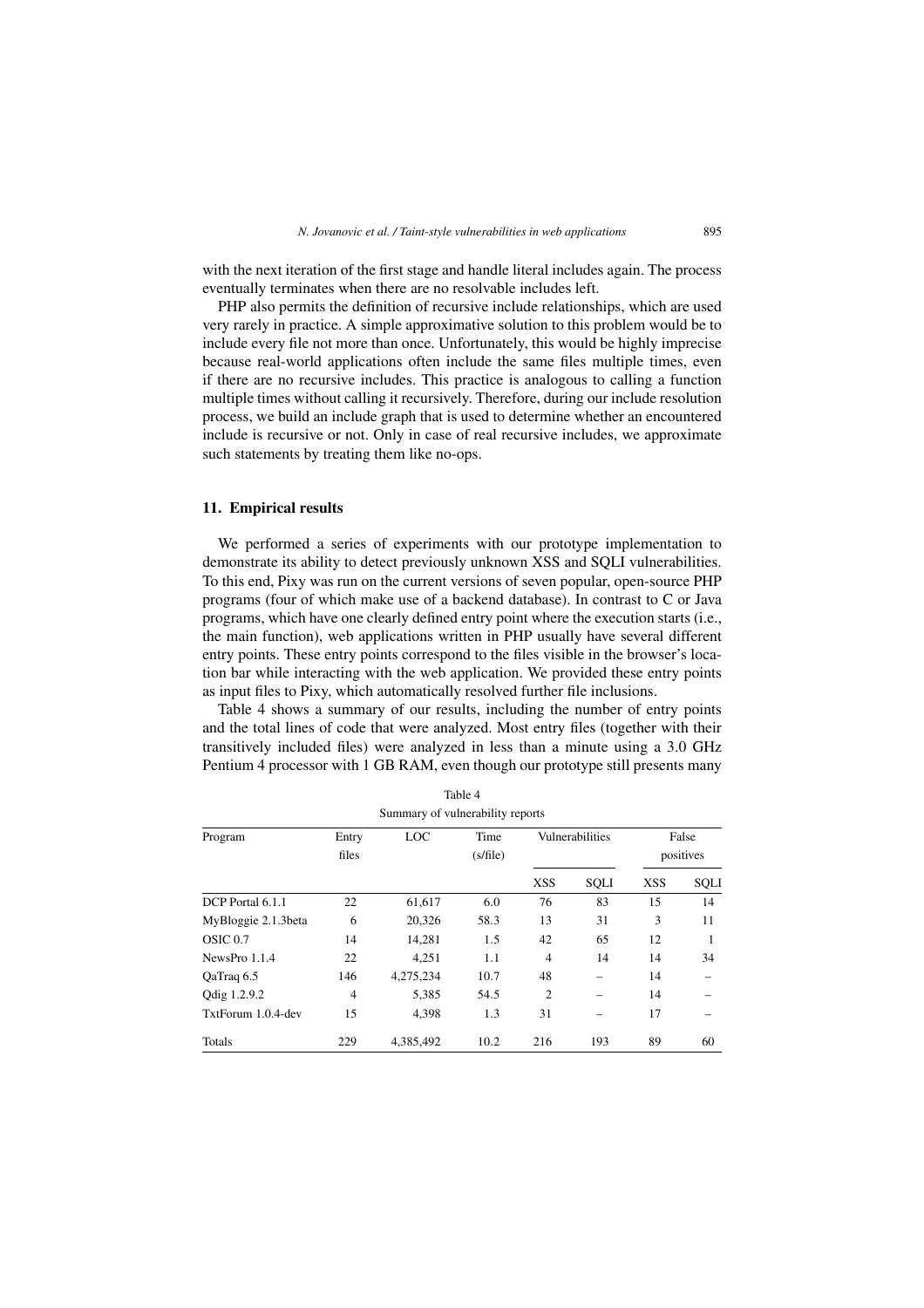opportunities for performance tuning. There was no analysis run that took longer than five minutes for a single entry point.

## *11.1. XSS detection*

In total, we discovered 216 exploitable XSS vulnerabilities in the programs that we analyzed. In all cases, we informed the authors about the issues and posted security advisories to the BugTraq mailing list [4]. The false positive rate of about 40% is relatively low and further alleviated by the fact that many false positives are similar, which makes their recognition easier (see Section 11.1.2 for more details). Pixy also reported a few programming bugs not relevant for security, such as function calls with too many arguments. Since these bugs have no influence on program security, they were counted neither as vulnerabilities nor as false positives. These results clearly show that our analysis is capable of efficiently finding previously unknown vulnerabilities in real-world applications.

Note that for QaTraq, there were actually 209 additional reports not listed in Table 4. The programmers of QaTraq frequently reused large parts of code through copy-and-paste. As a result, the places that these additional reports refer to strongly resemble those for which we constructed working exploits. Even though we are confident that these reports correspond to real vulnerabilities, we did not bother to write exploits for them (due to a certain repetitiveness that would have been connected with this task). To remain sincere, we abstained from listing these reports as vulnerabilities. Note that copy-and-paste programming is also the reason for the relatively high number of entry files and lines of code for QaTraq.

## *11.1.1. A case study: MyBloggie*

In this section, we will take a closer look at an interesting vulnerability that we discovered in MyBloggie. This vulnerability is rather complex, especially when inspected in its original, unsimplified form. The relevant code spans three different source files and two functions, and includes value flows between parameters, arrays, and variables from different scopes. Finding such a vulnerability without the assistance of an automated analysis tool would be quite difficult.

Figure 21 shows the code in a simplified and condensed form. The sensitive sink on Line 11 receives a tainted value as input, which is held by the function's second formal parameter (\$message). This function is called from Line 8 with \$tbstatus as actual parameter. Inside the branches of the preceding if-construct, \$tbstatus is either set to the empty string on Line 5 (which is untainted), or is built up from the variable \$tbreply on Line 3 (the "." is PHP's string concatenation operator). The value of the global variable \$tbreply is set by the call to function "multi\_tb" on Line 2. A closer look at this function reveals that \$tbreply is tainted whenever the first parameter \$post\_urls of function "multi\_tb" is tainted. First, \$post\_urls is split into an array on Line 16. Afterwards, this array is traversed by the loop starting on Line 17. Inside the loop, \$tbreply is assembled from the elements of the array \$tb\_urls. In effect,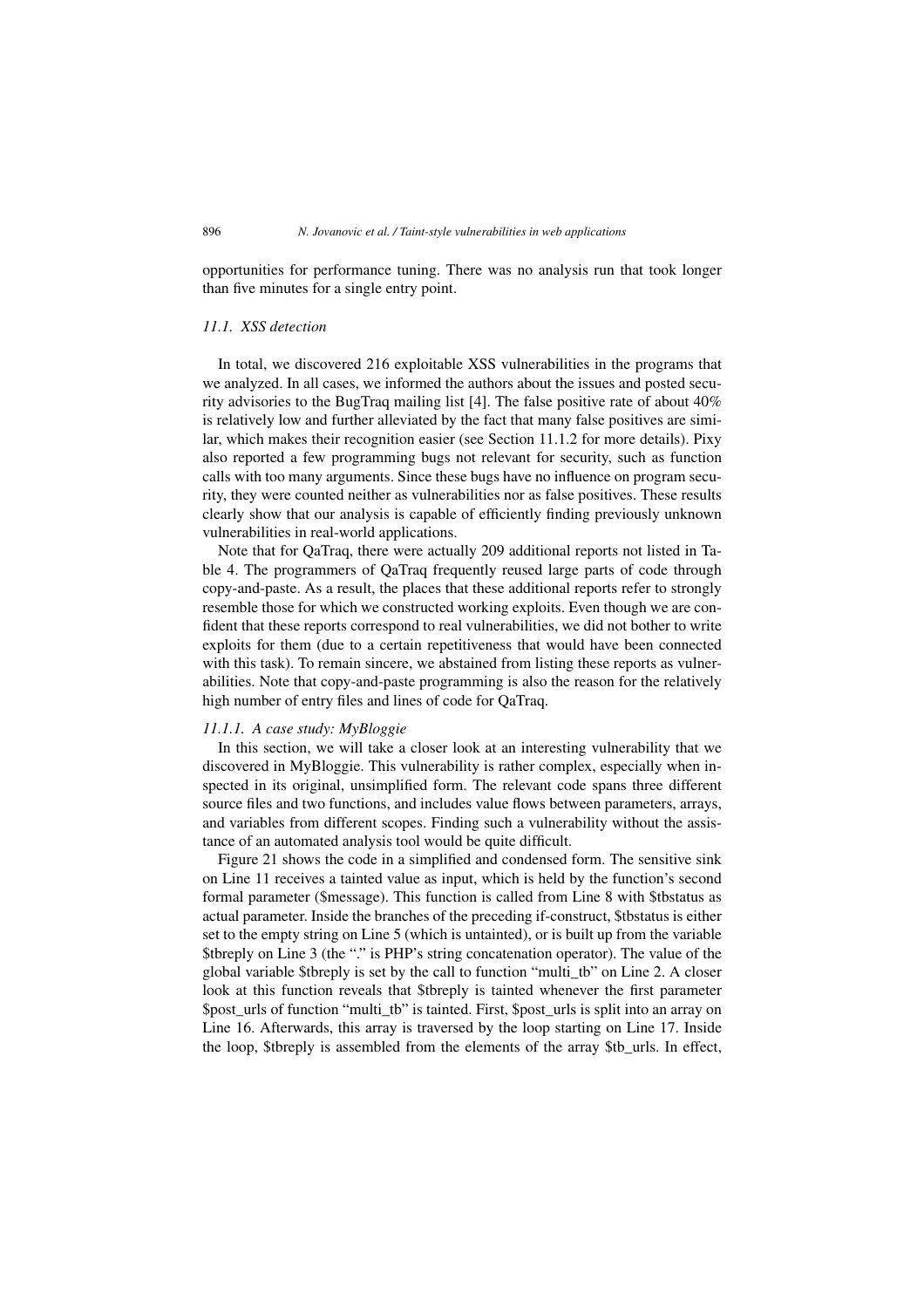```
1 if (...) {
2 multi_tb($post_urls, ...);
3 $tbstatus = $tbstatus . $tbreply;
4 } else {
5 $tbstatus ="";
6 }
7
8 message(..., $tbstatus);
9
10 function message(..., $message ) {
11 echo $message;
12 }
13
14 function multi_tb($post_urls, ...) {
15 global $tbreply;
16 $tb urls = split('() +', ') $post urls, 10);
17 foreach($tb_urls as $tb_url) {
18 $tbreply .= $tb_url;
19 }
20 }
```
Fig. 21. Vulnerability in MyBloggie (simplified).

since \$post\_urls can be controlled directly by the attacker (through including the appropriate parameter in a request), this means that the described data flow chain eventually leads to control of the critical \$message variable on Line 11.

As already mentioned in Section 7.3, the "global" keyword has the effect that a local variable is aliased with the corresponding global variable. Thus, without the help of alias analysis, we would not have been able to detect the value flow from \$post\_urls to \$tbreply, leaving the described vulnerability undetected.

## *11.1.2. False positives*

A majority of the reported false positives (62 of 89) were due to impossible program paths. Figure 22 shows a simplified example of such a case, taken from DCP Portal. The analysis reported that the sensitive sink on Line 4 receives tainted input, namely the value returned by the call to function "SelectMember". The return value of this function may be equal to the global variable \$site\_name (Line 11). This global variable is initialized with an untainted value on Line 2 only if the condition on Line 1 evaluates to true. Closer inspection revealed that, in fact, this condition always evaluates to true in practice. Otherwise, it would mean that the underlying database would be seriously corrupted, which would hardly remain unnoticed by the administrators. This particular case was responsible for 13 false positives. As soon as we determined the reason for the first of these reports, it was easy to identify the remaining ones as false positives as well.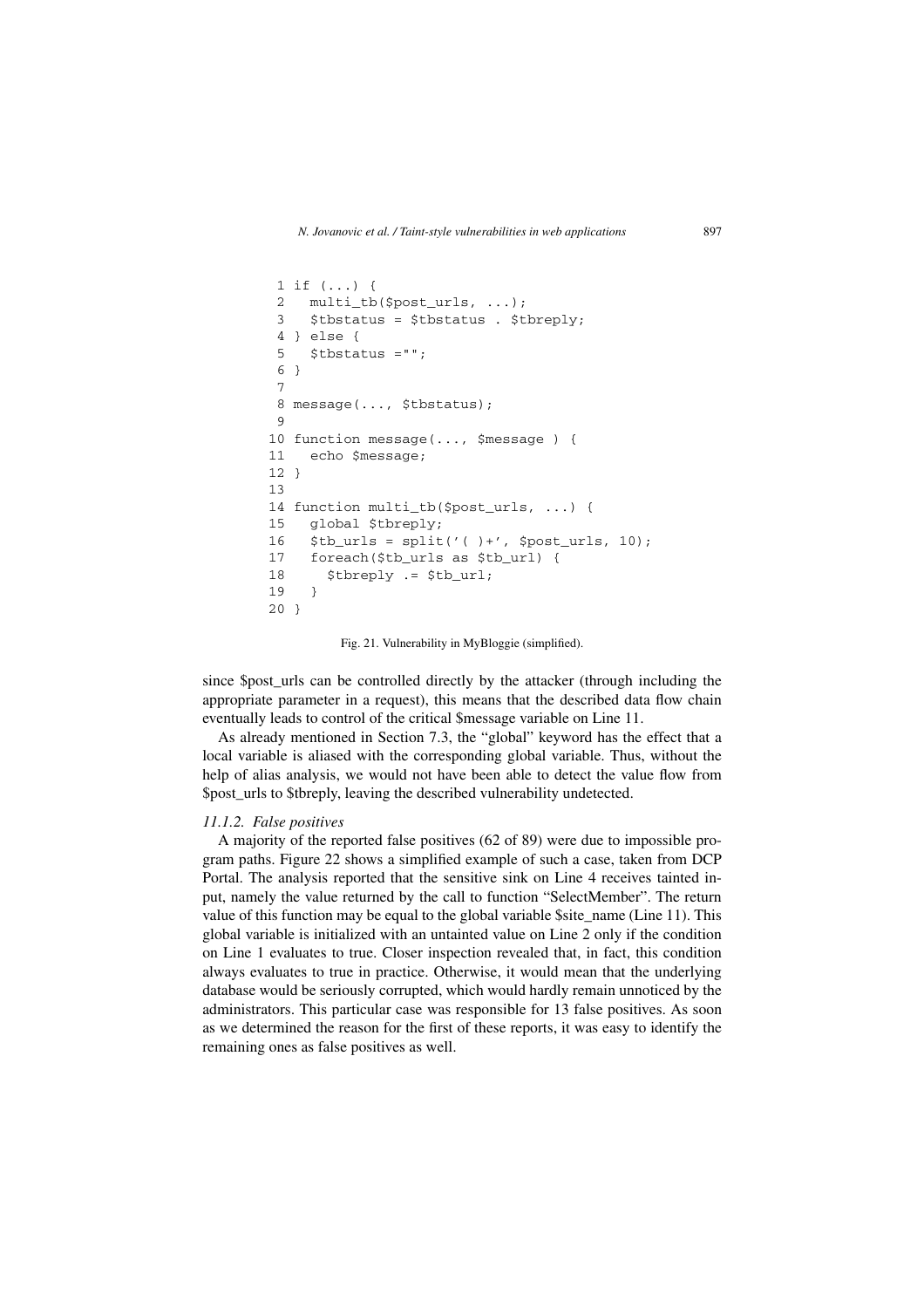#### 898 *N. Jovanovic et al. / Taint-style vulnerabilities in web applications*

```
1 while ($row = mysql_fetch_array($result)) {
2 $site_name = $row["site_name"];
3 }
4 echo SelectMember(..., ...)
5
6 function SelectMember($id, $opt) {
7 global $site_name;
8 if (...) {
9 ...
10 } else {
11 return $site_name;
12 }
13 }
```
Fig. 22. False positive due to impossible path (simplified).

The remaining 27 false positives fall into various categories. Eight reports were caused by an unusual piece of code in Qdig for which our modeling of the PHP explode function was not precise enough. The explode function takes two string parameters, \$sep and \$string, and returns all substrings of \$string that are separated by \$sep. Our current model of this function does not perform a detailed inspection of its parameters, but conservatively approximates its behavior by returning the taint status of \$string. Six reports were caused by a conceptual limitation of the call string technique [38], which is used for interprocedural data flow analysis. This number could be reduced by increasing a numeric analysis parameter (the "k-bound") that represents analysis precision. The trade-off would be a negative impact on performance. In four cases, an if construct in the program was syntactically incomplete (i.e., it had no else branch), but semantically complete. Four times, a variable was validated using regular expression functions, and another four times, a variable was set dynamically by reading its name from a database. Finally, in one case, a variable was set dynamically using PHP's eval function.

# *11.2. SQL detection*

As shown in Table 4, Pixy detected 193 SQLI vulnerabilities and additionally reported 60 false positives (which results in a false positive rate of 24%). Three of our tested applications (DCP Portal, MyBloggie, and NewsPro) were also tested by Xie and Aiken for SQL injection in [46]. By comparing our results to their advisory [35], we found that all vulnerabilities that they discovered are also reported by our system. In addition, we discovered several vulnerabilities that were not among Xie and Aiken's reports. This indicates that our prototype computes more comprehensive results, at least for the tested applications.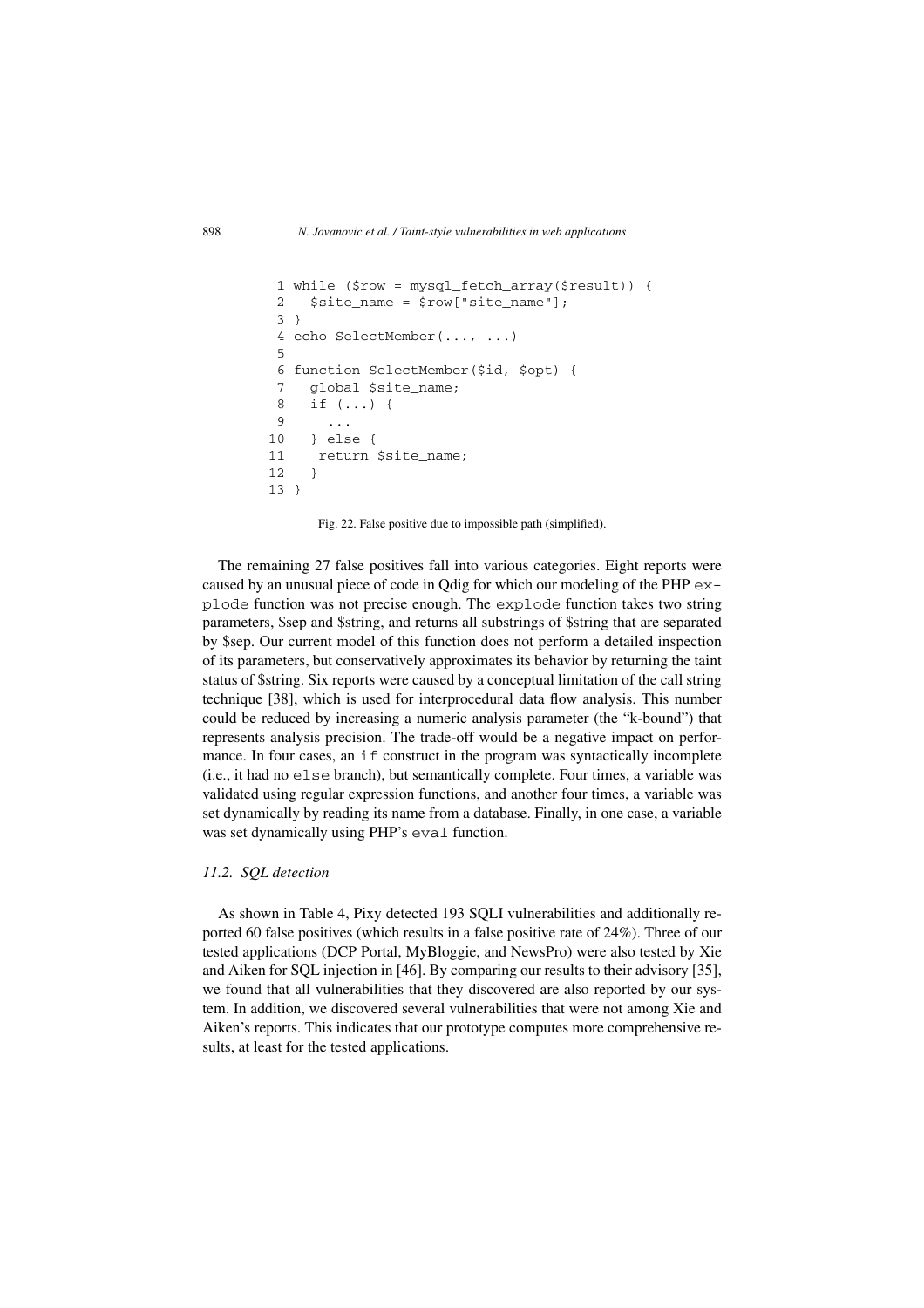```
1 $file_id = getVAR('id');2 $catalogue id = getValueFromID(Sfile_id);3
 4 function getVAR($nm) {
 5 $tmp = "";
 6 if (isset($HTTP_GET_VARS[$nm]))
7 $tmp = $HTTP_GET_VARS[$nm];
8 if (isset($HTTP_POST_VARS[$nm]))
9 $tmp = $HTTP_POST_VARS[$nm];
10 return $tmp;
11 }
12
13 function getValueFromID($id) {
14 $result = mysql_query("
15 SELECT * FROM sometable WHERE ID=$id");
16 }
```
Fig. 23. SQLI vulnerability from OSIC.

#### *11.2.1. A case study: Open searchable image catalogue (OSIC)*

Figure 23 shows an SQLI vulnerability from OSIC. In this example, the variable \$file\_id is retrieved from a user-supplied value by calling the function getVAR on Line 1. Then, this value is passed to the function getValueFromID on Line 2, where it leads to an SQLI vulnerability (Line 14).

#### *11.2.2. False positives*

Of the total of 60 false positives that we observed, we found that 31 of them (52%) are due to impossible program paths. Figure 24 shows a typical example. At first glance, the query statement on Line 3 appears to be an obvious SQLI vulnerability, since it directly contains a user-provided POST variable. However, this value is *implicitly validated* in the preceding two lines. The potentially vulnerable query statement is only reached during runtime if the POST variable is equal to the name of a file in the "users" directory. Further examination revealed that certain checks in the program prevent the creation of files with arbitrary names. Hence, given that the attacker injects a malicious value for the POST variable, the application can never take the program path that corresponds to the supposed vulnerability. As a result, the code in Fig. 24 is not vulnerable.

The false positives in the second largest group (25 or 42%) were due to validation using regular expression functions. All of these 25 reports were issued for NewsPro, and an example is given in Fig. 25. On Line 1, it is checked whether the input stored in variable \$newsid matches a regular expression that corresponds to a non-empty sequence of digits. If this match fails, the program exits. Thus, there is no possibility for an attacker to inject malicious characters into the query on Line 5. However, Pixy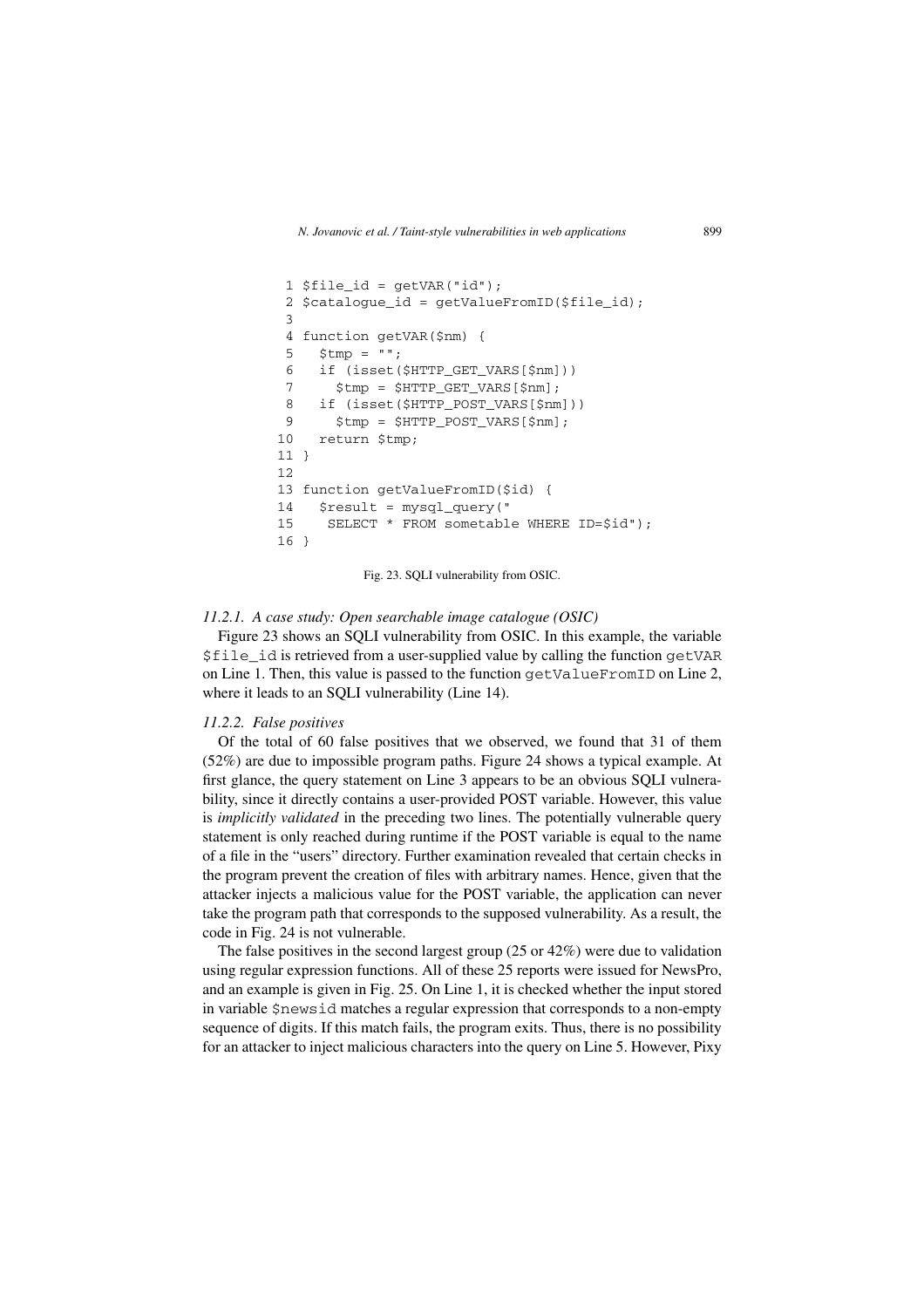```
1 $lower = chop(strtolower($_POST[reg_uname]));
2 if (file_exists("users/$lower.php")) {
3 mysql_query(...$_POST[reg_uname]...);
4 die();
5 }
                Fig. 24. Impossible path.
```

```
1 if (!ereg('^[0-9]+$', $newsid)) {
2 unp_msgBox($gp_invalidrequest);
3 exit;
4 }
5 $check = $DB->query("SELECT * FROM 'unp_news'
6 WHERE newsid='$newsid'");
```
Fig. 25. Custom validation from NewsPro.

still considers the variable as potentially dangerous on Line 5 and issues a corresponding alert.

In three additional cases of false positives, a variable was set dynamically by reading its name from a database table, and in one case, a custom regular expression was applied for sanitization.

#### *11.3. File inclusion effectiveness*

Table 5 summarizes our observations concerning the applied file inclusion algorithm. The second column lists the average number of iterations that were necessary for processing the entry files of a program (along with all their transitive inclusions). There was no entry file that required more than four iterations. The third and fourth columns show the average number of literal and non-literal includes that were resolved per file. This demonstrates that non-literal includes frequently occur. As a result, there is a need for an intelligent resolution algorithm that is able to handle non-literal cases. Otherwise, a significant number of inclusions would be missed, leading to both false positives and false negatives.

All non-literal includes that could not be resolved assemble the names of the files to be included from dynamic input (mostly from user input, such as cookie fields and POST values, and sometimes from file contents). A close manual inspection of such cases is advisable, since they represent potential security leaks. If an attacker has control over the names of the files that are to be included, it might be possible to inject arbitrary scripts (i.e., arbitrary PHP code) into the program. Most of the cases we encountered are harmless and similar in structure to the first inclusion shown in Fig. 26. In this example, it is impossible to include a remote file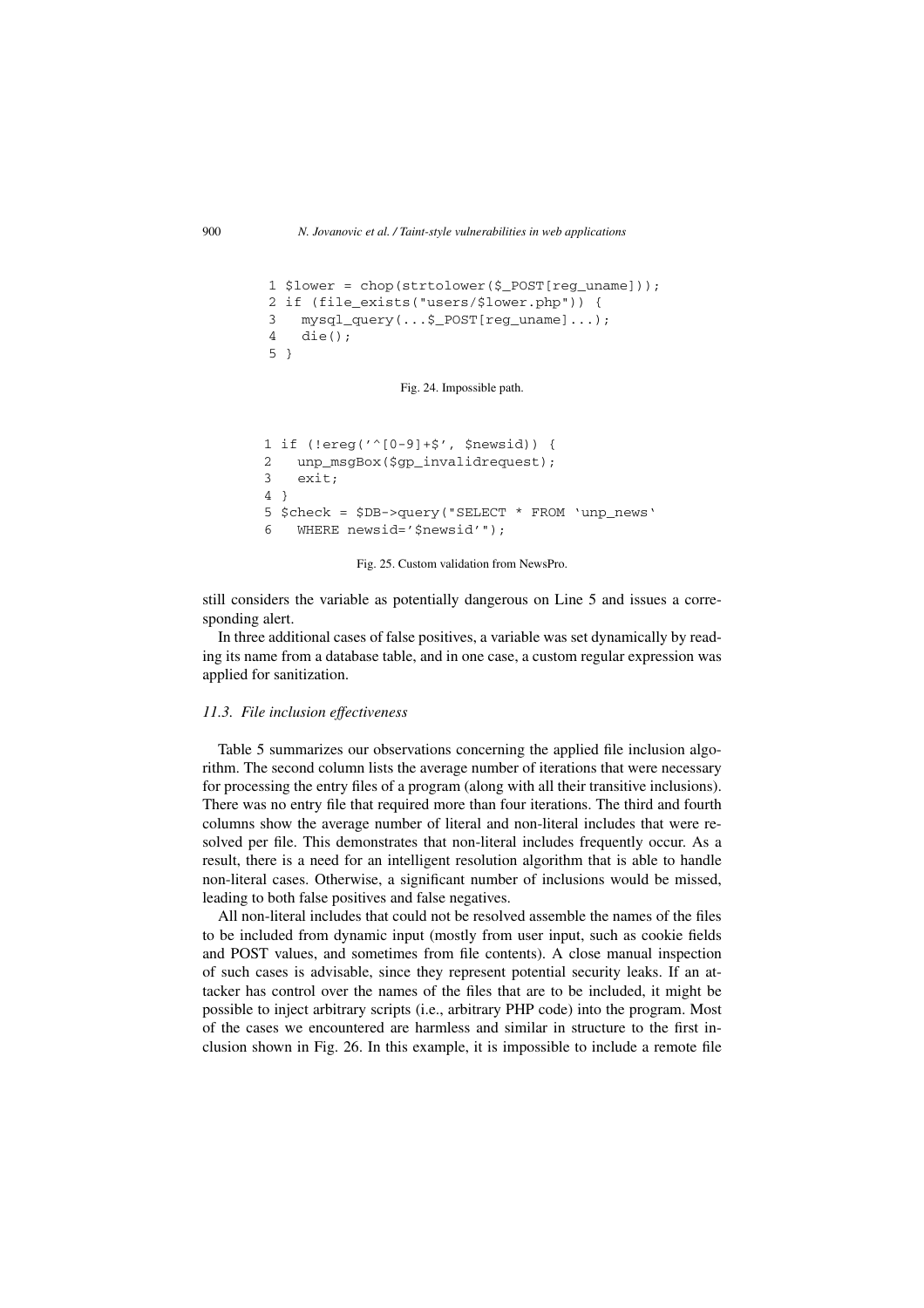| Summary of file inclusions (average numbers) |                   |                  |                      |            |  |
|----------------------------------------------|-------------------|------------------|----------------------|------------|--|
| Program                                      | <b>Iterations</b> | Resolved         | Resolved             | Unresolved |  |
|                                              |                   | literal includes | non-literal includes | includes   |  |
| DCP Portal 6.1.1                             | 3.9               | 0.9              | 5.8                  | 1.9        |  |
| MyBloggie 2.1.3beta                          | 3                 | 6.5              | 12.3                 | 0.0        |  |
| OSIC 0.7                                     | 1.0               | 2.8              | 0.0                  | 0.0        |  |
| NewsPro 1.1.4                                | 1.0               | 4.2              | 0.0                  | 0.0        |  |
| QaTraq 6.5                                   | 1.0               | 125.2            | 0.0                  | 0.0        |  |
| Qdig 1.2.9.2                                 | 1.0               | 0.0              | 0.0                  | 0.0        |  |
| TxtForum 1.0.4-dev                           | 1.5               | 1.8              | 2.6                  | 1.7        |  |

| Table 5                                      |  |
|----------------------------------------------|--|
| Summary of file inclusions (average numbers) |  |

include('lib/' . \$\_POST['fname'] . '.inc.php'); include(\$\_POST['path'] . '/somefile.php');

Fig. 26. A harmless and a dangerous unresolvable inclusion.

(e.g., located on the attacker's server) because the name of the included file starts with "lib", and not with a protocol specifier such as "http://". However, it would still permit path traversal attacks through the use of path strings containing elements such as ".../...". For instance, an attacker could trick the statement into including the server's "/etc/passwd" file, which would be returned verbatim by PHP. This threat is mitigated by the provided suffix ".inc.php", resulting in the restriction that only files with this extension are included. In one case, however, an include statement such as the second one shown in Fig. 26 was encountered. Here, an attacker can cause the inclusion of an arbitrary remote script with the name "somefile.php". By placing such a file on a web server under the attacker's control and providing this file's URL in the POST parameter "path", the code contained inside this file (written by the attacker) is executed with the privileges of the running PHP server.

### **12. Related work**

There exist a number of approaches that deal with static detection of web application vulnerabilities. Huang et al. [16] were the first to address this issue in the context of PHP applications. They used a lattice-based analysis algorithm derived from type systems and typestate, and compared it to a technique based on bounded model checking in their follow-up paper [17]. A substantial fraction of PHP files (8% in their experiments) is rejected due to problems with the applied parser. In contrast, we are able to parse the full PHP language. Moreover, Huang et al.'s work leaves out important issues such as the handling of references, array elements, file inclusions,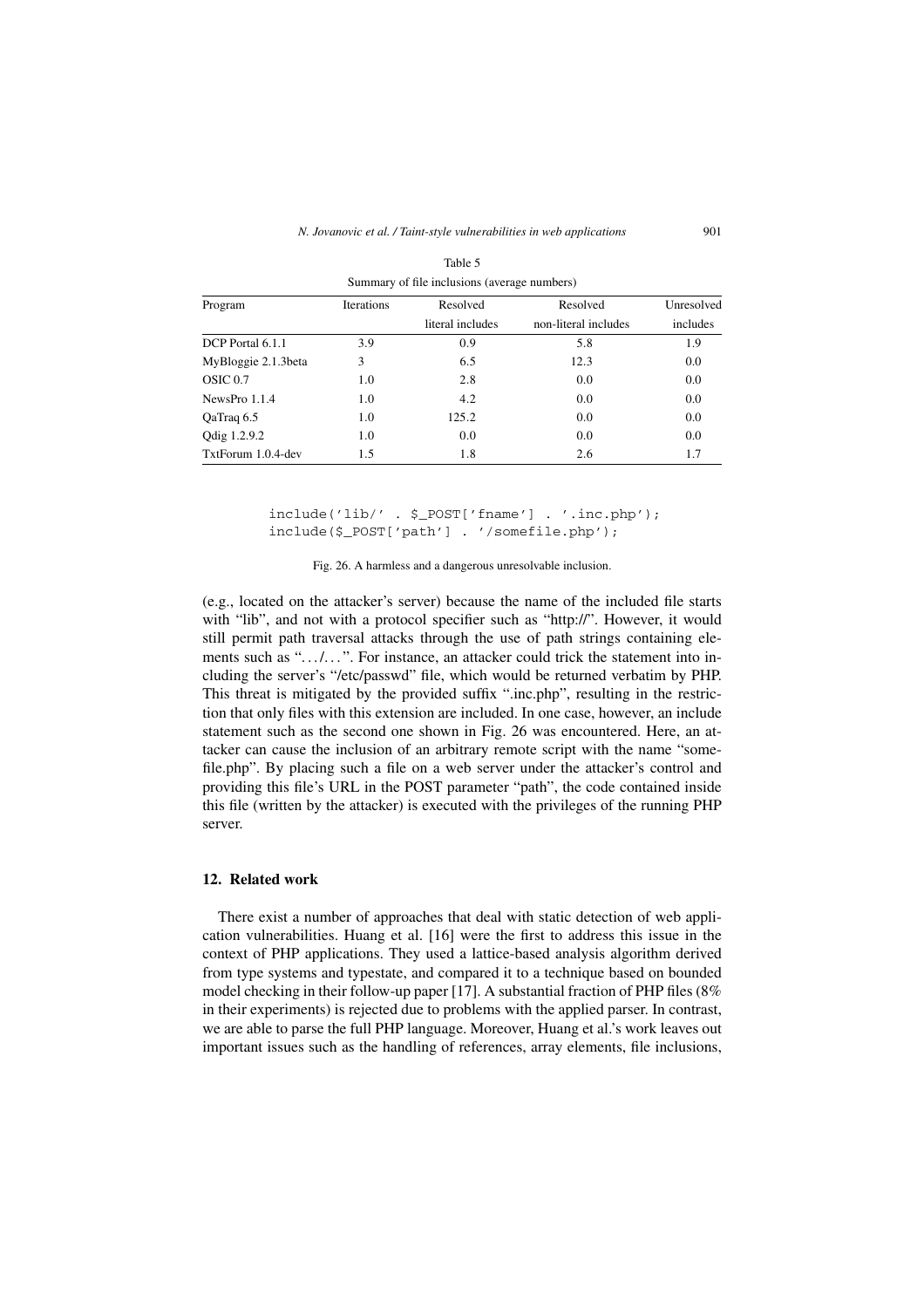or any of the limitations that we addressed in Section 9.4. Unfortunately, comparing their results to ours was not possible due to the limited detail of their reports (no version numbers or advisory ID's are given).

In [13], the authors applied the Java String Analyzer by Christensen et al. [7] to extract models of a program's database queries, and used these models as the basis for a runtime monitoring and protection component for SQL injection attacks. The main difference compared to our approach is that the extracted models do not contain information about the taint status of embedded variables. As a result, it is not possible to detect vulnerabilities using static analysis only. In our system, we can identify vulnerabilities using static analysis alone.

Work by Xie and Aiken [46] addresses the problem of statically detecting SQL injection vulnerabilities in PHP scripts. By applying a custom, three-tier architecture instead of using fully-fledged data flow analysis techniques, they operate on a less ambitious conceptual level than we do. For instance, recursive function calls are simply ignored, and no alias analysis is performed. The authors briefly mention an approach to resolve include statements that seems to yield good results in practice. Unfortunately, comparing their approach to ours is difficult due to the lack of a more detailed description. For instance, the problem of recursive or non-literal includes is not addressed explicitly.

Livshits and Lam [26] applied an analysis supported by binary decision diagrams developed by Whaley and Lam [43] for finding security vulnerabilities in Java applications. Their work differs from ours in the underlying analysis, which is flowinsensitive for the most part, and the target language, which is typed. This considerably eases the challenges faced by static analysis.

An analysis system to detect SQL injection vulnerabilities was recently introduced by Wassermann and Su [42]. For their concurrent work, the authors developed a static analysis technique to determine the possible string values of variables in PHP programs. This allows the analysis of SQL queries and the detection of possible injection vulnerabilities.

Minamide [27] presented a technique for approximating the string output of PHP programs with a context-free grammar. While primarily targeted at the validation of HTML output, the author notes that it can also be used for the detection of XSS vulnerabilities. However, without any taint information or additional checks, it appears to be difficult to distinguish between malicious and benign output. Only one discovered XSS flaw is reported, and the observed false positive rate is not mentioned.

Engler et al. have published various static analysis approaches to finding vulnerabilities and programming bugs in C programs. In [10], the authors describe a system that translates simple rules into automata-based compiler extensions that check whether a program adheres to these rules or not. In an extension to this work, the authors present techniques for the automatic extraction of such rules from a given program [11]. Finally, tainting analysis is used to identify vulnerabilities in oper-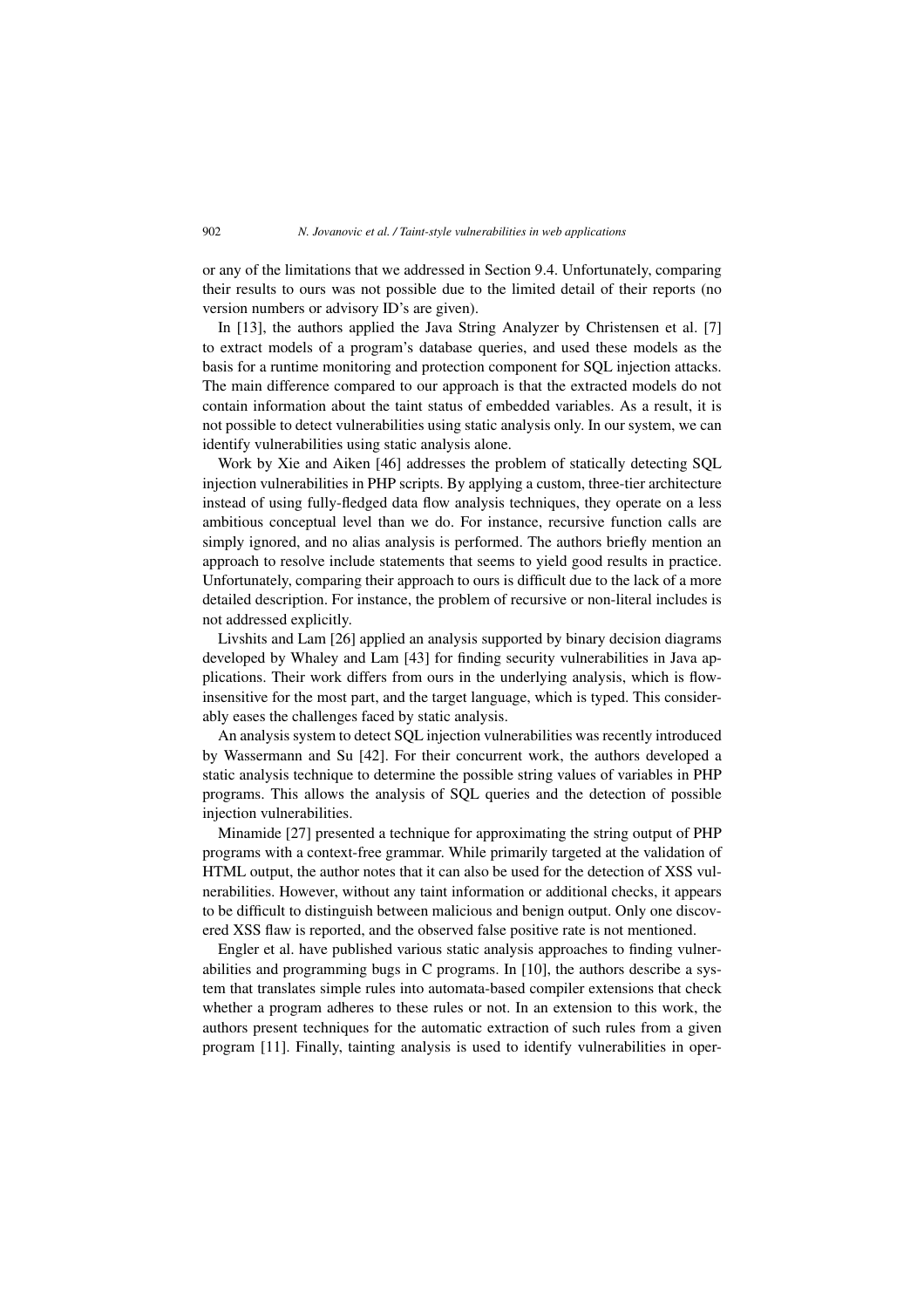ating system code where user supplied integer and pointer values are used without proper checking [3].

An alternative approach aiming at the detection of taint-style vulnerabilities introduces special type qualifiers to the analyzed programming language. One of the most prominent tools that applies this concept is CQual [12], which has been, among other things, used by Shankar et al. [36] to detect format string vulnerabilities in C code. However, it remains an open question whether this technique can be applied to untyped scripting languages.

# **13. Conclusion**

Web applications have become a popular and wide-spread interaction medium in our daily lives. At the same time, vulnerabilities that endanger the personal data of users are discovered regularly. Manual security audits targeted at these vulnerabilities are labor-intensive, costly, and error-prone. Therefore, we propose a static analysis technique that is able to detect taint-style vulnerabilities automatically. This broad class includes many types of common vulnerabilities such as SQL injection or cross-site scripting. Our analysis is based on data flow analysis, a well-understood and established technique in computer science. To improve the correctness and precision of our taint analysis, we conduct a supplementary alias analysis using shadow variables. This alias analysis is specifically targeted at the reference semantics of PHP and generates precise results even for conceptually difficult aliasing problems. Moreover, we presented an iterative, two-stage preprocessing step based on literal analysis for the automatic resolution of file inclusions. All our analyses are interprocedural, context-sensitive and flow-sensitive for providing a high degree of precision and keeping the number of false positives low, making our tool useful for real-world applications.

We tested our concepts by running Pixy, our open-source prototype implementation, on seven open-source PHP web applications. The empirical results show that we are able to efficiently and automatically detect vulnerabilities with a low false positive rate.

There is an urgent need for automated vulnerability detection in web application development, especially because web applications are growing into large and complex systems. We believe that our presented techniques provide an effective solution to this problem, offering benefits to both users and providers of web applications.

#### **Acknowledgments**

This work was supported by the Austrian Science Foundation (FWF) under grant P18764 (Web-Defense), and by the Secure Business Austria competence center.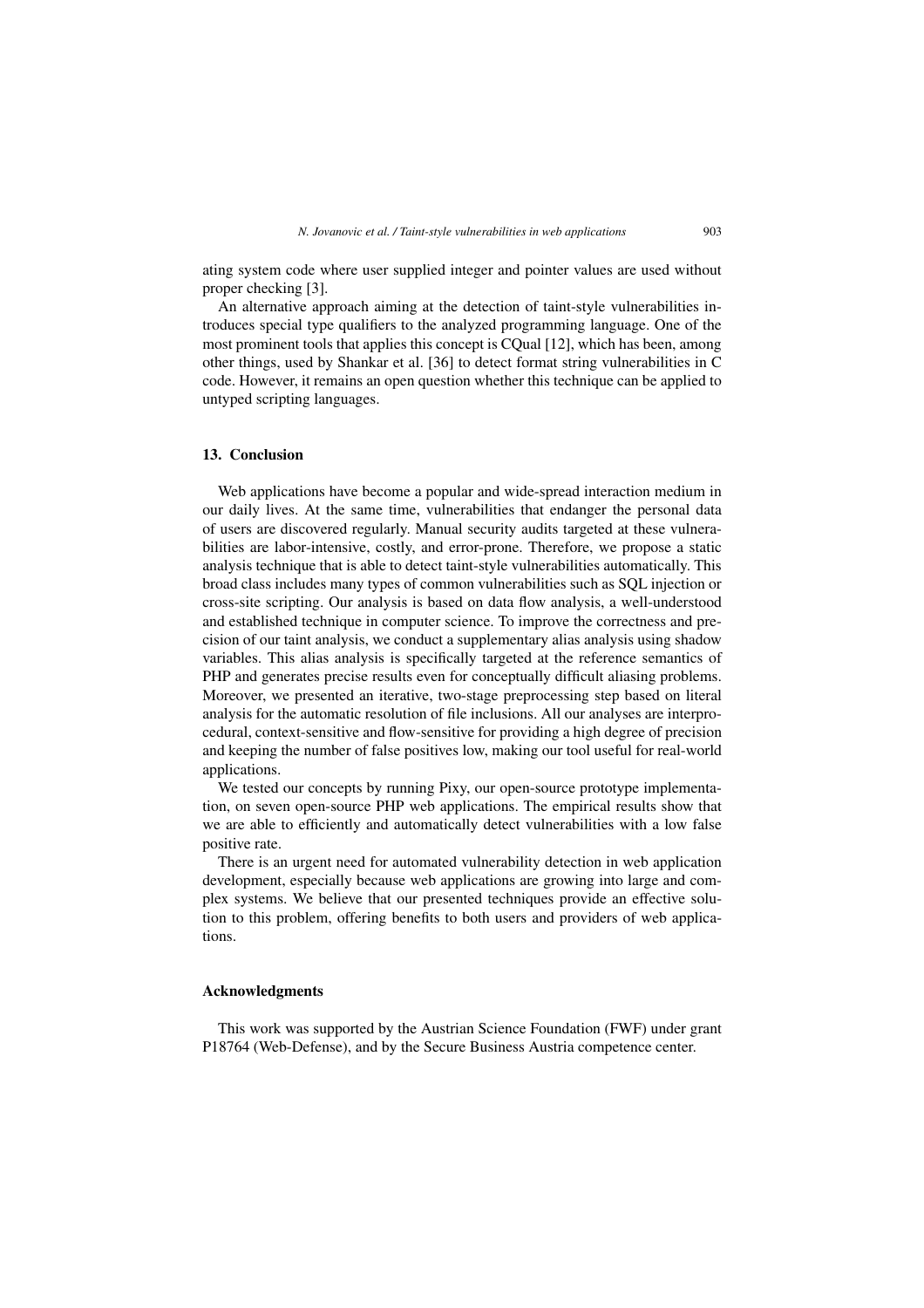#### **Appendix: Algorithms**

```
- origInfo: the information entering the call node
- localInfo: contains only the aliasing information between
 locals of the caller (extracted from origInfo)
- interInfo: contains only the aliasing information between globals
  (taken from the information at the end of the callee)
 outputInfo: initialized with localInfo and interInfo;
 the following steps compute and add the aliases between
 global variables and local variables;
 results in the information at the local exit of the call node
// G-Shadows: Must-Aliases
- foreach must-alias group in origInfo:
   if it contains at least one local variable v
   and at least one global variable g:
    - mark this group as visited
     if the g-shadow of g has at least one
     global must-alias g_u at the end of the called function:
       - in outputInfo, merge the must-alias group containing v
        with the must-alias group containing g_u (also
         considering implicit one-element groups)
    - foreach global may-alias g_a of the g-shadow at
      the end of the called function:
       - add the may-alias-pair (v, g_a) and all
         may-alias-pairs (v_u, g_a) to outputInfo,
         where v_u denotes "each local must-alias of v"
// G-Shadows: May-Aliases
 - foreach may-alias pair containing a local and a global
 in origInfo:
  - foreach global alias (both must and may)
    of the global's g-shadow at the end of the callee:
    - add the may-alias pair (local, alias) to outputInfo
// F-Shadows: Must-Aliases and May-Aliases
- foreach local actual call-by-reference parameter p:
  - determine the corresponding formal's f-shadow fs
   find p's must-alias group in origInfo
    (also considering implicit one-element groups)
  - if this group is not marked as visited:
    - mark the group as visited
    - if the f-shadow fs has at least one global must-alias f_u
     at the end of the callee:
     - in outputInfo, merge the must-alias group containing
       p with the must-alias group containing f_u
        (also considering implicit one-element groups)
    - foreach global may-alias f_a of the f-shadow at
     the end of the callee:
      - add the may-alias pair (p, f_a) and the may-alias-pairs
        (p_u, f_a) to outputInfo , where p_u denotes
        "each local must-alias of p"
  - foreach local may-alias lma of p:
     - foreach global alias (both must and may) of
          f-shadow at the end of the called function:
      - add the may-alias pair (lma, alias) to outputInfo
```
Fig. 27. Algorithm for computing the alias information after a function call.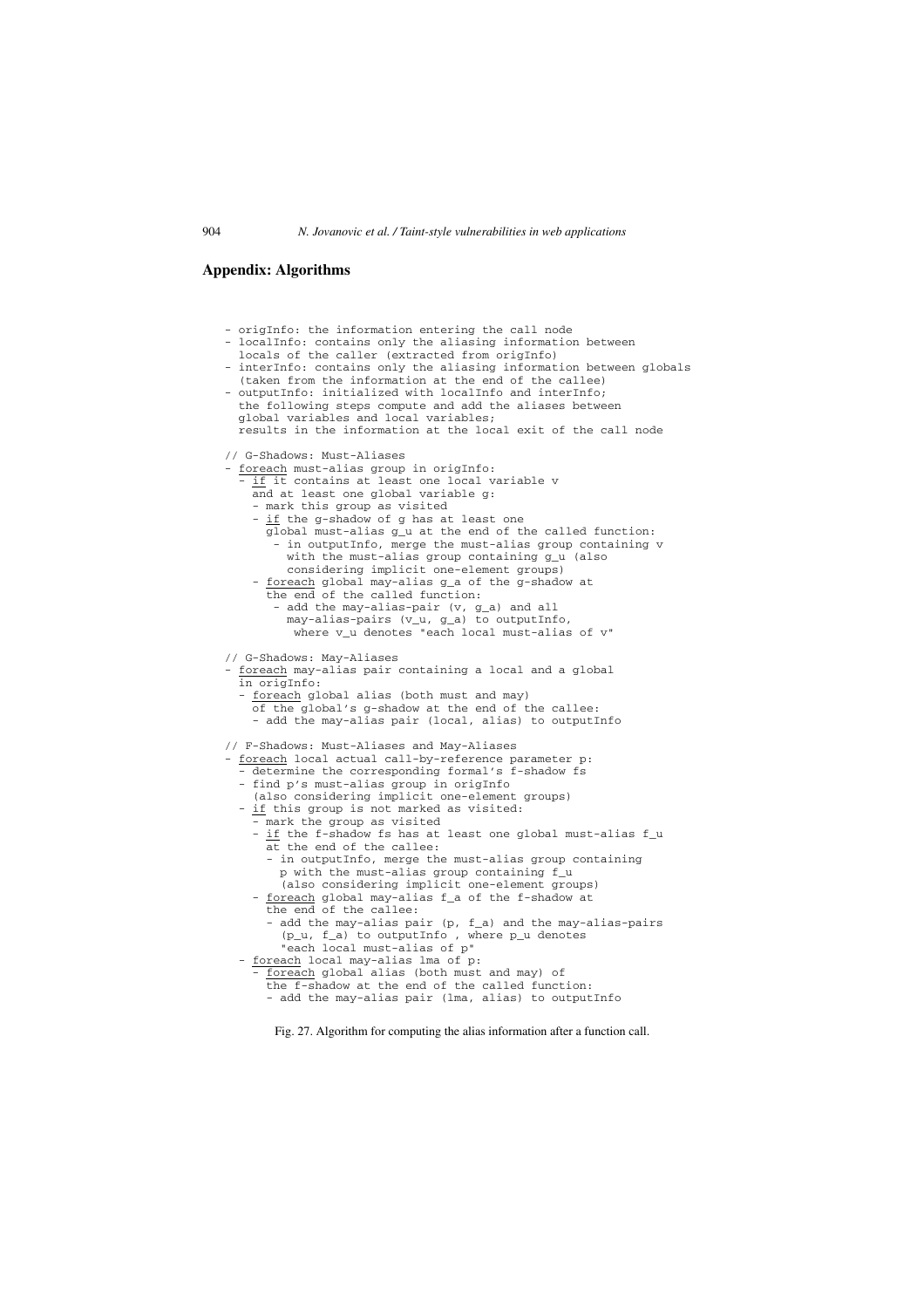#### *N. Jovanovic et al. / Taint-style vulnerabilities in web applications* 905

```
function combine (AliasInfo input-1, AliasInfo input-2) {
 - AliasInfo output;
 - output.may-aliases =
  union of may-alias pairs of input-1 and input-2
 - foreach must-alias-group in input-1:
   - create an auxiliary complete graph where the nodes
     correspond to the group members (i.e., an undirected
     graph where every node has an edge to every other node)
 - <u>foreach</u> must-alias-group in input-2:
    - in the auxiliary graph, create a complete graph
      consisting of the group members; if an edge to
      be drawn already exists, promote it to a double edge
 - foreach normal (i.e., single) edge in the graph:
    - add the may-alias-pair containing the corresponding nodes
      to the output information
 - foreach complete graph that contains only double edges:
    - add the must-alias group containing the corresponding
      nodes to the output information
 - <u>return</u> output information
}
```
#### Fig. 28. Algorithm for the combination operator.

```
- foreach call-by-reference pair:
   create a placeholder variable for the formal parameter
   and add it to the actual parameter's must-alias group
 - <u>foreach</u> may-alias pair that contains the actual parameter:
     copy this pair, replace the actual parameter in the new pair
     by the formal parameter's placeholder, and add the new
     pair to the set of may-aliases
  - remove all local variables that belong to the caller
   remove all must-alias groups and may-alias pairs that
   have only one element
```

```
- replace the placeholders by the corresponding
 formal parameters
```
Fig. 29. Algorithm for adjusting the alias information that is propagated into a callee.

#### **References**

- [1] A.V. Aho, R. Sethi and J.D. Ullman, *Compilers: Principles, Techniques, and Tools*, Addison–Wesley, Boston, MA, USA, 1986.
- [2] L.O. Andersen, Program analysis and specialization for the C programming language, PhD thesis, University of Copenhagen, 1994.
- [3] K. Ashcraft and D. Engler, Using programmer-written compiler extensions to catch security holes, in: *IEEE Symposium on Security and Privacy*, Oakland, CA, USA, 2002.
- [4] BugTraqr, BugTraq Mailing List Archive, 2005, http://www.securityfocus.com/archive/1.
- [5] CERT, CERT Advisory CA-2000-02: Malicious HTML tags embedded in client web requests, 2005, http://www.cert.org/advisories/CA-2000-02.html.
- [6] D. Chase, M. Wegman and F.K. Zadeck, Analysis of pointers and structures, in: *PLDI'90: Proceedings of the ACM SIGPLAN'90 Conference on Programming Language Design and Implementation*, White Plains, NY, USA, 1991.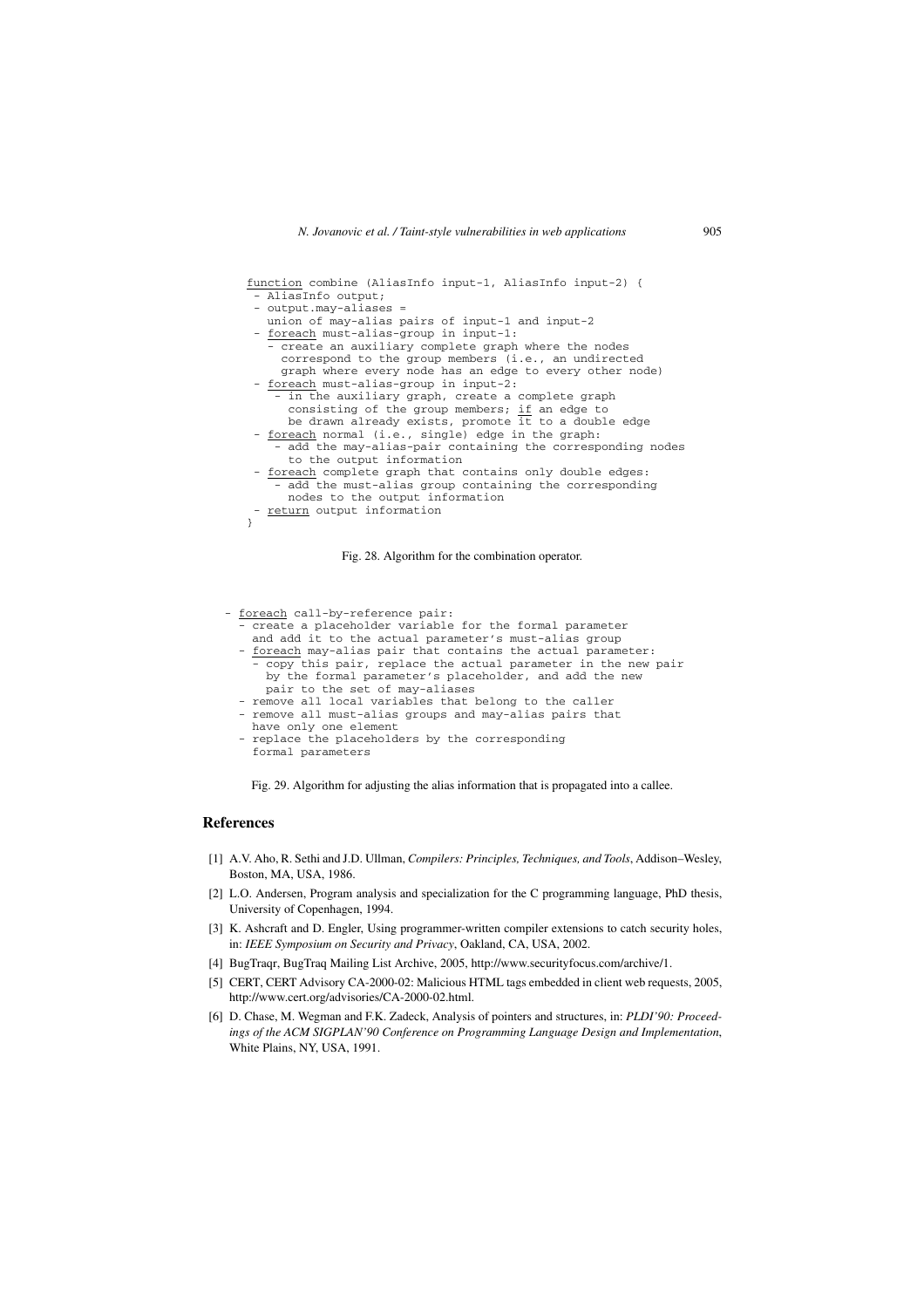- [7] A. Christensen, A. Møller and M. Schwartzbach, Precise analysis of string expressions, in: *International Static Analysis Symposium (SAS)*, San Diego, CA, USA, 2003.
- [8] CUP, CUP: LALR parser generator in Java, 2005, http://www2.cs.tum.edu/projects/cup/.
- [9] M. Das, Unification-based pointer analysis with directional assignments, in: *PLDI'00: Proceedings of the ACM SIGPLAN 2000 Conference on Programming Language Design and Implementation*, Vancouver, BC, Canada, 2000.
- [10] D. Engler, B. Chelf, A. Chou and S. Hallem, Checking system rules using system-specific, programmer-written compiler extensions, in: *OSDI 2000*, Denver, CO, USA, 2000.
- [11] D. Engler, D.Y. Chen, S. Hallem, A. Chou and B. Chelf, Bugs as deviant behavior: A general approach to inferring errors in systems code, in: *SOSP'01: Proceedings of the 18th ACM Symposium on Operating Systems Principles*, Banff, Canada, 2001.
- [12] J.S. Foster, M. Faehndrich and A. Aiken, A theory of type qualifiers, in: *PLDI'99: Proceedings of the ACM SIGPLAN 1999 Conference on Programming Language Design and Implementation*, Atlanta, GA, USA, 1999.
- [13] W. Halfond and A. Orso, AMNESIA: Analysis and Monitoring for NEutralizing SQL-Injection Attacks, in: *International Conference on Automated Software Engineering (ASE)*, Long Beach, CA, USA, 2005.
- [14] M. Hind, Pointer analysis: Haven't we solved this problem yet?, in: *PASTE'01: Proceedings of the 2001 ACM SIGPLAN-SIGSOFT Workshop on Program Analysis for Software Tools and Engineering*, Snowbird, UT, USA, 2001.
- [15] Y.-W. Huang, S.-K. Huang, T.-P. Lin and C.-H. Tsai, Web application security assessment by fault injection and behavior monitoring, in: *WWW'03: Proceedings of the 12th International Conference on World Wide Web*, Budapest, Hungary, 2003.
- [16] Y.-W. Huang, F. Yu, C. Hang, C.-H. Tsai, D.-T. Lee and S.-Y. Kuo, Securing web application code by static analysis and runtime protection, in: *WWW'04: Proceedings of the 13th International Conference on World Wide Web*, New York, NY, USA, 2004.
- [17] Y.-W. Huang, F. Yu, C. Hang, C.-H. Tsai, D.-T. Lee and S.-Y. Kuo, Verifying web applications using bounded model checking, in: *DSN*, Florence, Italy, 2004.
- [18] JFlex, JFlex: The fast scanner generator for Java, 2005, http://jflex.de.
- [19] R. Johnson and D. Wagner, Finding user/kernel pointer bugs with type inference, in: *13th USENIX Security Symposium*, San Diego, CA, USA, 2004.
- [20] N. Jovanovic, C. Kruegel and E. Kirda, Pixy: A static analysis tool for detecting web application vulnerabilities (Short paper), in: *IEEE Symposium on Security and Privacy*, Oakland, CA, USA, 2006.
- [21] N. Jovanovic, C. Kruegel and E. Kirda, Precise alias analysis for static detection of web application vulnerabilities. in: *ACM SIGPLAN Workshop on Programming Languages and Analysis for Security*, Ottawa, Canada, 2006.
- [22] G.A. Kildall, A unified approach to global program optimization, in: *POPL'73: Proceedings of the 1st Annual ACM SIGACT-SIGPLAN Symposium on Principles of Programming Languages*, Boston, MA, USA, 1973.
- [23] E. Kirda, C. Kruegel, G. Vigna and N. Jovanovic, Noxes: A client-side solution for mitigating crosssite scripting attacks, in: *The 21st ACM Symposium on Applied Computing (SAC 2006)*, Dijon, France, 2006.
- [24] W. Landi and B.G. Ryder, A safe approximate algorithm for interprocedural aliasing, in: *PLDI'92: Proceedings of the ACM SIGPLAN 1992 Conference on Programming Language Design and Implementation*, San Francisco, CA, USA, 1992.
- [25] Y.A. Liu, S.D. Stoller, M. Gorbovitski, T. Rothamel and Y.E. Liu, Incrementalization across object abstraction, in: *OOPSLA'05: Proceedings of the 20th Annual ACM SIGPLAN Conference on Object Oriented Programming, Systems, Languages, and Applications*, San Diego, CA, USA, 2005.